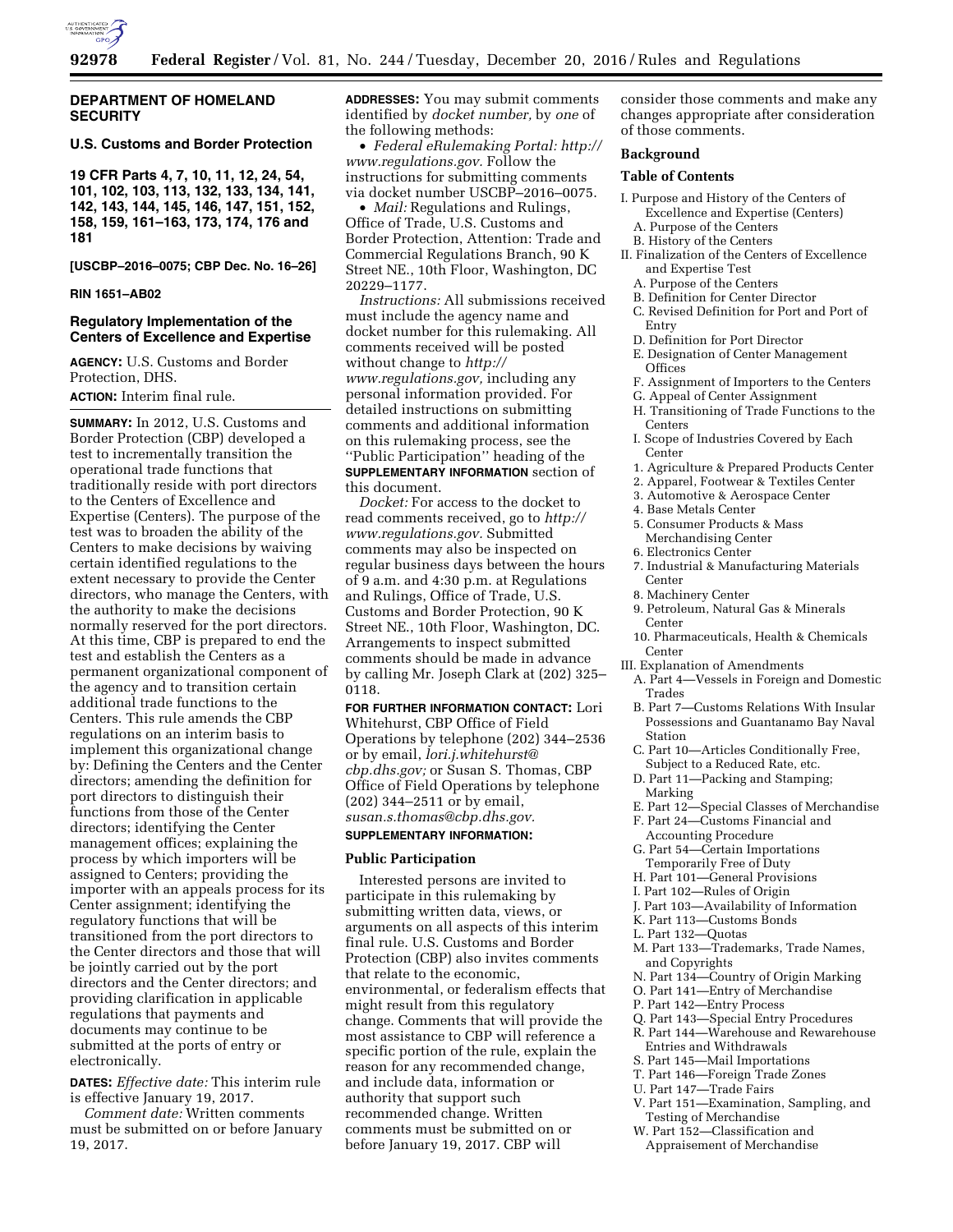- X. Part 158—Relief from Duties on Merchandise Lost, Damaged, Abandoned, or Exported
- Y. Part 159—Liquidation of Duties Z. Part 161—General Enforcement
- Provisions
- AA. Part 162—Inspection, Search, and Seizure
- BB. Part 163—Recordkeeping
- CC. Part 173—Administrative Review in General
- DD. Part 174—Protests
- EE. Part 176—Proceedings in the Court of International Trade
- FF. Part 181—North American Free Trade Agreement
- IV. Statutory and Regulatory Requirements A. Executive Order 13563 (Improving Regulation and Regulatory Review) and Executive Order 12866 (Regulatory
	- Planning and Review)
	- 1. Purpose of the Rule
	- 2. Costs and Benefits of Rule
	- a. Costs
	- b. Benefits c. Net Impact of Rule
	-
	- B. Regulatory Flexibility Act
- C. Paperwork Reduction Act V. Administrative Procedure Act
- VI. Signing Authority
- List of Subjects

Amendments to the Regulations

## **I. Purpose and History of the Centers of Excellence and Expertise (Centers)**

*A. Purpose of the Centers* 

U.S. Customs and Border Protection (CBP) established ten Centers of Excellence and Expertise (Centers) managed from strategic locations around the country to focus CBP's trade expertise on industry-specific issues and provide tailored support for importers. The concept of the Centers arose in response to claims that CBP's port-by-port trade processing authority sometimes resulted in similar goods entered at different ports of entry receiving disparate processing treatment causing trade disruptions, increased transaction costs, and information lapses for both CBP and the importer. CBP established the Centers to facilitate trade, reduce transaction costs, increase compliance with applicable import laws, and achieve uniformity of treatment at the ports of entry for the identified industries. CBP believes that providing broad decision-making authority to the Centers will better enable the Centers to achieve these goals for CBP and the trade.

#### *B. History of the Centers*

The concept of Centers was developed as a result of discussions with the Advisory Committee on Commercial Operations of U.S. Customs and Border Protection (COAC), which promoted the management by account framework. The COAC is an advisory committee established in accordance with the

provisions of the *Federal Advisory Committee Act* (FACA), 5 U.S.C. App. 2. COAC provides advice and makesrecommendations to the Commissioner of CBP, the Secretary of the Department of Homeland Security, and the Secretary of the Treasury on all matters involving the commercial operations of CBP and related U.S. Department of Homeland Security (DHS) and Treasury functions. CBP has continually consulted COAC throughout the development of the Centers.

In October 2011, CBP established the first two Centers: The Electronics Center managed from Long Beach, California; and the Pharmaceuticals Center (later renamed the *Pharmaceuticals, Health & Chemicals Center*) managed from New York City, New York.

On May 10, 2012, the Acting Commissioner of CBP announced at the West Coast Trade Symposium two new Centers: The Automotive & Aerospace Center managed from Detroit, Michigan, and the Petroleum, Natural Gas & Minerals Center managed from Houston, Texas.

On August 28, 2012, CBP published a General Notice in the **Federal Register**  (77 FR 52048) announcing a test broadening the ability of the Centers to make decisions by waiving certain identified regulations under title 19 of the Code of Federal Regulations (19 CFR) to provide the Center directors with the authority to make the decisions normally reserved for the port directors. The notice provided centralized decision-making authority to the following Centers: Electronics; Pharmaceuticals, Health & Chemicals; Automotive & Aerospace; and Petroleum, Natural Gas & Minerals. The notice invited all businesses that met the eligibility criteria set forth in the notice to apply, including, but not limited to Customs-Trade Partnership Against Terrorism (C–TPAT) and Importer Self Assessment (ISA) program members.

On November 27, 2012, the Deputy Commissioner of CBP announced at the East Coast Trade Symposium six new Centers: The Agriculture & Prepared Products managed from Miami, Florida; the Apparel, Footwear & Textiles managed from San Francisco, California; the Base Metals managed from Chicago, Illinois; the Consumer Products & Mass Merchandising managed from Atlanta, Georgia; the Industrial & Manufacturing Materials managed from Buffalo, New York; and the Machinery managed from Laredo, Texas.

On April 4, 2013, CBP published a General Notice in the **Federal Register**  (78 FR 20345) to announce the six new Centers and list the additional

regulations that would be waived for test participants.

On March 10, 2014, CBP published a General Notice in the **Federal Register**  (79 FR 13322) to modify the existing test by changing the scope of coverage for some of the Centers and the types of entries that would be processed by the Centers, waiving an additional regulation for Center test participants, and clarifying the submission process for responses to Requests for Information and Notices of Action.

Since their establishment in October 2011, the Centers have been staffed with CBP employees who facilitate trade by providing account management for members in the identified industries, engaging in risk segmentation, and by strengthening trade outreach.

Under the test, the Centers have had the ability to review entries and the Center directors, who are tasked with leading the Centers, have had decisionmaking authority for the functions identified by regulation in the test notices, which, for the most part, dealt with the post-release environment. Under the test, the Center directors have also had the ability to make recommendations to the port directors concerning decisions that were retained by the port directors notwithstanding the test.

On September 11, 2014, Commissioner R. Gil Kerlikowske signed Delegation Order number 14– 004, which delegated to the Center directors all functions, authorities, rights, privileges, powers, and duties vested in port directors by law, regulation, or otherwise. The delegation enabled these functions, authorities, rights, privileges, powers, and duties to be exercised concurrently by port directors and Center directors. CBP began implementing the delegation order on January 28, 2015, for the Electronics Center, the Pharmaceutical, Health & Chemicals Center, and the Petroleum, Natural Gas & Minerals Center.

## **II. Finalization of the Centers of Excellence and Expertise Test**

During the Centers' test period, CBP incrementally transitioned to the Center directors some of the trade functions that traditionally reside with the port directors, such as determinations, notifications, and processing concerning duty refund claims based on 19 U.S.C. 1520(d) and issuance of all Requests for Information (CBP Form 28). As explained in the Executive Order 13563 and Executive Order 12866 section below, the Centers met their trade enhancement goals and the test was a success. Moreover, section 110 of the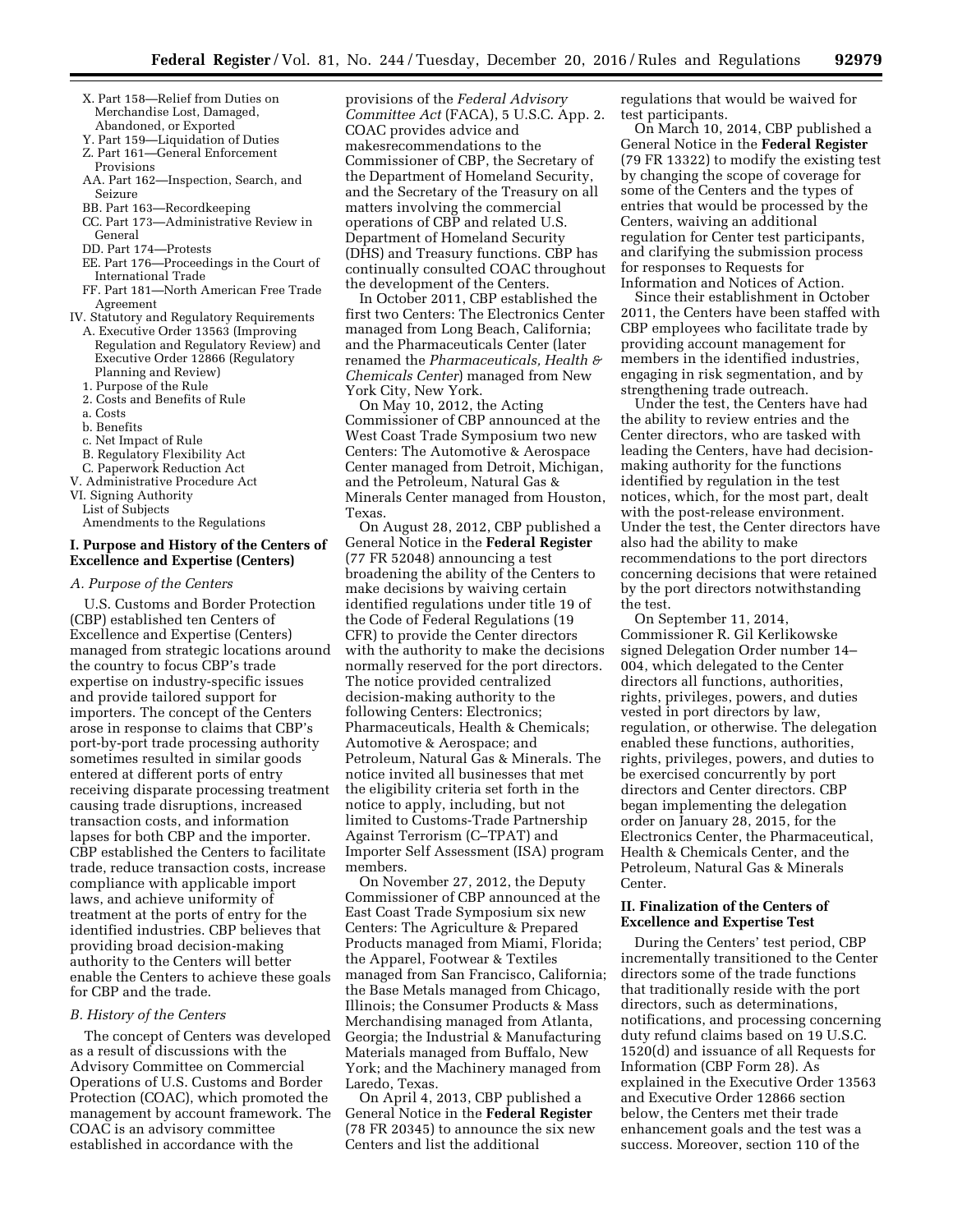Trade Facilitation and Trade Enforcement Act of 2015 (Pub. L. 114– 125, 130 Stat. 122, February 24, 2016) required that the Centers of Excellence and Expertise be developed and implemented. Therefore, at this time, CBP is prepared to end the Centers' test and establish the Centers as a permanent organizational component of the agency and to transition certain additional trade functions to the Centers, such as the processing of quota entry summaries (*see* 19 CFR part 132) and determining whether to provide importers with a reasonable opportunity to label products (*see* 19 CFR part 11). To accomplish this goal, CBP is realigning and shifting certain staff positions from the port director chain of command to the Center director chain of command. The staff that is handling the trade functions under the port director will continue to handle those same functions under the Center directors, but they will be reallocated by industry specialization and will report to one of the ten Centers. The staff who will report to the Centers includes: Import Specialists, Entry Specialists, and Liquidation Specialists. As explained in the Executive Order 13563 and Executive Order 12866 section below, this realignment is virtual, in that Center personnel will remain at their current location, primarily at ports of entry, to stay accessible to the trade community and to continue to assist with enforcement and compliance issues that arise. The staff who will continue to report to the port directors includes: CBP Officers, Agriculture Specialists, FPF Officers, and Seized Property Specialists.

CBP notes that certain authorities and responsibilities that were provided to the Center directors by waiving certain regulatory sections in the test notices will not be transitioned to the Centers under the regulations. CBP has made the decision to maintain the current regulatory authorities for: The control, movement, examination and release of cargo; export; drawback; and Fines, Penalties & Forfeitures. The sections that will not be transitioned to the Centers under the regulations that were transitioned in the test notices are listed here along with parenthetical explanations: § 10.66 (exportation of goods); § 10.67 (exportation of goods); § 12.3 (condition of release); § 12.73(k) (detention of motor vehicle); § 12.80 (condition of release); § 134.3(b)(2) (location of examination); § 141.58(c) (request to ship merchandise separately); § 142.13 (condition of release); § 144.34(a) (physical transport of goods from warehouse); § 141.57

(incremental release of split shipments); § 146.63 (Foreign Trade Zone release); § 162.79b (involves Fines, Penalties & Forfeitures officers); § 181.13 (involves Fines, Penalties & Forfeitures officers); and § 191.61 (drawback).

This document also amends certain regulations to jointly authorize the port directors and Center directors to implement certain functions, such as the authority to accept certain documentation (*see, e.g.,* 19 CFR 10.41a(e)) and collect payments (*see, e.g.,* 19 CFR 24.2). The reason for providing joint authority to the port directors and Center directors is to ensure that the trade mission and security mission are met regardless of the hour of operation for either of the personnel. CBP believes that providing broad decision-making authority to the Centers will better enable the Centers to facilitate trade, reduce transaction costs, increase compliance with applicable import laws, and achieve uniformity of treatment at the ports of entry for the identified industries. As such, this document amends the CBP regulations on an interim basis to more fully implement the Centers by: Defining the Centers and the Center directors; amending the definition for port directors to distinguish their functions from those of the Center directors; identifying the Center management offices; explaining the process by which importers will be assigned to Centers; providing the importer with an appeals process for its Center assignment; identifying the regulatory functions that will be transitioned from the port directors to the Center directors and those that will be jointly carried out by the port directors and the Center directors; and providing clarification in applicable regulations that payments and documents may continue to be submitted at the ports of entry or electronically.

This document also provides a list of industries that will be covered by each of the Centers.

#### *A. Definition for the Centers*

This document amends § 101.1 of title 19 of the regulations (19 CFR 101.1) to define the Centers of Excellence and Expertise as national CBP offices that are responsible for performing certain trade functions and making certain determinations as set forth in this title, regarding importations of merchandise by their assigned importers, regardless of the ports of entry at which the importations occur. The Centers are organized by industry sectors, which are categorized by the Harmonized Tariff Schedule of the United States (HTSUS) numbers. The list of HTSUS numbers is

published in this document and any change made to that list will be announced in a subsequent **Federal Register** document.

## *B. Definition for Center Director*

This document amends § 101.1 of title 19 of the regulations (19 CFR 101.1) to define the term ''Center director'' as the person who manages their designated Center and is responsible for certain trade decisions and functions concerning that Center and the importers that are processed by that Center.

## *C. Revised Definition for Port and Port of Entry*

This document amends § 101.1 by revising the definition of ''Port'' and ''Port of Entry'' by updating the term ''Customs'' to ''U.S. Customs and Border Protection (CBP)'' or ''customs'', as applicable, to reflect the nomenclature changes made necessary by the transfer of the legacy U.S. Customs Service of the Department of the Treasury to the Department of Homeland Security (DHS) and DHS' subsequent renaming of the component as U.S. Customs and Border Protection on March 31, 2007 (*see* 72 FR 20131, dated April 23, 2007).

#### *D. Definition for Port Director*

This document amends § 101.1 to add a definition of ''Port director'' that is consistent with the description currently found in the definition for ''port'' and ''port of entry'' but also distinguishes the port directors responsibilities from those of the Center director. The new definition for ''Port director'' is the person who has jurisdiction within the geographical boundaries of their port of entry unless the regulations provide that particular trade functions or determinations are exclusively within the purview of a Center Director or other CBP personnel.

## *E. Designation of Center Management Offices*

This document creates a new § 101.10 in title 19 of the regulations (19 CFR 101.10) to provide a list of the existing Centers and their management offices. The Center management offices will continue to be located in the cities that were designated in the published test notices noted above. The Centers and the cities wherein each management office is located is as follows: *Agriculture & Prepared Products,*  Miami, Florida; *Apparel, Footwear & Textiles,* San Francisco, California; *Automotive & Aerospace,* Detroit, Michigan; *Base Metals,* Chicago, Illinois; *Consumer Products and Mass Merchandising,* Atlanta, Georgia;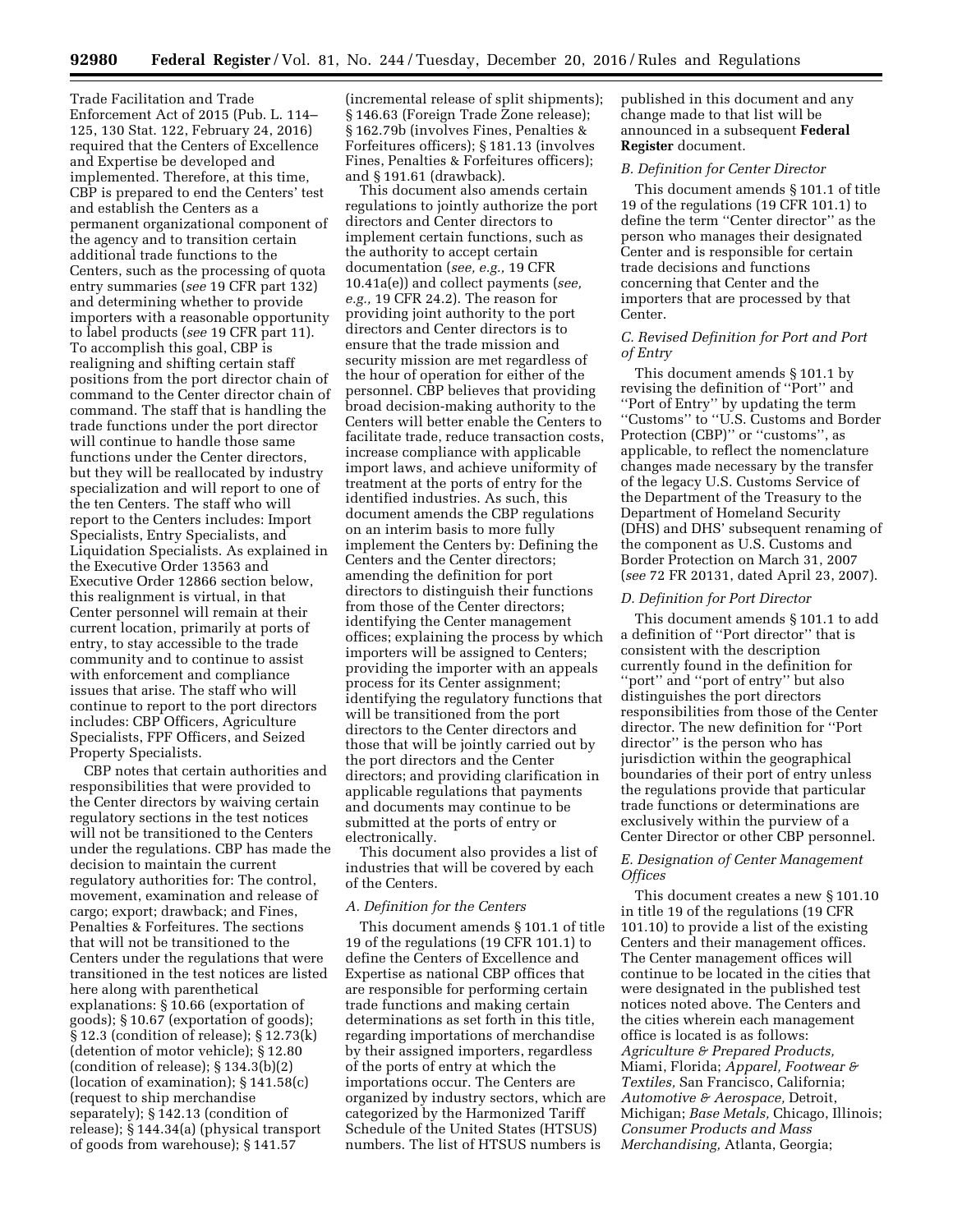*Electronics,* Long Beach, California; *Industrial & Manufacturing Materials,*  Buffalo, New York; *Machinery,* Laredo, Texas; *Petroleum, Natural Gas & Minerals,* Houston, Texas; *Pharmaceuticals, Health & Chemicals,*  New York City, New York.

## *F. Assignment of Importers to the Centers*

Generally, each importer will be assigned to an industry-category administered by a specific Center based on the tariff classification in the HTSUS of the predominant number of goods imported. The list of HTSUS numbers that will be used by CBP for the importer's placement in a Center is the same list of HTSUS numbers that are referenced in the definition for Centers (see § 101.1). Factors that may cause CBP to place an importer in a Center not based on the tariff classification of the predominant number of goods imported include the importer's associated business practices within an industry, the intended use of the predominant number of goods imported, or the high relative value of goods imported. Brokers acting as the IOR will have their entry summary processed by the Center relating to the predominant HTSUS number for the entry summary since brokers' business models do not necessarily align within a particular industry sector.

#### *G. Appeal of Center Assignment*

All importers may appeal the Center assignment at any time by submitting a written appeal, with a subject line identifier reading ''Appeal Regarding Center Assignment'', to U.S. Customs and Border Protection, Office of Field Operations, Executive Director, Cargo and Conveyance Security (CCS) Division, 1300 Pennsylvania Ave. NW., Suite 2.3D, Washington, DC 20229–1015 or by email to *[CEE@cbp.dhs.gov.](mailto:CEE@cbp.dhs.gov)*  Appeals must include the following information: (1) Current Center assignment;

(2) Preferred Center assignment; (3) All affected Importer of Record (IOR) numbers and associated bond numbers; and (4) Written justification for the change in Center assignments; and (5) Import data, as follows:

(i) *For new importers.* Projected importations at the four (4) digit HTSUS heading level during the current year; or

(ii) *For importers with less than one year of prior import history.* Projected importations and prior import data with entry summary lines and value at the four (4) digit HTSUS heading level; or

(iii) *For importers with more than one year of prior import history.* One year of prior import data with entry summary

lines and value at the four (4) digit HTSUS heading level.

## *H. Transitioning of Trade Functions to the Centers*

This document amends certain regulations to transition to the Center directors a variety of post-release trade functions that are currently handled by the port directors, including decisions and processing related to entry summaries; decisions and processing related to all types of protests; suspension and extension of liquidations; decisions and processing concerning free trade agreements and duty preference programs; decisions concerning warehouse withdrawals wherein the goods are entered into the commerce of the United States; all functions and decisions concerning country of origin marking issues; functions concerning informal entries; and classification and appraisement of merchandise, including valuation of merchandise.

This document also amends some regulations to identify the circumstances where the port directors and the Center directors will have joint authority. For example, § 141.56(a) is amended to note that CBP may accept, either at the port of entry or electronically, one entry summary for consumption or for warehouse for merchandise covered by multiple entries for immediate transportation, subject to the requirements of § 142.17(a), provided the merchandise covered by each immediate transportation entry is released at the port of destination under a separate entry, in accordance with § 142.3. The reference to ''port directors'' is being removed and replaced with ''CBP'' because the authority to accept the entry summary will continue to reside with the personnel working for the port directors and will also be extended to the personnel working for the Center directors. Importers will continue to have the ability to submit the documentation at the port or electronically and this ability is merely being reflected in the regulation. In this example, if the entry summary were submitted electronically to CBP, it would be internally routed to the appropriate Center. As a second example, the port director and Center director personnel will have joint authority for all functions involving sampling and redelivery requests (*see, e.g.,* 19 CFR 132.14(a)(4)(i)(A)). CBP notes that while the redelivery notices may be sent out by either personnel working for the port director or the Center director, the resolution of

marking issues will be the sole authority of the Center directors.

This document also amends the regulations to provide that port directors and the Center directors will have joint authority to collect payments. These amendments do not affect the public's responsibility to continue to submit payments using the same methods of payment that are prescribed in the regulations today; they merely extend the authority to accept payments to Center directors as well (*see e.g.,* 19 CFR 10.49(d) and 24.2). For example, § 24.2 is amended in this document to include a reference to Center directors as persons authorized to receive customs collections. The revised text would read as follows: ''Center directors, port directors, CBP cashiers, CBP officers, CBP dock tellers, and such other officers and employees as the Center director or port director will designate will receive Customs collections.''

Any functions that are not identified in this package as being transferred to the Centers will remain with the parties who are currently engaging in those activities, as per the regulations. While the language in § 4.14 of the regulations need not be amended to show that the function is being transitioned to the Center directors, CBP notes that the Vessel Repair Units (VRUs) will no longer report to the port directors and will instead report to the Automotive & Aerospace Center.

The responsibilities of the public remain unchanged after the amendments are implemented. Importers of record may continue to file entry documentation where the importer's merchandise is entered. Importers and brokers who file electronically through the Automated Broker Interface (ABI) will continue to use CBP's authorized electronic data interchange system to submit required import data with CBP. Paper filings at the ports of entry will remain unchanged. Importers and brokers who file paper entries may continue to file at the port of entry where the paper documents will be processed, reviewed, and accepted by CBP, which may be personnel working for either the Center director or the port director. When necessary, CBP will internally route the data to the appropriate Center for review and processing. As per usual, CBP will continue its process of contacting the filer if there are any problems and will notify the filer of the appropriate person at CBP to contact if a response is necessary.

Any decisions or requests for information or samples that were made by the port director prior to the publication of this document will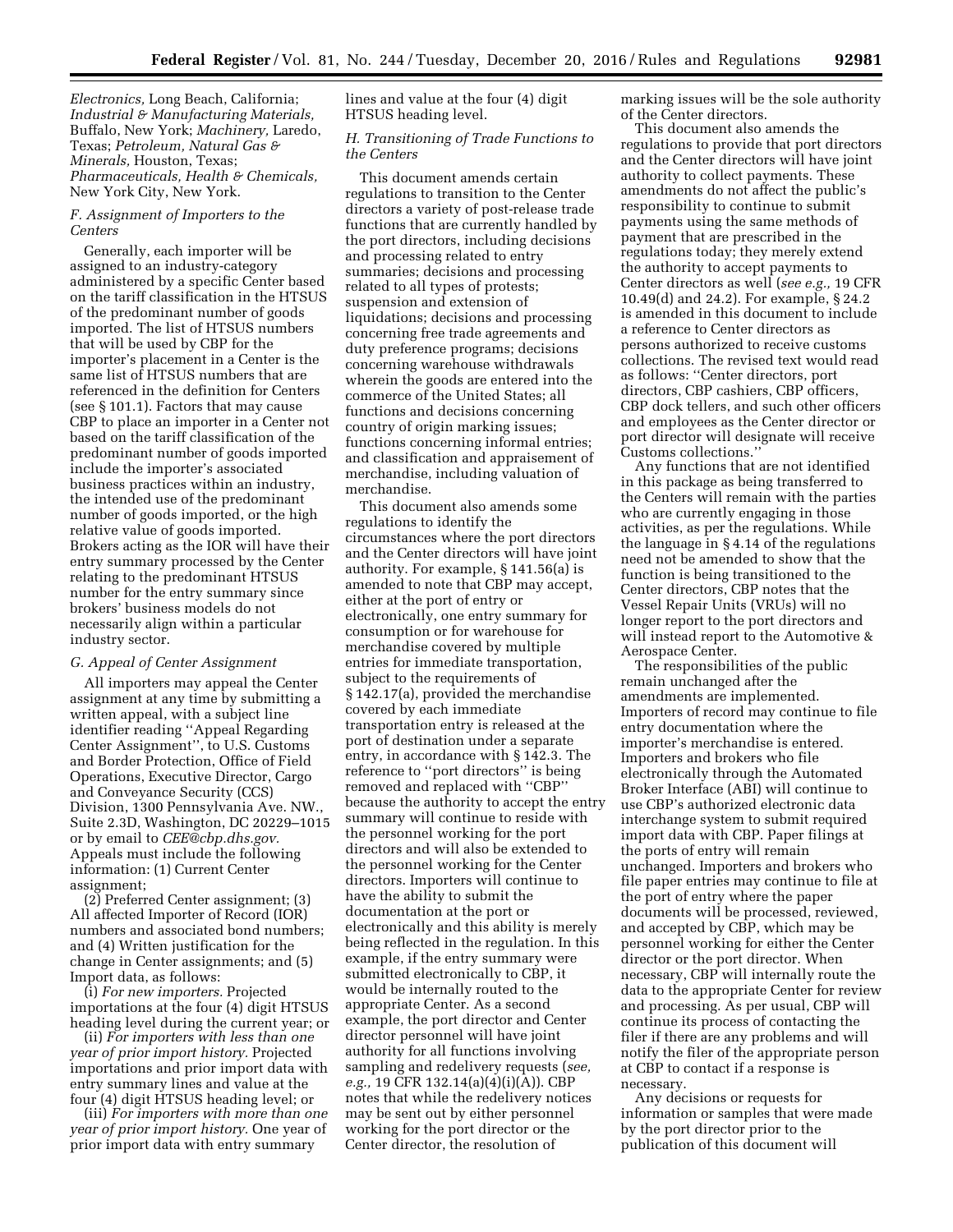remain valid and effective. Any protest that was filed with a port director prior to the effective date of this document, will be transferred to the relevant Center director to make a decision on the protest. When applicable, this document amends certain regulations to provide that determinations made by the port directors or Center directors before the effective date of this document are valid to the same extent as determinations made by a Center director after the effective date of this document. Similarly, when applicable, this document amends certain regulations to note that submission of information to the port directors or Center directors before the effective date of this document is valid to the same extent as submission of information made to a Center director after the effective date of this document. Center directors may have made determinations or accepted documents prior to the effective date of this document pursuant to the Center test or the Delegation Order described in section I.B. of the Background section of this document.

## *I. Scope of Industries Covered by Each Center*

The test notices defined the types of merchandise for which each Center is responsible by identifying the Harmonized Tariff Schedule of the United States (HTSUS) headings for which each Center is responsible. CBP will continue to define the scope of industries covered by each Center by the HTSUS heading that will be handled by each Center. The scope of industries covered by each Center has been defined as noted below.

If changes are made to the scope of coverage for any of the Centers, CBP will announce the change in the **Federal Register**.

1. Agriculture & Prepared Products Center

For inclusion in the Agriculture & Prepared Products Center, importers must be part of the agriculture, aquaculture, animal products, vegetable products, prepared food, beverage, alcohol, tobacco or similar industries based on the tariff classification in the HTSUS of the predominant number of goods imported. For purposes of assigning an importer to this Center, CBP considers the term ''agriculture and prepared products'' to consist of merchandise classified under Chapters 1 through 24 of the HTSUS.

## 2. Apparel, Footwear & Textiles Center

For inclusion in the Apparel, Footwear & Textiles Center, importers must be part of the wearing apparel,

footwear, textile mill, textile mill products, or similar industries based on the tariff classification in the HTSUS of the predominant number of goods imported. For purposes of assigning an importer to this Center, CBP considers the term ''apparel, footwear, and textiles'' to consist of merchandise classified under headings 4015, 4203, 4303, 4304, 5001 through 5007, 5101 through 5113, 5201 through 5212, 5301, 5302, 5303, 5305 through 5311, 5401 through 5408, 5501 through 5516, 5601 through 5609, 5701 through 5705, 5801 through 5811, 5901 through 5911, 6001 through 6006, 6101 through 6117, 6201 through 6217, 6301 through 6310, 6401 through 6406, 6501, 6502, 6504, 6505 6506, and 6507 of the HTSUS.

#### 3. Automotive & Aerospace Center

For inclusion in the Automotive & Aerospace Center, importers must be part of the automotive, aerospace, or other transportation equipment and related parts industries based on the tariff classification in the HTSUS of the predominant number of goods imported. For purposes of assigning an importer to this Center, CBP considers the term ''automotive'' to consist of merchandise classified under headings 8701 through 8711, 8713, 8714, and 8716, HTSUS. For purposes of assigning an importer to this Center, CBP considers the term ''aerospace'' to consist of merchandise classified under headings 8801 through 8805, HTSUS. For purposes of assigning an importer to this Center, CBP considers the term ''other transportation equipment and related parts'' to consist of merchandise classified under headings 4011 through 4013, 8406 through 8412, 8511, 8512, 8601 through 8609, 8901 through 8908, HTSUS.

## 4. Base Metals Center

For inclusion in the Base Metals Center, importers must be part of the steel, steel mill products, ferrous and nonferrous metal, or similar industries based on the tariff classification in the HTSUS of the predominant number of goods imported. For purposes of assigning an importer to this Center, CBP considers the term ''base metals'' to consist of merchandise classified under headings 7201 through 7308, 7312 through 7318, 7320, 7322, 7324 through 7413, 7415, 7419 through 7614, 7616 through 8113, and 8307 through 8311 of the HTSUS.

## 5. Consumer Products & Mass Merchandising Center

For inclusion in the Consumer Products and Mass Merchandising Center, importers must be part of the household goods, consumer products, or

similar industries, and or mass merchandisers of products typically sold for home use based on the tariff classification in the HTSUS of the predominant number of goods imported. For purposes of assigning an importer to this Center, CBP considers the term ''consumer products and mass merchandising'' to consist of merchandise classified under headings 3303 through 3307, 3401, 3406, 3605, 3924, 3926, 4201, 4202, 4205, 4206, 4414, 4419, 4420, 4421, 4602, 4803, 4817, 4818, 4820, 4901 through 4911, 6601 through 6603, 6701 through 6704, 6911 through 6913, 7113 through 7118, 7319, 7321, 7323, 7418, 7615, 8210 through 8215, 8301, 8303 through 8306, 8469, 8470, 8508, 8509, 8510, 8513, 8516, 8539, 8712, 8715, 9001 through 9006, 9013, 9101 through 9114, 9201, 9202, 9205 through 9209, 9401, 9403 through 9405, 9503 through 9508, 9601 through 9619, and 9701 through 9706 of the HTSUS.

#### 6. Electronics Center

For inclusion in the Electronics Center, importers must be part of the electronics industry based on the tariff classification in the HTSUS of the predominant number of goods imported. For purposes of assigning an importer to this Center, CBP considers the term ''electronics'' to consist of merchandise classified under headings 3818, 8471, 8473, 8501 through 8504, 8517 through 8538, and 8540 through 8548 of the HTSUS.

7. Industrial & Manufacturing Materials Center

For inclusion in the Industrial & Manufacturing Materials Center, importers must be part of the plastics, polymers, rubber, leather, wood, paper, stone, glass, precious stones or precious metals, or similar industries based on the tariff classification in the HTSUS of the predominant number of goods imported. For purposes of assigning an importer to this Center, CBP considers the term ''industrial and manufacturing materials'' to consist of merchandise classified under headings 2501 through 2530, 3901 through 3923, 3925, 4001 through 4010, 4016 through 4115, 4301, 4302, 4401 through 4413, 4415 through 4418, 4501 through 4601, 4701 through 4802, 4804 through 4814, 4816, 4819, 4821, 4822, 4823, 6801 through 6910, 6914 through 7011, 7013, 7014 through 7112, 7309 through 7311, and 9406 of the HTSUS.

#### 8. Machinery Center

For inclusion in the Machinery Center, importers must be part of the tools, machine tools, production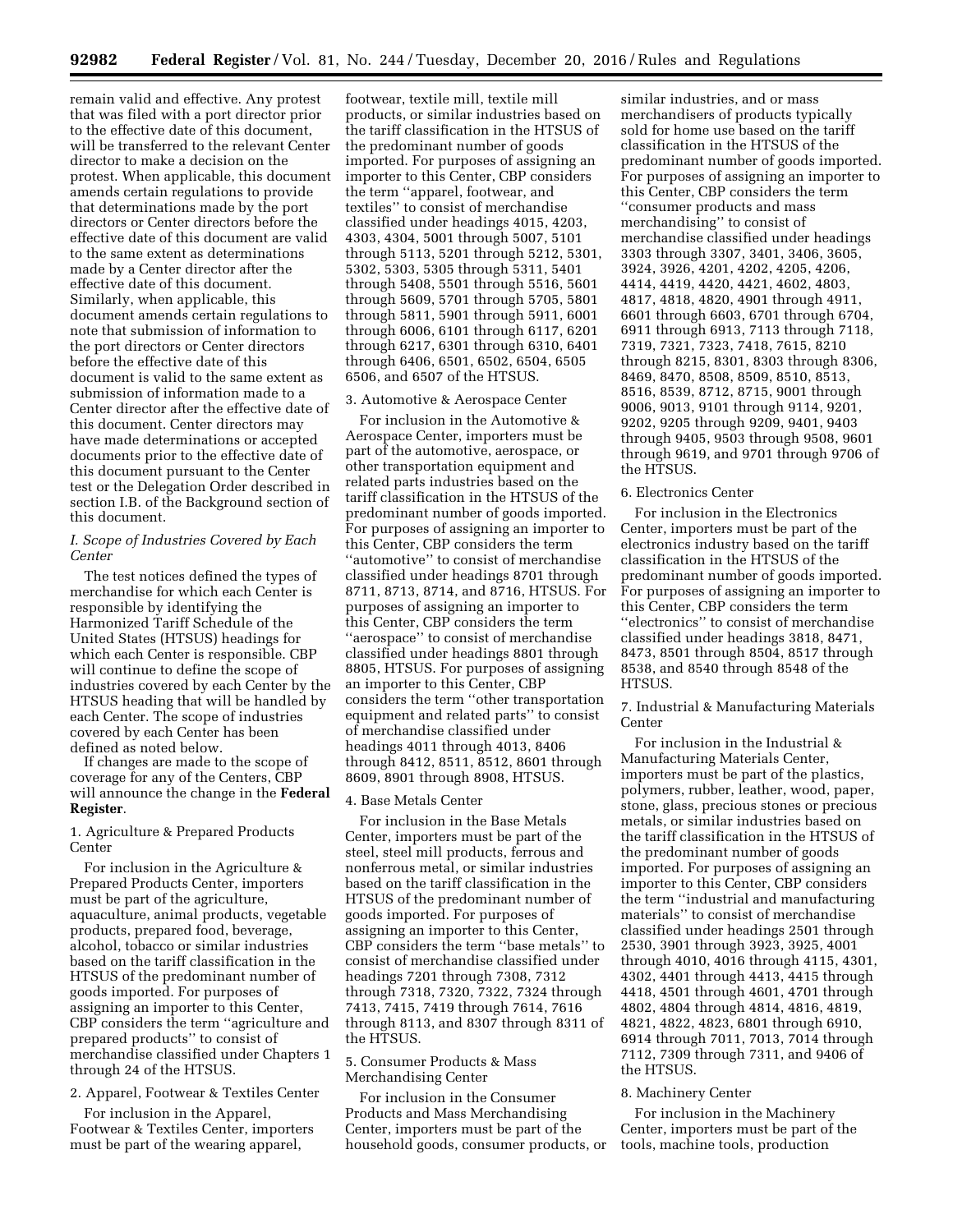equipment, instruments, or similar industries based on the tariff classification in the HTSUS of the predominant number of goods imported. For purposes of assigning an importer to this Center, CBP considers the term ''machinery'' to consist of merchandise classified under headings 8201 through 8209, 8302, 8401 through 8405, 8413 through 8468, 8472, 8474 through 8484, 8486, 8487, 8505 through 8507, 8514, 8515, 9007, 9008, 9010, 9011, 9012, 9014 through 9017, 9020, 9023 through 9033, and 9301 through 9307 of the HTSUS.

9. Petroleum, Natural Gas & Minerals Center

For inclusion in the Petroleum, Natural Gas & Minerals Center, importers must be part of the petroleum, natural gas, petroleum related, minerals, or mining industries based on the tariff classification in the HTSUS of the predominant number of goods imported. For purposes of assigning an importer to this Center, CBP considers the terms ''petroleum'' and ''natural gas'' to consist of merchandise classified under headings 2709 through 2713, HTSUS. For purposes of assigning an importer to this Center, CBP considers the term ''petroleum related'' to consist of merchandise classified under headings 2701, 2705, 2707, 2708, 2714, 2715, 2716, and 3826, HTSUS. For purposes of assigning an importer to this Center, CBP considers the terms ''minerals'' or ''mining'' to consist of merchandise classified under headings 2601 through 2621, 2702, 2703, 2704, and 2706, HTSUS.

## 10. Pharmaceuticals, Health & Chemicals Center

For inclusion in the Pharmaceuticals, Health & Chemicals Center, importers must be part of the pharmaceuticals, health, or chemical and allied industries based on the tariff classification in the HTSUS of the predominant number of goods imported. For purposes of assigning an importer to this Center, CBP considers the term ''pharmaceuticals'' to consist of merchandise classified under headings 2936, 2937, 2939, 2941, 3001 through 3006, HTSUS. For purposes of assigning an importer to this Center, CBP considers the term ''health equipment'' to consist of merchandise classified under headings 4014, 9018, 9019, 9021, 9022, and 9402, HTSUS. For purposes of assigning an importer to this Center, CBP considers the term ''chemicals'' to consist of merchandise classified under headings 2801 through 2935, 2938, 2940, 2942, 3101 through 3302, 3402 through 3405, 3407 through 3604, 3606

through 3817, and 3819 through 3825, HTSUS.

## **III. Explanation of Amendments**

This section of the document explains the amendments that are being made in various parts of title 19 of the Code of Federal Regulations (19 CFR) to: Transition functions from the port directors to the Center directors; jointly authorize the port directors and Center directors to implement certain functions; or provide clarification that payments and documents may continue to be submitted at the ports of entry or electronically. CBP has decided not to amend the following parts of 19 CFR because the functions are not transitioning to the Centers or because the parts are included in another regulatory package: 111, 114, 118, 122, 123, 125, 127, 191 and 192.

## *A. Part 4—Vessels in Foreign and Domestic Trades*

Section 4.94a(d) is amended to provide that upon entry completion and deposit of duty under § 4.94a(d), the bond posted with CBP will be returned to the importer of record, and a new bond on CBP Form 301, containing the bond conditions set forth in 19 CFR 113.62, may be required by the Center director, rather than by the port director. This bond function is being transferred from the port directors to the Center directors because it is a post-release function.

## *B. Part 7—Customs Relations With Insular Possessions and Guantanamo Bay Naval Station*

Section 7.3(e)(1)(iii)(B) is amended to provide the Center director, rather than the port director, with the authority to determine whether an importation into an insular possession or the United States results from the original commercial transaction between the importer and the producer or the latter's sales agent.

Section 7.3(e)(2) is amended to provide that the Center director, rather than the port director, will have the authority to require that appropriate shipping papers, invoices, or other documents be submitted within 60 days of the date of entry as evidence that the goods were shipped to the United States directly from an insular possession or shipped from the United States directly to an insular possession and returned from the insular possession to the United States by direct shipment within the meaning of section 7.3(e)(1). The Center director, rather than the port director, will also have the authority to determine whether evidence of direct shipment will be subject to verification.

The section is also being amended to provide that evidence of direct shipment will not be required when the Center director, rather than the port director, is otherwise satisfied, taking into consideration the kind and value of the merchandise, that the goods qualify for duty-free treatment under General Note 3(a)(iv), HTSUS, and section 7.3(a).

Section 7.3(f)(1) is amended to provide the Center director, rather than the port director, with the authority to decide whether goods qualify for dutyfree treatment under section 7.3(a)(1).

Section 7.3(f)(2) is amended to provide that the declarations noted in § 7.3(f)(2)(i)–(ii) must be filed with the entry/entry summary unless the Center director, rather than the port director, is satisfied by reason of the nature of the goods or otherwise that the goods qualify for such duty-free entry.

*C. Part 10—Articles Conditionally Free, Subject to a Reduced Rate, etc.* 

In Part 10, the responsibilities and functions currently designated by the regulations for the port directors will be transferred to the Center directors, except for those found in the following sections and those described further below:

• 10.5(d), (e), (g), and (h): *Shooks and staves; cloth boards; port director's account.* 

- 10.6: *Shooks and staves; claim for duty exemption.*
- 10.7: *Substantial containers or holders.*

• 10.31(b): *Entry; bond.* 

• 10.36(a): *Commercial travelers' samples; professional equipment and tolls of trade; theatrical effects and other articles.* 

• 10.38(a), (f), and (g): *Exportation.*  • 10.39(d)(2), (e)(2), (e)(3), and (g): *Cancellation of bond charges.* 

• 10.41b(b), (b)(1), (b)(2)(vi), (b)(3)– (b)(6), and (i): *Clearance of serially numbered substantial holders or outer containers.* 

• 10.53(e)(5): *Antiques.* 

• 10.59(a)(3) and (e): *Exemption from customs duties and internal-revenue tax.* 

• 10.60(f) and (h): *Forms of withdrawals; bond.* 

• 10.61: *Withdrawal permit.* 

• 10.62(c)(1), (e), and (f): *Bunker fuel oil.* 

• 10.62a(b): *Blanket withdrawals for certain merchandise.* 

- 10.62b(g)(9): *Aircraft turbine fuel.*
- 10.64(a) and (b): *Crediting or cancellation of bonds.*

• 10.65(c)(2): *Cigars and cigarettes.* 

• 10.66(b), (a)(3) and (c)(1): *Articles exported for temporary exhibition and returned; horses exported for horse*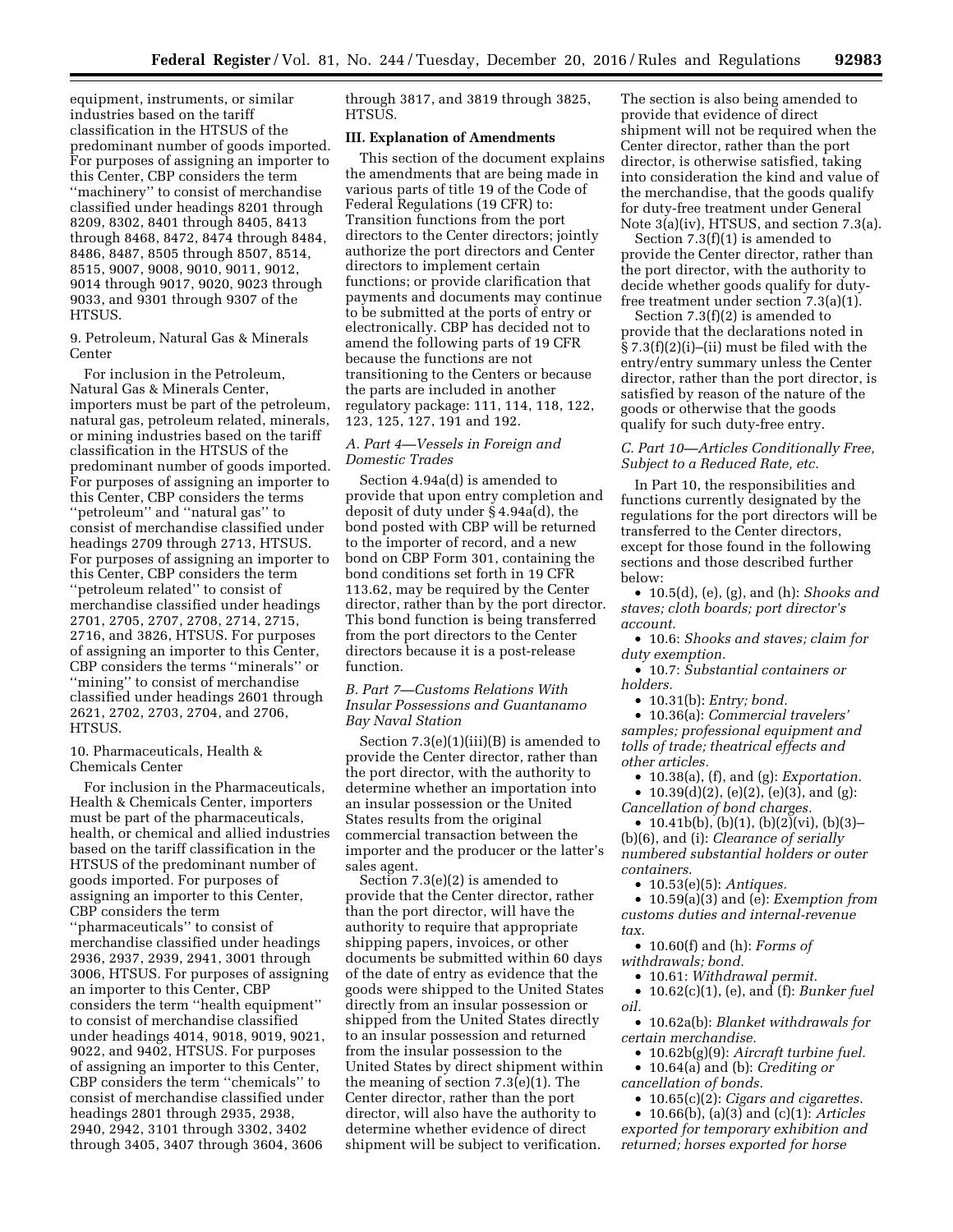*racing and returned; procedure on entry.* 

• 10.67(c): *Articles exported for scientific or educational purposes and returned; procedure on entry.* 

• 10.68(a): *Procedure.* 

• 10.71(e): *Purebred animals; bond for production of evidence; deposit of estimated duties; stipulation.* 

• 10.75: *Wild animals and birds; zoological collections.* 

• 10.81(a): *Use in any port.* 

• 10.101(c) and (d): *Immediate delivery.* 

• 10.107(b) and (c): *Equipment and supplies; admission.* 

• 10.151: *Importations not over \$800.* 

• 10.152: *Bona-fide gifts.* 

These functions, which generally occur at the ports and relate to prerelease decisions, will remain with the port directors: Collection of information used to make release decisions; functions concerning exportation; determinations concerning destruction of merchandise; decisions and functions concerning the physical control of warehoused goods and the transfer of those goods from warehouse to warehouse or warehouse to port and the final disposition regarding entry; decisions and functions concerning vessels; decisions concerning passengers; pre-release decisions and functions; and decisions concerning importations not over \$800 and bonafide gifts.

The following sections in Part 10 include either the responsibilities and functions for personnel working for either the port director and Center director or the section contains additional regulatory changes as noted below:

• Sections 10.8(d) (*Articles exported for repairs or alterations*) and 10.9(d) (*Articles exported for processing*): From the *port director* to *port director or Center director* because personnel working for either the port director or the Center director will have the authority to require at the time of entry a deposit of estimated duties.

• Section 10.37 (*Extension of time for exportation*): From the *director of the port where the entry was filed* to the *Center director* for purposes of permitting the Center director, rather than the port director, to grant extensions of time for exportation upon written application on CBP Form 3173, provided the articles have not been exported or destroyed before the receipt of the application, and liquidated damages have not been assessed under the bond before receipt of the application. Also, this document adds language to the section to provide that the written application on CBP Form

3173 may be submitted *to CBP, either at the port of entry or electronically*  meaning here that the application may be submitted using the means currently permitted; however, the authority to collect the form will be extended to the personnel working for both Center directors and the port directors.

• Section 10.40(b) (*Refund of cash deposits*): From the *port director* to the *Center director* to provide that the Center director, rather than the port director will notify the importer in writing that the entire cash deposit will be transferred to the regular account as liquidated damages. Also, this document adds language to the section to provide that the written application for relief from the payment of the full liquidated damages must be filed with the *Center director.* 

• Section 10.41a(e) (*Lift vans, cargo vans, shipping tanks, skids, pallets, and similar instruments of international traffic; repair components*): From *the port director* to *CBP, either at the port of entry or electronically* so that the consumption entry may be submitted using the means currently permitted; however, the authority to collect the document will be extended to the personnel working for both Center directors and the port directors.

• Section 10.49(d) (*Articles for exhibition; requirements on entry*): From the *director of the port of entry* to *CBP, either at the port of entry or electronically* so that the duties may be submitted using the means currently permitted (*e.g.,* through the Automated Clearing House (ACH)); however, the authority to collect and deposit the duties will be extended to the personnel working for both Center directors and the port directors.

• Section 10.71(c) (*Purebred animals; bond for production of evidence; deposit of estimated duties; stipulation*) and 10.121(b) (*Visual or auditory materials of an educational, scientific, or cultural character*): From the *port director* to *CBP, either at the port of entry or electronically* to indicate that the importer may continue to make its submission of stipulation documentation and duties using the means currently permitted; however, the authority to accept the payments and documentation will be extended to both the port director and Center director personnel.

• Section 10.84(e) (*Automotive vehicles and articles for use as original equipment in the manufacture of automotive vehicles*): From *the director of the port where entry was made* to *CBP, either at the port of entry or electronically* so as to allow the written notice concerning the intended use of

motor-vehicle equipment to be submitted using the means of submission currently permitted and to also extend the authority to collect the notice to both the Center director and port director personnel.

• Section 10.91(c)(2) (*Prototypes used exclusively for product development and testing*): From *the port director where the entry or withdrawal of the prototype was made* to *CBP, either at the port of entry or electronically* and from *port director* to *Center director.*  This document removes the words ''the port director where the entry or withdrawal of the prototype was made'' and adds in their place the words ''CBP, either at the port of entry or electronically'' to provide that notice of the sale of the prototype or any part(s) of the prototype must be submitted using the means currently permitted, but the authority to collect the notice is extended to both Center director and port director personnel. The term ''port director'' in the final sentence is replaced with ''Center director'' to provide that the Center director, rather than the port director, has the authority to request proof of actual use of the prototype.

• Section 10.102(a) (*Duty-free entries*): From the *port director* to the *Center director* because duty assessment is being transitioned to the Center director personnel. Also, this document adds language to the section to provide that the required certification may be received *either at the port of entry or electronically.* 

• Section 10.179(b)(1) (*Canadian crude petroleum subject to a commercial exchange agreement between United States and Canadian refiners*): From the *director of the port where the original entry was made* to *CBP, either at the port of entry or electronically,* so as to allow the certification required under § 10.179(a) to continue to be filed using the means permitted currently.

• Section 10.235(b) (*Filing of claim for preferential tariff treatment*): From *the Customs port where the declaration was originally filed* to *CBP, either at the port of entry or electronically* because the declarations that the imported article qualifies for preferential tariff treatment may continue to be submitted using the means permitted currently and the authority to collect the declarations will be extended to both the Center director and port director personnel.

• Section 10.245(b) (*Filing of claim for preferential treatment*): From *the CBP port where the declaration was originally filed* to *CBP, either at the port of entry or electronically* to provide that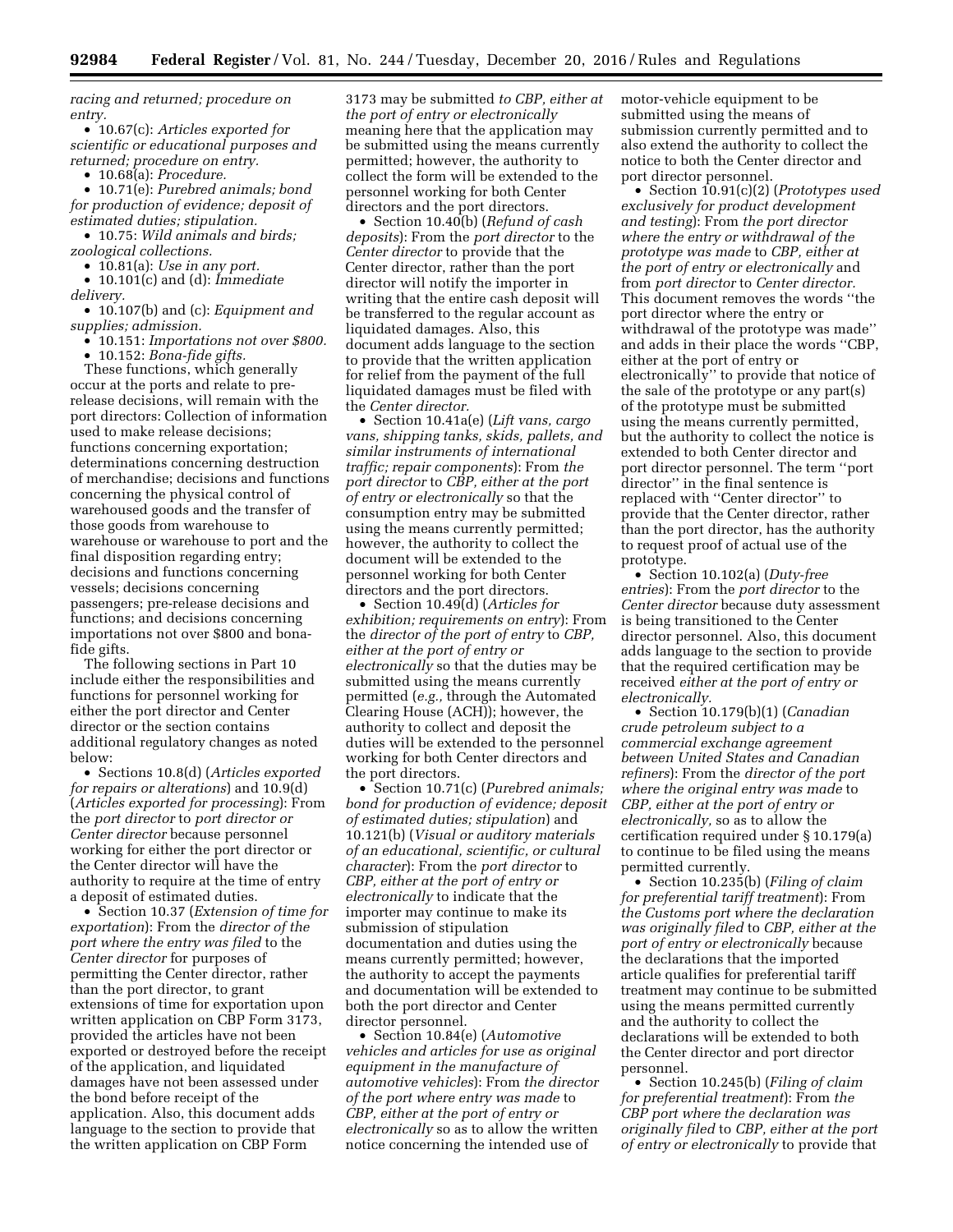the corrected declaration will be effected by submission of a letter or other written statement using the means permitted currently and the authority to collect the corrected declarations will be extended to both the Center director and port director personnel.

• Sections 10.441(a) (*Filing procedures*), 10.591(a) (*Filing procedures*), 10.870(a) (*Filing procedures*), 10.911(a) (*Filing procedures*), 10.1011(a) (*Filing procedures*), 10.2011(a) (*Filing procedures*), and 10.3011(a) (*Filing procedures*): From *the director of the port at which the entry covering the good was filed* to *CBP, either at the port of entry or electronically* so that the post-importation claim for a refund may be submitted using the means currently permitted; however, the authority to collect the document will be extended to the personnel working for both Center directors and the port directors.

• Section 10.847(c) (*Filing of claim for duty-free treatment*): From *the CBP port where the claim was originally filed*  to *CBP, either at the port of entry or electronically* so that the post-entry documentation for a refund, including corrections to claims for duty-free treatment, may be submitted using the means currently permitted; however, the authority to collect the document will be extended to the personnel working for both Center directors and the port directors.

## *D. Part 11—Packing and Stamping; Marking*

Section 11.12(b) is amended to provide the Center director, rather than the port director, with the authority to allow the importer a reasonable opportunity to label imported wool products that were not correctly labeled where the Center director is satisfied that the error or omission did not involve fraud or willful neglect.

Section 11.12(c) is amended to provide that the Center director, rather than the port director, will set the bond amount for packages of wool products that are not designated for examination and are released.

Section 11.12(d) is amended to require the Center director, rather than the port director, to provide written notice to the importer of any lack of compliance with the Wool Products Labeling Act of 1939 in respect of an importation of wool products, and to note that pursuant to § 141.113 the Center director, rather than the port director, will demand the immediate return of the involved products to Customs custody, unless the lack of compliance is forthwith corrected.

Section 11.12(e) is amended to give the Center director, rather than the port director, the discretion to determine whether the imported wool products have been brought into compliance with the Wool Products Labeling Act of 1939.

Section 11.12(f) is amended to state that if any fraudulent violation of the Wool Products Labeling Act of 1939 with respect to imported articles comes to the attention of the Center director, the involved merchandise shall be placed under seizure, or a demand shall be made for the redelivery of the merchandise if it has been released from Customs custody, and the case shall be reported to the Federal Trade Commission, Washington, DC.

Section 11.12a(b) is amended to provide that if imported fur products are not correctly labeled and the Center director, rather than the port director, is satisfied that the error or omission involved no fraud or willful neglect, the importer shall be afforded a reasonable opportunity to label the merchandise under Customs supervision to conform with the requirements of such act and the rules and regulations of the Federal Trade Commission.

Section 11.12a(c) is amended to provide that the Center director, rather than the port director, will set the bond amount for packages of fur products that are not designated for examination and are released.

Section 11.12a(d) is amended to provide that the Center director, rather than the port director, will give written notice to the importer of any lack of compliance with the Fur Products Labeling Act (15 U.S.C. 69b) in respect of an importation of fur products, and pursuant to § 141.113 the Center director, rather than the port director, will demand the immediate return of the involved products to Customs custody, unless the lack of compliance is forthwith corrected.

Section 11.12a(e) is amended to provide that the Center director, rather than the port director, needs to be fully satisfied that a product covered by a notice and demand given pursuant to § 11.12a(d), that has not been promptly returned to Customs custody, has been brought into compliance with the Fur Products Labeling Act.

Section 11.12a(f) is amended to provide that if any fraudulent violation of the act with respect to imported articles comes to the attention of a Center director, the involved merchandise shall be placed under seizure, or a demand shall be made for the redelivery of the merchandise if it has been released from Customs custody, and the case shall be reported

to the Federal Trade Commission, Washington, DC 20580.

Section 11.12b(b) is amended to provide that if imported fiber products are not correctly labeled and the Center director, rather than the port director, is satisfied that the error or omission involved no fraud or willful neglect, the importer shall be afforded a reasonable opportunity to label the merchandise under customs supervision to conform with the requirements of such Act and the rules and regulations of the Federal Trade Commission.

Section 11.12b(c) is amended to provide that the Center director, rather than the port director, will set the bond amount for packages of fiber products that are not designated for examination and are released.

Section 11.12b(d) is amended to require the Center director, rather than the port director, to provide written notice to the importer of any lack of compliance with the Textile Fiber Products Identification Act in respect of an importation of fiber products, and pursuant to § 141.113 of this chapter to demand the immediate return of the involved products to customs custody, unless the lack of compliance is corrected.

Section 11.12b(e) is amended to provide that the Center director, rather than the port director, needs to be fully satisfied that a product covered by a notice and demand given pursuant to § 11.12b(d), that has not been promptly returned to Customs custody, has been brought into compliance with the Fiber Products Identification Act (15 U.S.C. 70 through 70k).

Section 11.12b(f) is amended to provide that if any willful or flagrant violation of the Act with respect to the importation of articles comes to the attention of a Center director, the involved merchandise shall be placed under seizure, or a demand shall be made for the redelivery of the merchandise if it has been released from Customs custody, and the case shall be reported to the Federal Trade Commission, Washington DC 20580.

## *E. Part 12—Special Classes of Merchandise*

Section 12.26(f) is amended to provide that if the permit referred to in § 12.26(e) is refused by the Fish and Wildlife Service, or if the permit is not produced within the said 30 days, an authorized CBP official (a CBP employee working for either the port director or the Center director) shall promptly recall the property, if delivered under bond, and shall require its immediate exportation at the expense of the importer or consignee.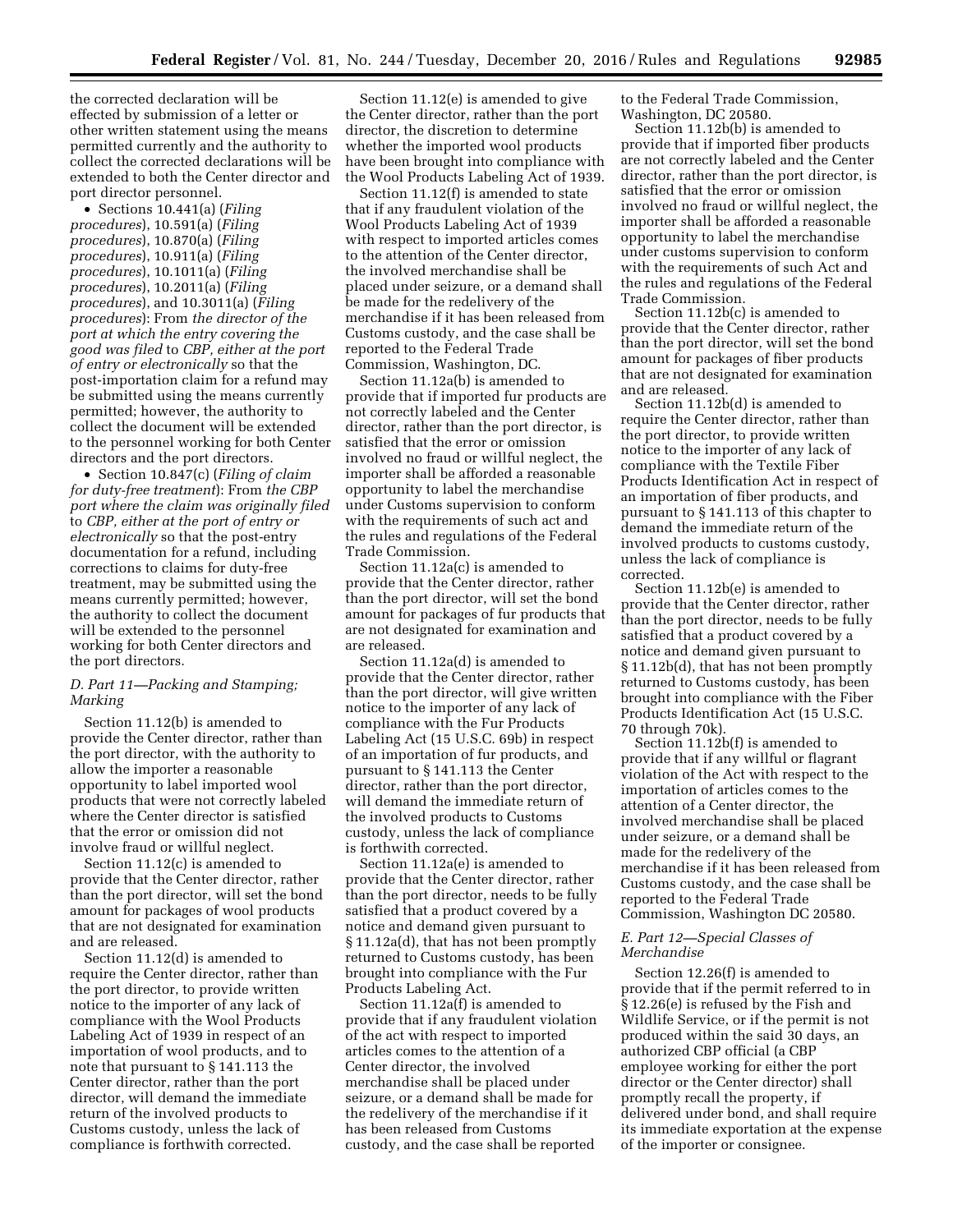Section 12.39(b)(2)(i) is amended to provide that, to enter merchandise that is the subject of a Commission exclusion order, importers must file with CBP prior to entry a bond in the amount determined by the Commission that contains the conditions identified in the special importation and entry bond set forth in appendix B to part 113 of this chapter. The term "CBP" here means that importers may file the bond with personnel working for either the port director or the Center director.

Section 12.39(b)(3) is amended to provide that CBP shall notify each importer or consignee of articles released under bond pursuant to § 12.39(b)(2) when the Commission's determination of a violation of § 337 becomes final and that entry of the articles is refused. The term ''CBP'' here means personnel working for either the port director or the Center director.

Section 12.39(b)(4) is amended to provide that in addition to the notice given to importers or consignees of articles released under bond, CBP shall provide written notice to all owners, importers or consignees of articles which are denied entry into the United States pursuant to an exclusion order that any future attempt to import such articles may result in the articles being seized and forfeited. The term ''CBP'' here means personnel working for either the port director or the Center director. The paragraph is also amended by removing ''by port directors'' in the last sentence to read as follows: Copies of all such notices are to be forwarded to the Executive Director, Commercial Targeting and Enforcement, Office of Trade, at CBP Headquarters, and to the Office of The General Counsel, USITC, 500 E Street SW., Washington, DC 20436.

Section  $12.39(c)(1)(iii)$  is amended to conform with the modification to paragraph (b)(4), above. Similarly, the term ''CBP'' in this instance means personnel working for either the port director or the Center director.

Section 12.39(e)(2) is amended to provide that CBP shall enforce any court order or USITC exclusion order based upon a mask work registration in accordance with the terms of such order. The term ''CBP'' here means personnel working for either the port director or the Center director.

Section 12.73(j) is amended to provide that, if good cause is shown, the Center director, rather than the port director, has the authority to extend the period of time that the importer has to submit a U.S. Environmental Protection Agency (EPA) statement that the vehicle or engine is conformity with Federal emission requirements. The prescribed

statement must be delivered by the importer to CBP, either to the port of entry or electronically. This means that the importer may continue to submit the statement using the means currently permitted, but the authority to collect the statement will be extended to the personnel working for either the Center director or port director.

Section  $12.121(a)(2)(ii)$  is amended to provide that a Center director, rather than the port director, may, in his discretion, approve an importer's use of a ''blanket'' certification, in lieu of filing a separate certification for each chemical shipment, for any chemical shipment that conforms to a product description provided to Customs pursuant to  $\S 12.121(a)(2)(ii)(A)$ . This document also amends the section to provide that in approving the use of a ''blanket'' certification, the Center director, rather than the port director, should consider the reliability of the importer and Customs broker.

Section 12.121(a)(2)(ii)(A) is amended to provide that a ''blanket'' certification must be filed with CBP, either at the port of entry or electronically. This means that the importer may continue to submit the statement using the means currently permitted, but the authority to collect the statement will be extended to the personnel working for either the Center director or port director.

Section 12.121(a)(2)(ii)(B) is amended to provide that a ''blanket'' certification will remain valid, and may be used, for 1 year from the date of approval unless the approval is revoked earlier for cause by the Center director.

## *F. Part 24—Customs Financial and Accounting Procedure*

Section 24.1(a)(3)(i) is amended to provide that an uncertified check drawn by an interested party on a national or state bank or trust company of the United States or a bank in Puerto Rico or any possession of the United States if such checks are acceptable for deposit by a Federal Reserve bank, branch Federal Reserve bank, or other designated depositary shall be accepted if there is on file with CBP a bond to secure the payment of the duties, taxes, fees, interest, or other charges, or if a bond has not been filed, the organization or individual drawing and tendering the uncertified check has been approved by an authorized CBP official (a CBP employee working for either the port director or the Center director) to make payment in such manner. In determining whether an uncertified check shall be accepted in the absence of a bond, an authorized CBP official shall use available credit data obtainable without cost to the Government, such as

that furnished by banks, local business firms, better business bureaus, or local credit exchanges, sufficient to satisfy him of the credit standing or reliability of the drawer of the check.

Section 24.1(a)(3)(ii) is amended to provide that if, during the preceding 12 month period, an importer or interested party has paid duties or any other obligation by check and more than one check is returned dishonored by the debtor's financial institution, an authorized CBP official (a CBP employee working for either the port director or Center director) shall require a certified check, money order or cash from the importer or interested party for each subsequent payment until such time that an authorized CBP official is satisfied that the debtor has the ability to consistently present uncertified checks that will be honored by the debtor's financial institution.

Section 24.2 is amended to include Center directors to the list of CBP employees that are authorized to receive Customs collections. They are also permitted, along with the port directors, to designate employees who are authorized to receive Customs collections.

Section 24.4(a) is amended to provide that an importer, including a transferee of alcoholic beverages in a customs bonded warehouse who wishes to pay on a semi-monthly basis the estimated import taxes on alcoholic beverages entered, or withdrawn from warehouse, for consumption by him during such a period may apply by letter to the Center director, either at a port of entry or electronically, rather than to the director of each port at which he wishes to defer payment. The reason the language ''Center director, either at the port of entry or electronically'' is used rather than ''CBP, either at the port of entry or electronically'' is because the Center director will have the authority to permit a deferral of payment, but the importer may submit the letter either to the port of entry or electronically. The paragraph is also amended to provide that an importer who receives approval from the Center director, rather than the port director, to defer such payments may, however, continue to pay the estimated import taxes due at the time of entry, or withdrawal from warehouse, for consumption. While the Center directors will be responsible for the duty impact and entry summary aspects of the bonded warehouses, the port directors will remain responsible for the physical control and supervision of the bonded warehouses.

Section 24.4(b) is amended to provide that an importer may begin the deferral of payments of estimated tax to a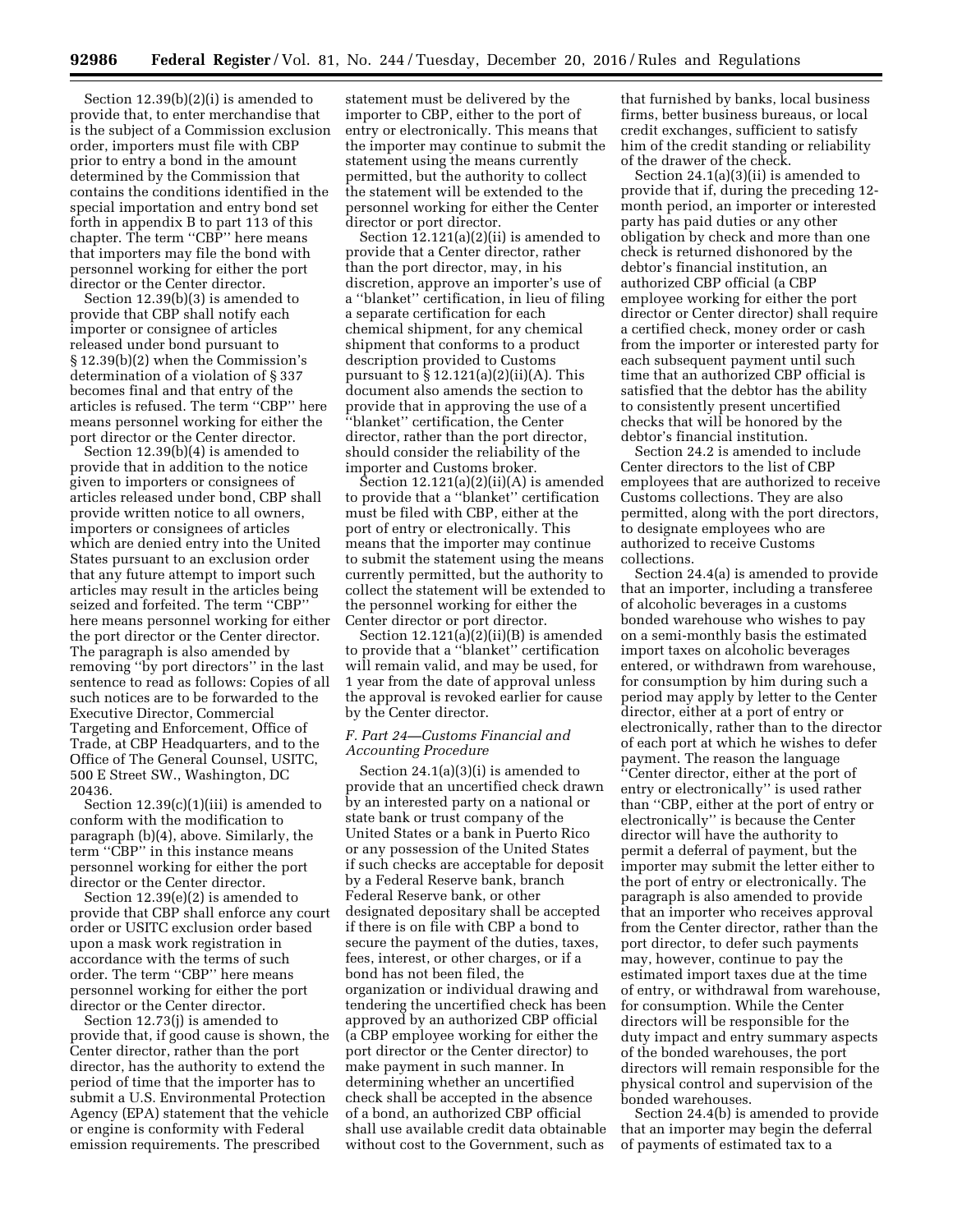Customs port in the first deferral period beginning after the date of the written approval by the Center director, rather than the port director. An importer may use the deferred payment system until the Center director, rather than the port director, advises such importer that he is no longer eligible to defer the payment of such taxes.

Section 24.4(c)(1) is amended to provide that an importer must state his estimate of the largest amount of taxes to be deferred in any semimonthly period based on the largest amount of import taxes on alcoholic beverages deposited with CBP in such a period during the year preceding his application. He must also identify any existing bond or bonds that he has on file with CBP and shall submit in support of his application the approval of the surety on his bond or bonds to the use of the procedure and to the increase of such bond or bonds to such larger amount or amounts as may be found necessary by the Center director. These changes are being made to reflect that bonds will be maintained by both the port directors and Center directors and that bonds amount determinations related to the importation of alcoholic beverages will be made by the Center directors.

Section 24.4(c)(2) is amended to provide that each application noted in § 24.4 must include a declaration in substantially the following language: I declare that I am not presently barred by CBP from using the deferred payment procedure for payment of estimated taxes upon imports of alcoholic beverages, and that if I am notified by a Center director to such effect I shall advise any future Center director where approval has been given to me to use such procedure. The purpose of using the term ''CBP'' rather than keeping "port director" in this declaration is to take into account if the importer is presently barred by a port director or a Center director. The other instances of ''port director'' have been changed to ''Center director'' because this document is transferring from the port directors to the Center directors the authority to bar importers from using the deferred payment procedures for payment of estimated taxes upon imports of alcoholic beverages. Future Center directors are accounted for in this language in case an importer's industry changes and the importer is placed in a new Center.

Section 24.4(d)(1) is amended to provide that the Center director, rather than the port director, will notify the importer, or his authorized agent if requested, of approval for using the deferred payment procedures.

Section 24.4(i) is amended to provide that the deferred payment privilege once approved by the port director or Center director before January 19, 2017, or the Center director on or after January 19, 2017, will remain in effect until terminated under the provisions of § 24.4(h) or the importer or surety requests termination. This section is being amended to include date ranges because the decisions made prior to the effective date of these regulatory amendments will have been made by the port director or Center director (pursuant to the Delegation Order described in section I.B. of the Background section of this document) and the decisions made on or after the effective date of these regulatory amendments will be made by the Center director.

Section 24.14(c) is amended to provide that CBP's stamp, rather than the port director's stamp, will be impressed upon a completely prepared bill or receipt for the purchase of customs forms that is presented by the purchaser at the time of purchase.

## *G. Part 54—Certain Importations Temporarily Free of Duty*

Section 54.5(b) is amended to provide that no deposit of estimated duty shall be required upon the entry, or withdrawal from warehouse for consumption, of the articles described in paragraph (a) of this section if the Center director, rather than the port director, is satisfied at the time of entry, or withdrawal, by written declaration of the importer that the merchandise is being imported to be used in remanufacture by melting, or to be processed by shredding, shearing, compacting, or similar processing which renders it fit only for the recovery of the metal content. The reason this authority is being transitioned to the Center director is because Center director personnel, rather than port director personnel, will be in the position to determine whether goods meet the requirements for duty free entry and determine rates of duty generally.

Section 54.6(c) is amended to require the importer to submit to CBP, either at the port of entry or electronically, a statement from the superintendent or manager of the plant at which the articles were used in remanufacture by melting, or were processed by shredding, shearing, compacting, or similar processing which rendered them fit only for the recovery of the metal content showing the information contained in  $\S 54.6(c)(1)$ – $(c)(4)$ . Currently, the importer is required to submit this statement to the port director. The language is being amended

to permit the importer to submit the statement using the means currently permitted, while also extending the authority to collect the statement to personnel working for either the Center director or the port director.

Section 54.6(c)(4) is amended to provide that the statement submitted by the importer must contain a description of the remanufacture or processing in sufficient detail to enable the Center director, rather than the port director, to determine whether it constituted a use in remanufacture by melting, or processing by shredding, shearing, compacting, or similar processing which rendered the articles fit only for the recovery of the metal content.

#### *H. Part 101—General Provisions*

Section 101.1 is amended to include: The definition for the Centers; the definition for Center director; the revised definition for port and port of entry; and the definition for port director. A new section 101.10 includes language describing the designation of Center Management Offices; the factors considered for the assignment of importers to the Centers; and the process for appealing a Center assignment. The new or amended language is described in detail in Section II.E of this document.

## *I. Part 102—Rules of Origin*

Section 102.23(a) is amended to provide that if an entry filed for commercial importations of textile or apparel products fails to include the manufacturer identification code (MID) properly constructed from the name and address of the manufacturer, the Center director, rather than the port director, may reject the entry or take other appropriate action. The reason for this change is because entry rejection or other appropriate action will be done by personnel working for the Center director, rather than the port director.

Section 102.23(b) is amended to provide that if the Center director, rather than the port director, is unable to determine the country of origin of a textile or apparel product, the importer must submit additional information as requested by the Center director.

Section 102.25 is amended to provide that if the Center director, rather than the port director, is unable to determine the country of origin of the textile or apparel products for which preferential tariff treatment is sought, they will not be entitled to preferential tariff treatment or any other benefit under the NAFTA for which they would otherwise be eligible.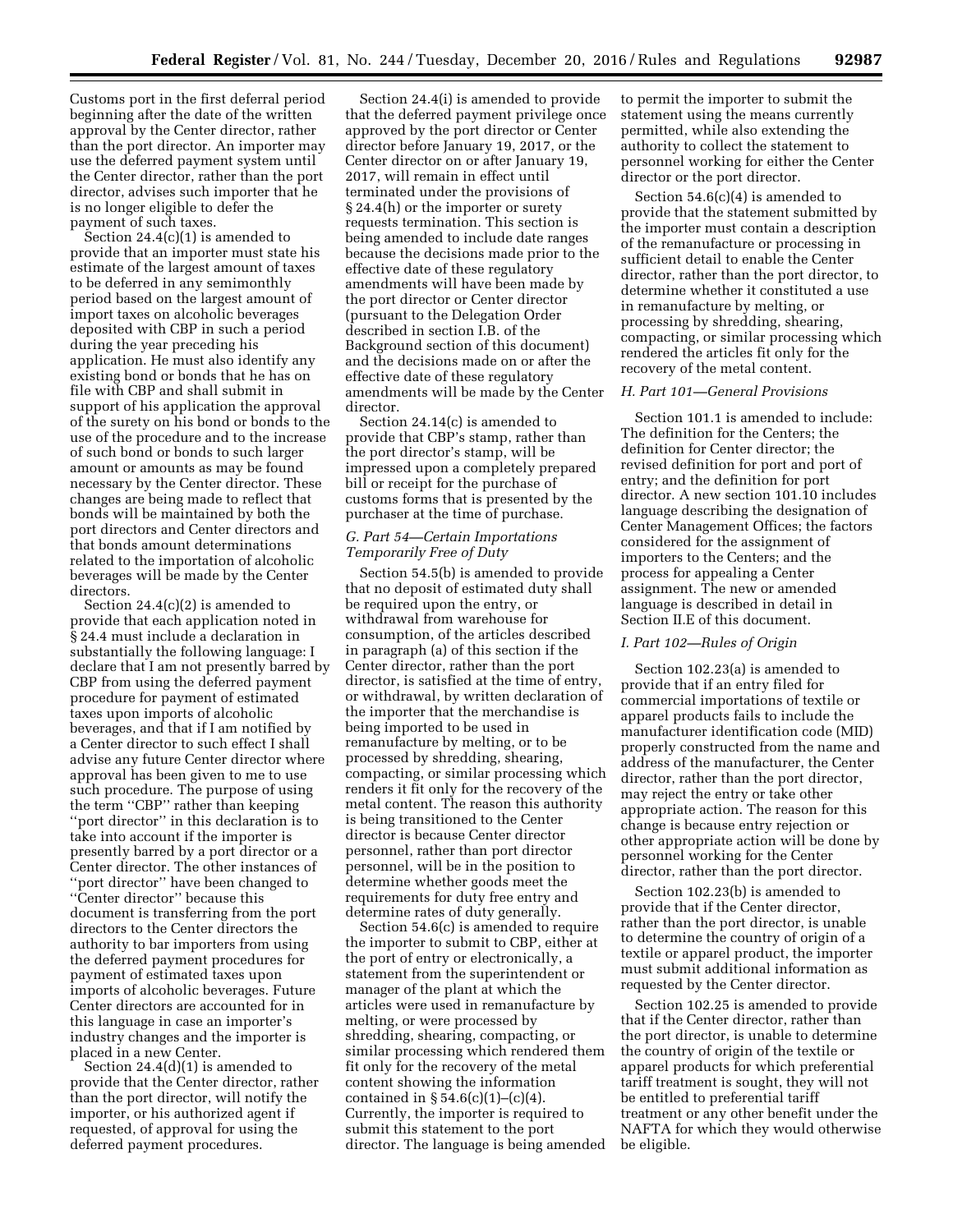## *J. Part 103—Availability of Information*

Section 103.26 is amended to add Center directors to the list of officials that may, in the interest of federal, state, and local law enforcement, upon receipt of demands of state or local authorities, and at the expense of the State, authorize employees under their supervision to attend trials and administrative hearings on behalf of the government in any state or local criminal case, to produce records, and to testify as to facts coming to their knowledge in their official capacities.

Section 103.32 is amended to add ''Center directors'' to the list of CBP officials who must refrain from disclosing facts concerning seizures, investigations, and other pending cases until Customs action is completed.

#### *K. Part 113—Customs Bonds*

Appendix B to part 113 is amended to provide that if it is determined, as provided in § 337 of the Tariff Act of 1930, as amended, to exclude merchandise from the United States, then, on notification from CBP, the principal is obligated to export or destroy under Customs supervision the merchandise released under this stipulation within 30 days from the date of the CBP's notification. The purpose of this change is to enable CBP to transition to the Center directors the exclusion order functions provided in section 12.39 of title 19 of the CFR (19 CFR 12.39).

Appendix C to part 113 currently notes that the corporate seal is to be used when no power of attorney has been filed with the port director of customs. This document amends Appendix C to part 113 by removing the words ''the port director of customs'' and adding in their place the term ''CBP'', which means personnel working for either the port director or the Center director.

## *L. Part 132—Quotas*

Section 132.11a(c) is amended to provide that if presentation is chosen to be made pursuant to § 132.11a(a)(2) and payment is not made as required through the statement processing method, the Center director, rather than the port director, may require filing of an entry summary for consumption with estimated duties attached as described in  $\S 132.11(a)(1)$  for future filings.

Section 132.12(a) is amended to provide that the Center director, rather than the port director, will approve the opening of the quota period.

Section  $132.13(a)(1)(i)$  is amended to provide that when instructed by Headquarters, the Center director, rather than the port director, will require an importer to present an entry summary for consumption, or its electronic equivalent, with estimated duties attached, at the over-quota rate of duty until Headquarters has determined the quantity, if any, of the merchandise entitled to the quota rate.

Section  $132.13(a)(1)(ii)$  is amended to provide that the documentation must be presented to CBP, either at the port of entry or electronically, which here means that the importer may use the method(s) of submission currently permitted to submit the documentation; however, the authority to collect the documentation is being extended to the personnel working for either the port director or the Center director.

Section 132.13(a)(2) is amended to remove the words ''at the port of entry'' and replaced with ''to CBP, either at the port of entry or electronically'' so as to provide that the entry summary for consumption or withdrawal for consumption, or their electronic equivalents, must be presented to CBP, which means personnel working for either the port director or the Center director, using the means currently permitted.

Section  $132.14(a)(4)(i)(A)$  is amended to provide that an authorized CBP official (a CBP employee working for either the port director or the Center director) may demand the return to Customs custody of the released merchandise in accordance with § 141.113.

Section  $132.14(a)(4)(i)(B)$  is amended to provide that the Center director shall require the timely presentation to CBP, either at the port of entry or electronically, of the entry summary for consumption, or a withdrawal for consumption, with the estimated duties attached. The term to ''CBP, either at the port of entry or electronically'', here means that the documentation may be presented to CBP using the means currently permitted; however, the authority to collect the documentation is being extended to the personnel working for either the port director or the Center director.

Section 132.14(a)(4)(ii)(A) is amended to provide that the Center director shall require the timely presentation, to CBP, either at the port of entry or electronically, of the entry summary for consumption, or a withdrawal for consumption, with estimated duties attached. The term to ''CBP, either at the port of entry or electronically'', here means that the documentation may be presented to CBP using the means currently permitted; however, the authority to collect the documentation is being extended to the personnel

working for either the port director or the Center director.

## *M. Part 133—Trademarks, Trade Names, and Copyrights*

Section 133.26 is amended by permitting an authorized CBP official to demand redelivery of released merchandise. This section is amended by removing the words ''the port director'' and adding in their place the words ''an authorized CBP official'' so as to extend the authority to demand redelivery of released merchandise to a CBP employee working for either the port director or the Center director.

Section 133.46 is amended to provide that if it is determined that articles which have been released from CBP custody are subject to the prohibitions or restrictions of this subpart, an authorized CBP official (a CBP employee working for either the port director or the Center director) shall promptly make demand for redelivery of the articles under the terms of the bond on CBP Form 301, containing the bond conditions set forth in § 113.62, in accordance with § 141.113.

#### *N. Part 134—Country of Origin Marking*

Section 134.3(b) is amended by removing the words ''[t]he port director'' and replacing it with ''[a]n authorized CBP official'' so as to provide that CBP employees working for either the port director or the Center director have joint authority to demand redelivery of released articles that were not marked legally with the country of origin. CBP notes that while the redelivery notices may be sent out by either personnel working for the port director or the Center director, the resolution of marking issues will be the sole authority of the Center directors.

Section 134.25(a) is amended by removing the words ''port director having custody of the article,'' and adding in their place the words ''Center director'' to provide that the Center director, rather than the port director, is the party who will make the determination as to whether the article in question will be repacked after its release. Moreover, the paragraph is amended to require the importer to certify to the Center director that: (1) If the importer does the repacking, the new container shall be marked to indicate the country of origin of the article in accordance with the requirements of this part; or (2) if the article is intended to be sold or transferred to a subsequent purchaser or repacker, the importer shall notify such purchaser or transferee, in writing, at the time of sale or transfer, that any repacking of the article must conform to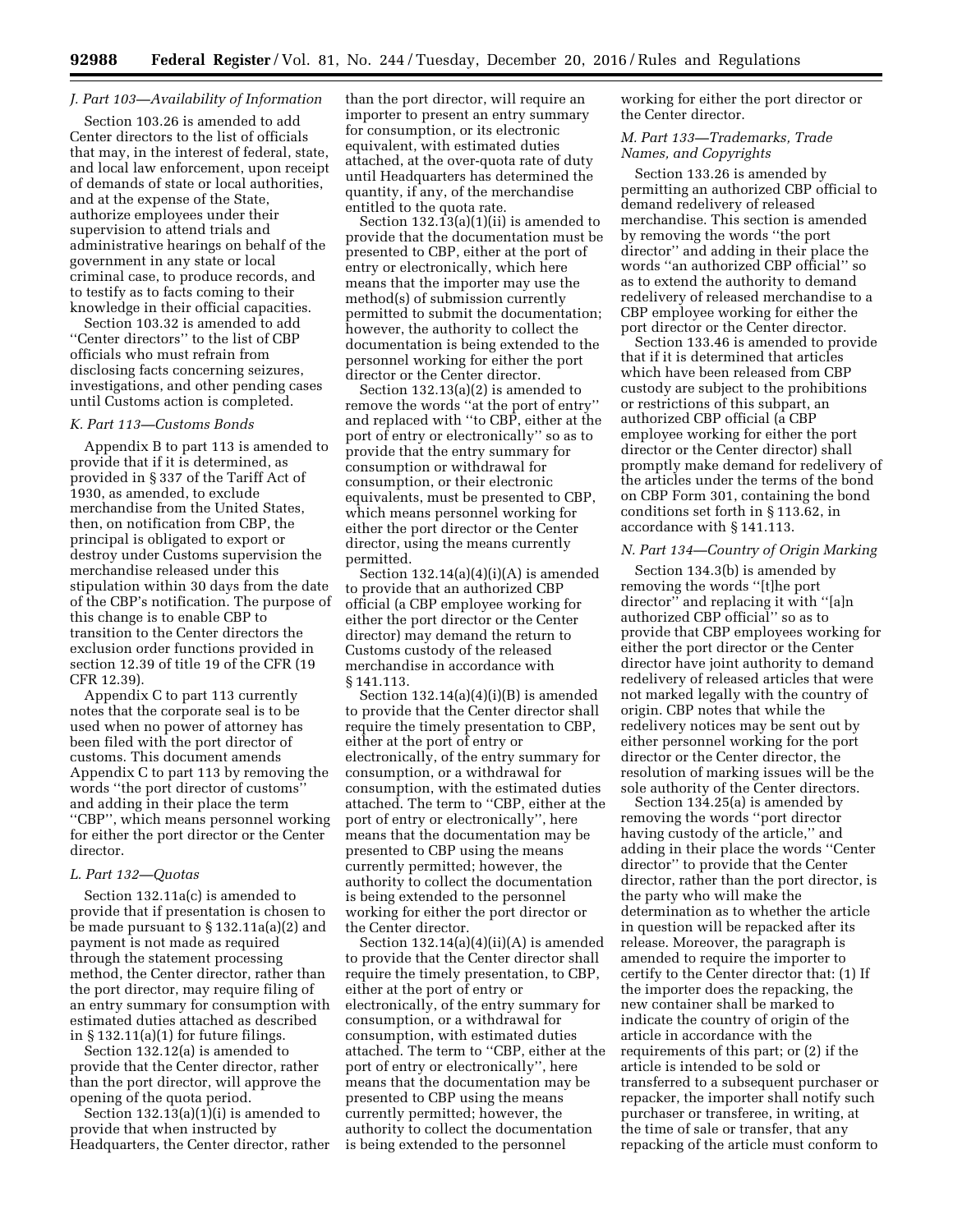these requirements. This section is also amended by removing the words ''at each port where the article is entered'' and adding in their place the words ''CBP, either at the port of entry or electronically.'' The language ''CBP, either at the port of entry or electronically'' here means that the importer may use the means of submission currently permitted; however, the authority to collect the certification is being extended to personnel working for either the port director or the Center director.

Section 134.25(c) is amended to require the certificate of marking for repacked J-list articles and articles incapable of being marked to be filed with the Center director, rather than with the port director. The section is also amended to provide that in case of failure to timely file the certification required under § 134.25, the Center director may decline to accept a bond for the missing document and demand redelivery of the merchandise under § 134.51.

Section 134.26(a) is amended by removing the words ''port director having custody of the article,'' and adding in their place the words ''Center director'' to provide that the Center director, rather than the port director, is the party who will make the determination as to whether the article in question will be repacked after its release. Moreover, the paragraph is amended to require the importer to certify to CBP, either at the port of entry or electronically, that: (1) If the importer does the repacking, he shall not obscure or conceal the country of origin marking appearing on the article, or else the new container shall be marked to indicate the country of origin of the article in accordance with the requirements of this part; or (2) if the article is intended to be sold or transferred to a subsequent purchaser or repacker, the importer shall notify such purchaser or transferee, in writing, at the time of sale or transfer, that any repacking of the article must conform to these requirements. This section is also amended by removing the words ''at each port where the article(s) is entered'' and adding in their place the words ''CBP, either at the port of entry or electronically.'' The language ''CBP, either at the port of entry or electronically'' here means that the importer may use the means of submission currently permitted; however, the authority to collect the certification is being extended to personnel working for either the port director or the Center director.

Section 134.26(c) is amended by noting that the certificate of marking

statement required in § 134.26(a) must be filed with the Center director, rather than the port director, and in case of repeated failure to timely file the required certification, the Center director, rather than the port director, may decline to accept a bond for the missing document and demand redelivery of the merchandise under § 134.51.

Section 134.34(a) is amended to allow the Center director, rather than the port director, to make an exception under § 134.32(d).

Section 134.34(b) is amended by noting that the Center director, rather than the port director, will have the authority to extend the sixty (60)-day deferral period for liquidation of entries of imported articles which are to be repacked after release from CBP custody.

Section 134.51(a) is amended by requiring the Center director, rather than the port director, to notify the importer on Customs Form 4647, or its electronic equivalent, to arrange with the Center director's office, rather than the port director's office, to properly mark an article or container that has not been legally marked, or to return all released articles to CBP custody for marking, exportation, or destruction.

Section 134.51(b) is amended by requiring that the identity of the imported article, which was not legally marked and is to be exported, destroyed, or marked under CBP supervision, to be established to the satisfaction of the Center director, rather than the port director.

Section 134.51(c) is amended by noting that the Center director, rather than the port director, may accept a certificate of marking as provided for in § 134.52 in lieu of marking under CBP supervision.

Section 134.52(a) is amended by noting that Center directors, rather than port directors, may accept certificates of marking supported by samples of articles required to be marked, for which Customs Form 4647, or its electronic equivalent, was issued, from importers or from actual owners complying with the provision of § 141.20, to certify that marking of the country of origin on imported articles as required by this part has been accomplished.

Section 134.52(b) is amended by requiring that the certificates of marking must be filed in duplicate with CBP, either at the port of entry or electronically. The language ''CBP, either at the port of entry or electronically'' here means that the importer may use the means of filing the certificates of marking as currently

permitted; however, the authority to collect the certification is being extended to personnel working for either the port director or the Center director. Moreover, the Center director, rather than the port director, will now have the authority to waive the production of the marked sample when he is satisfied that the submission of such sample is impracticable.

Section 134.52(c) is amended by requiring the Center director, rather than the port director, to notify the importer or actual owner when the certificate of marking is accepted. Moreover, the paragraph is amended to authorize the Center director, rather than the port director, to spot check the marking of articles on which a certificate has been filed.

Section 134.52(d) is amended by removing the words ''port director'' and adding in their place the words ''Center director'', thereby stating that if a false certificate of marking is filed with the Center director indicating that goods have been properly marked when in fact they have not been so marked, a seizure shall be made or claim for monetary penalty reported under section 592, Tariff Act of 1930, as amended (19 U.S.C. 1592).

Section 134.52(e) is amended by noting that the Center director, rather than the port director, may require physical supervision of marking as specified in § 134.51(c) in those cases in which he determines that such action is necessary to insure compliance with part 134.

Section 134.53(a)(2) is amended by providing the Center director, rather than the port director, with the discretion to accept a bond on CBP Form 301, containing the basic importation and entry bond conditions set forth in § 113.62 as security for the requirements of 19 U.S.C. 1304(f) and (g).

Section 134.54(a) is amended to provide that the Center director, rather than the port director, is allowed, for good cause shown, to extend the 30 day period of time that the importer has to properly mark or redeliver all merchandise previously released to him.

The ability to demand payment of liquidated damages incurred under the bond will remain with the port director.

#### *O. Part 141—Entry of Merchandise*

Section 141.20(a)(1) is amended to provide that a consignee in whose name an entry summary for consumption, warehouse, or temporary importation under bond is filed, or in whose name a rewarehouse entry or a manufacturing warehouse entry is made, and who desires, under the provisions of section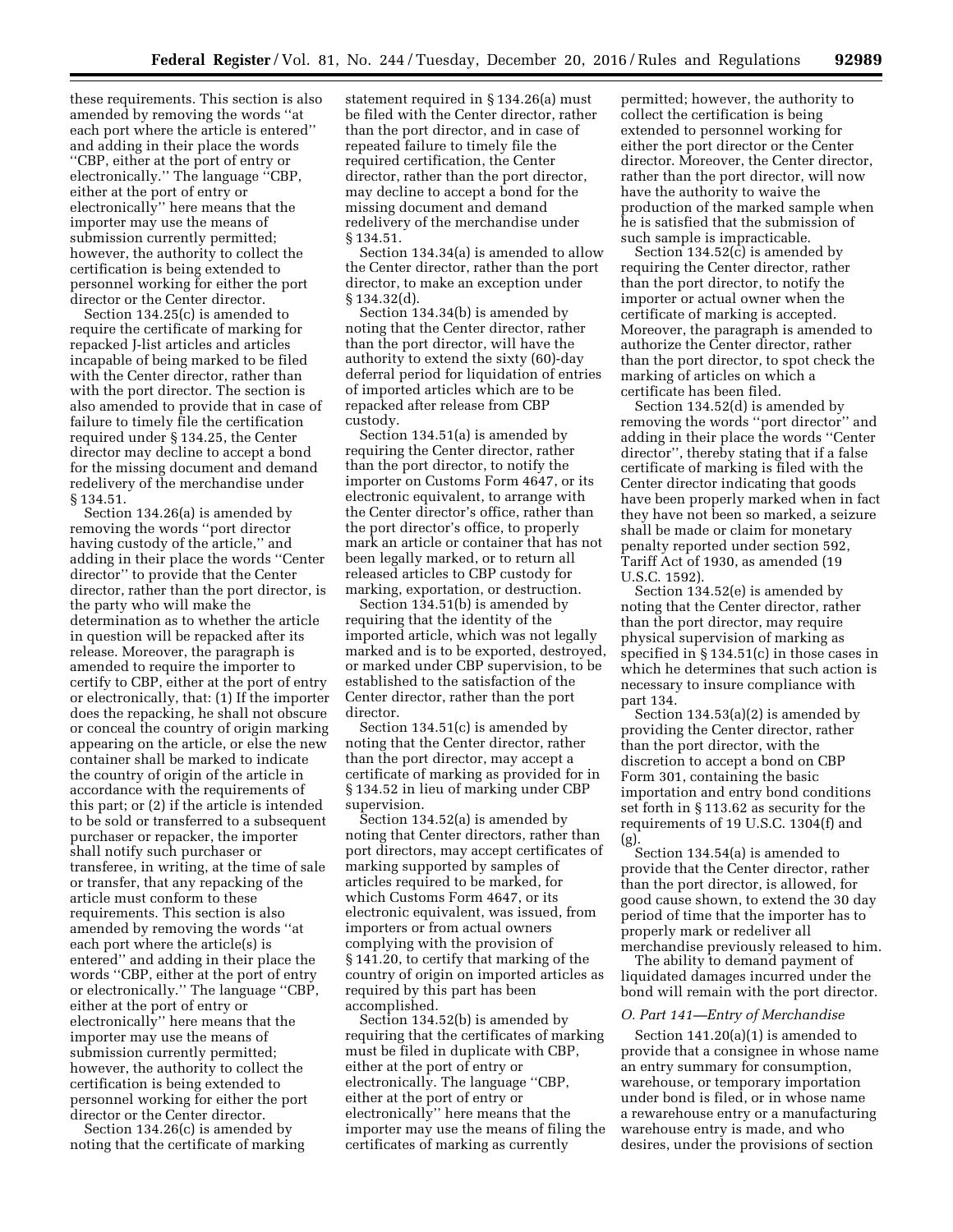485(d), Tariff Act of 1930, as amended  $(19 \text{ U.S.C. } 1485(d))$ , to be relieved from statutory liability for the payment of increased and additional duties shall declare at the time of the filing of the entry summary or entry documentation, as provided in § 141.19(a), that he is not the actual owner of the merchandise, furnish the name and address of the owner, and file with CBP, either at the port of entry or electronically, within 90 days from the time of entry (see § 141.68) a declaration of the actual owner of the merchandise acknowledging that the actual owner will pay all additional and increased duties. The language ''CBP, either at the port of entry or electronically'' here means that the importer may use the means of submission currently permitted; however, the authority to collect the declaration is being extended to personnel working for either the port director or the Center director.

Section 141.20(a)(2) is amended to provide that if the consignee desires to be relieved from contractual liability for the payment of increased and additional duties voluntarily assumed by him under the single-entry bond which he filed in connection with the entry documentation and/or entry summary, or under his continuous bond against which the entry and/or entry summary is charged, he shall file a bond of the actual owner on Customs Form 301, containing the bond conditions set forth in § 113.62 of this chapter, with CBP, either at the port of entry or electronically, within 90 days from the time of entry. The language ''CBP, either at the port of entry or electronically'' here means that the importer may use the means of submission currently permitted; however, the authority to collect the bond is being extended to personnel working for either the port director or the Center director.

Section 141.35 is amended to provide that any power of attorney shall be subject to revocation at any time by written notice given to and received by CBP, either at the port of entry or electronically. The language ''CBP, either at the port of entry or electronically'' here means that the importer may use the means of submission currently permitted; however, the authority to collect the written notice is being extended to personnel working for either the port director or the Center director.

Section 141.38 is amended to provide that a power of attorney shall not be required if the person signing Customs documents on behalf of a resident corporation is known to CBP to be the president, vice president, treasurer, or secretary of the corporation. When a

power of attorney is required for a resident corporation, it shall be executed by a person duly authorized to do so. The term ''CBP'' here means either the personnel working for the port director or the personnel working for the Center director.

Section 141.44 is amended to provide that unless a power of attorney specifically authorizes the agent to act thereunder at the appropriate Center and at all Customs ports, the name of the appropriate Center or each port where the agent is authorized to act thereunder shall be stated in the power of attorney. The power of attorney shall be filed with CBP, either at the port of entry or electronically, in a sufficient number of copies for distribution to the appropriate Center and each port where the agent is to act, unless exempted from filing by § 141.46. The Center director or port director with whom a power of attorney is filed, irrespective of whether his Center or port is named therein, shall approve it, if it is in the correct form and the provisions of this subpart are complied with, and forward any copies intended for other ports or another Center as appropriate. The language ''CBP, either at the port of entry or electronically'' here means that the power of attorney may be filed using the means of submission currently permitted; however, the authority to collect the power of attorney documentation is being extended to personnel working for either the port director or the Center director.

Section 141.45 is amended to provide that upon request of a party in interest, the Center director or a port director may have on file an original power of attorney document and will forward a certified copy of the document to another Center director or port director.

Section 141.46 currently states that a customhouse broker is required to obtain a valid power of attorney but he is not required to file the power of attorney with a port director. This document amends § 141.46 by removing the words ''a port director'' and adding in their place the term ''CBP'' to mean either the port director personnel or the Center director personnel.

Section 141.52 is amended to provide that under certain delineated circumstances, if the Center director, rather than the port director, is satisfied that there will be no prejudice to: Import admissibility enforcement efforts; the revenue; and the efficient conduct of CBP business, separate entries may be made for different portions of all merchandise arriving on one vessel or vehicle and consigned to one consignee. One of the delineated circumstances, specifically § 141.52(i),

is also amended to remove the reference to the ''port director'' and add ''Center director'' to read as follows: A special application is submitted to the Commissioner of Customs with the recommendation of the Center director concerned and is approved by the Commissioner.

Section 141.56(a) is amended to provide that CBP may accept, either at the port of entry or electronically, one entry summary for consumption or for warehouse for merchandise covered by multiple entries for immediate transportation, subject to the requirements of § 142.17(a), provided the merchandise covered by each immediate transportation entry is released at the port of destination under a separate entry, in accordance with § 142.3. The reference to ''port directors'' is being removed and replaced with ''CBP may accept, either at the port of entry or electronically'' because the authority to accept the entry summary will continue to reside with the personnel working for the port directors and will also be extended to the personnel working for the Center directors. Importers will continue to have the ability to submit the documentation at the port or electronically and this ability is merely being reflected in the regulation.

Section 141.61(e)(2) is amended to provide that a Center director, rather than a port director, may require additional documentation to substantiate the statistical information required by § 141.61(e)(1).

Section 141.61(e)(2)(ii) is amended to provide that a Center director, rather than a port director, may grant a reasonable extension of time to produce the required documentation for good cause shown. (See § 141.91(d) for bond requirements relating to failure to produce an invoice.)

Section 141.61(e)(4) is amended to provide that a Center director, rather than a port director, will reject a form for failure to provide required statistical information if the information is omitted or if the information provided clearly appears on its face, or is known to the CBP officer, to be erroneous.

Section 141.63(a) is amended to provide that under certain delineated circumstances, entry summary documentation may be submitted at the customhouse for preliminary review, without estimated duties attached, within such time before arrival of the merchandise as may be fixed by the Center director, rather than by the port director.

Section 141.63(b) is amended to provide that entry summary documentation may be submitted at the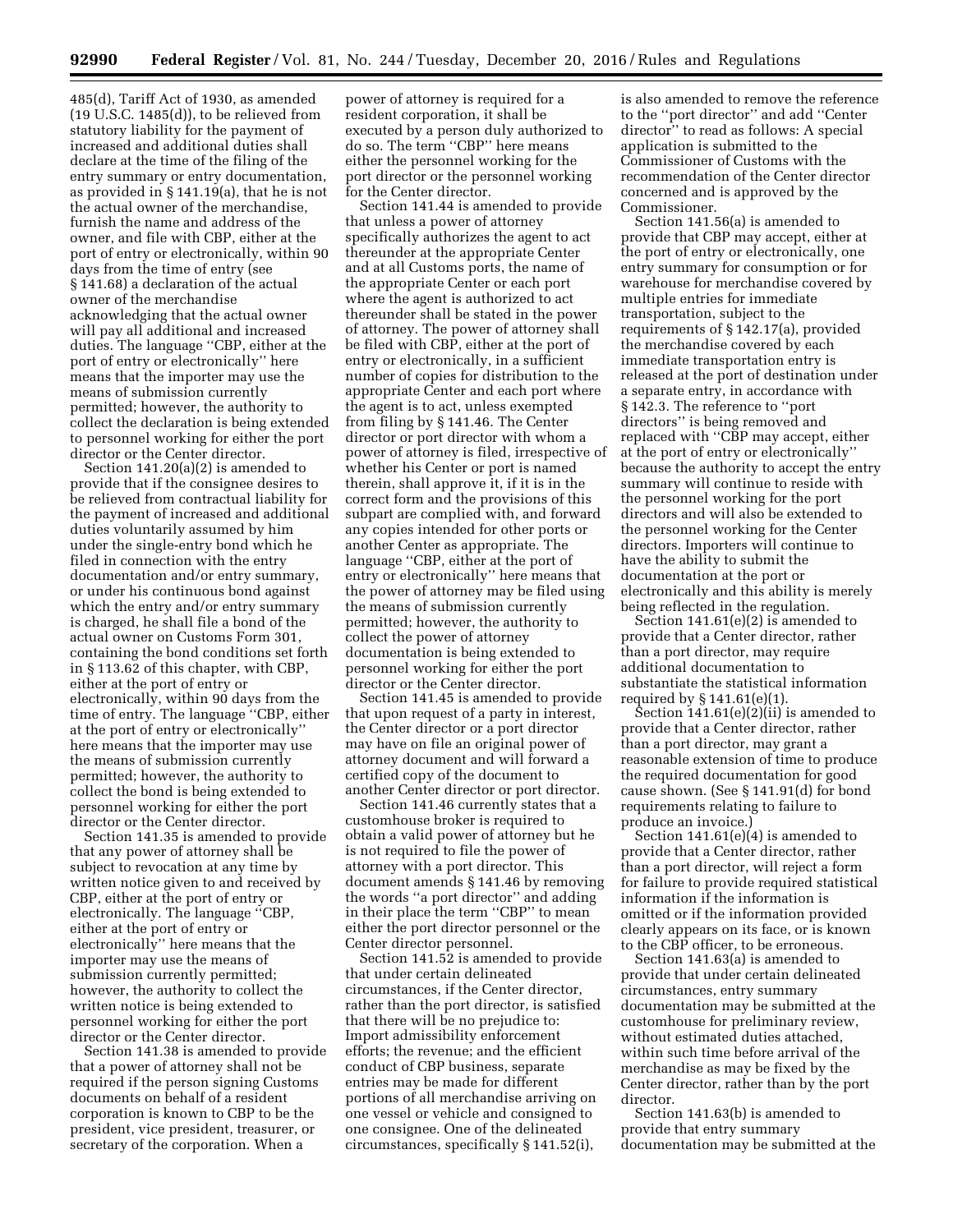customhouse for preliminary review, without estimated duties attached, within such time after arrival of quotaclass merchandise as may be fixed by the Center director, if the entry summary for consumption will be presented at the opening of the quota period, as provided in § 132.12(a).

Section 141.69(c) is amended by removing the words ''the port director'' and adding in their place the words ''CBP'' so as to provide that personnel working for either the port director or the Center director may require documentary evidence as to the movement of merchandise between its removal from the port of entry or the place of intended release and its return to the port of entry.

Section 141.83(c)(2) is amended by removing the words ''[t]he port director'' and replacing it with ''CBP''. The first sentence of the paragraph would therefore read: ''CBP may accept a copy of a required commercial invoice in place of the original.'' This change would allow the commercial invoice when necessary for entry (for purposes of release) to remain with the port director and when necessary for entry summary and withdrawal for consumption to be handled by the Center director.

Section 141.85 the Pro Forma Invoice language is amended by removing the words ''Advices of the Port Director'' and adding in their place the term ''CBP''. The purpose of this change is to note that the prices, or in the case of consigned goods the values, of the merchandise may be based on the advices of the port director personnel or the Center director personnel. This document also amends § 141.85 by removing the words ''file it with the Port Director'' and adding in their place the words ''file it with an authorized CBP official''. The purpose of this change is to note that the invoice may be filed with an ''authorized CBP official'', meaning a CBP employee working for either the port director or the Center director.

Section 141.86(a) includes a list of information that must be included in each invoice of imported merchandise. Paragraph 141.86(a)(11) provides that the invoice must set forth all goods or services furnished for the production of the merchandise *(e.g.,* assists such as dies, molds, tools, engineering work) not included in the invoice price. However, goods or services furnished in the United States are excluded. The paragraph is being amended to provide that annual reports for goods and services, when approved by the Center director, rather than the port director,

will be accepted as proof that the goods or services were provided.

Section 141.88 is amended to provide that when the Center director, rather than the port director, determines that information as to computed value is necessary in the appraisement of any class or kind of merchandise, he shall so notify the importer, and thereafter invoices of such merchandise shall contain a verified statement by the manufacturer or producer of computed value as defined in § 402(e), Tariff Act of 1930, as amended by the Trade Agreements Act of 1979 (19 U.S.C. 1401a(e)).

Section 141.91(a) is amended by removing the words ''[t]he port director'' and adding in their place the term ''CBP''. This change would allow the port director personnel to accept entry documentation without the invoice and would allow the Center director personnel to accept entry summary documentation without the invoice if they are satisfied that the failure to produce the required invoice is due to a cause beyond the control of the importer.

Section 141.91(d) is amended to provide that if needed for statistical purposes, the invoice shall be produced within 50 days after the date of the entry summary (or the entry, if there is no entry summary) is required to be filed, unless a reasonable extension of time is granted by the Center director, rather than the port director, for good cause shown.

Section 141.92(a) is amended by removing the words ''[t]he port director'' and adding in their place the term ''CBP''. This change would allow the port director personnel (at entry stage) and the Center director personnel (at the entry summary stage) to waive production of a required invoice when they are satisfied that either: (1) the importer cannot by reason of conditions beyond his control furnish a complete and accurate invoice; or (2) the examination of merchandise, final determination of duties, and collection of statistics can be effected properly without the production of the required invoice.

Section 141.92(b) includes a list of documents that are required to be filed by the importer with the entry as a condition to the granting of a waiver for the production of a required invoice. This document amends § 141.92(b)(4) to provide that the Center director, rather than the port director, may require other information for either appraisement or classification of the merchandise, or for statistical purposes. This responsibility is being provided to only the Center

director because it concerns appraisement and classification issues.

Section 141.105 is amended to provide that if either the importer of record or the actual owner whose declaration and superseding bond have been filed in accordance with § 141.20 desires, he may estimate, on the basis of information contained in the entry papers or obtainable from the Center director, rather than the port director, the probable amount of unpaid duties which will be found due on the entire entry and deposit them in whole or in part with CBP, either at the port of entry or electronically. The deposit shall be tendered in writing in the form provided in § 141.105 and instead of using the words ''To the Port Director'' the form should state ''To CBP''. The language ''CBP, either at the port of entry or electronically'' here means that the importer may use the means of submission currently permitted; however, the authority to collect the unpaid duties is being extended to personnel working for either the port director or the Center director.

Section 141.113(a)(2) is amended to provide that the Center director, rather than the port director, may demand the return to CBP custody of merchandise that is found after release to be not legally marked. Demand may be made no later than 30 days after the date of examination in the case of merchandise examined at the importer's premises or such other appropriate places as determined by the port director or Center director.

Section 141.113(b) is amended to provide that if the Center director, rather than the port director, finds during the conditional release period that a textile or textile product is not entitled to admission into the commerce of the United States because the country of origin of the textile or textile product was not accurately represented to CBP, he shall promptly demand its return to CBP custody.

Section  $141.113(c)(3)$  is amended to provide that the FDA will communicate to the Center director, rather than the port director, if the FDA refuses admission of a food, drug, device, cosmetic, or tobacco product into the United States, or if any notice of sampling or other request is not complied with. The paragraph is also amended to provide that the demand for redelivery of the product to CBP custody may be carried out by an authorized CBP official (a CBP employee working for either the port director or the Center director). The prescription of a bond, described in the last sentence of the paragraph, will remain with the port director.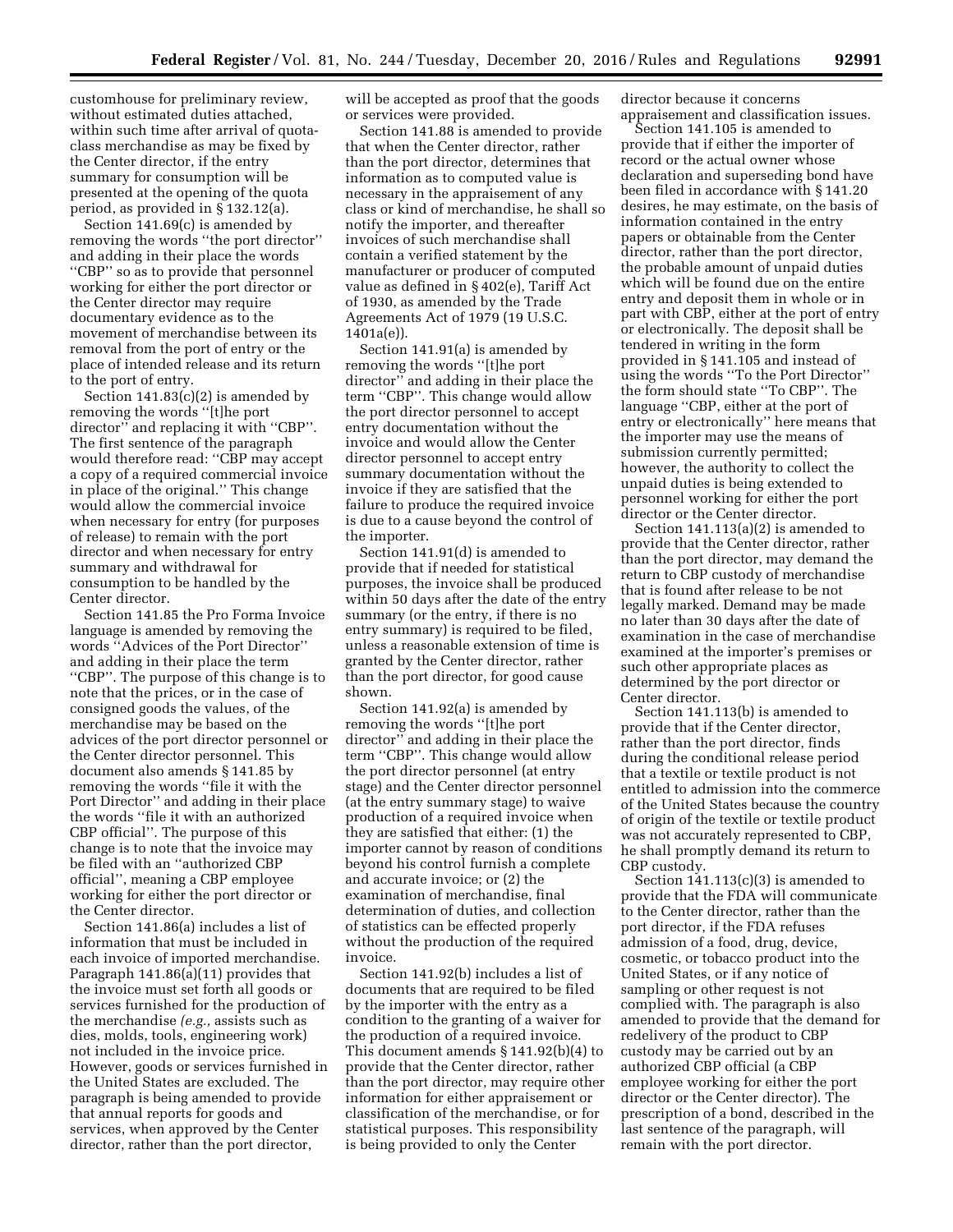Section 141.113(d) is amended by removing the words ''the port director'' and adding in their place the words ''an authorized CBP official'' and by removing the words ''he'' and adding in its place the words ''an authorized CBP official''. The reason for these changes is to note that if at any time after entry an authorized CBP official, which may be a CBP employee working for either the port director or the Center director, finds that any merchandise contained in an importation is not entitled to admission into the commerce of the United States for any reason not enumerated in §§ 141.113(a), (b), or (c), that same authorized CBP official or a different authorized CBP official shall promptly demand the return to CBP custody of any such merchandise which has been released.

Section 141.113(e) is amended by removing the words ''the port director'' and adding in their place the words ''an authorized CBP official''. The reason for this amendment is to note that if the importer has not promptly complied with a request for samples or additional examination packages made by an authorized CBP official (which may be a CBP employee working for either the port director or the Center director) pursuant to § 151.11, that same authorized CBP official or a different authorized CBP official may demand the return of the necessary merchandise to CBP custody.

Section 141.113(g) is amended by noting that an authorized CBP official, which is a CBP employee working for either the port director or the Center director, will retain one copy, with the date of mailing or delivery noted thereon, of the demand for the return of merchandise to CBP, which is made on Customs Form 4647, or its electronic equivalent, other appropriate form, or by letter, and it will be made part of the entry record.

Section 141.113(i) is amended to reflect that an authorized CBP official (a CBP employee working for either the port director or the Center director) may demand return of merchandise to CBP custody.

#### *P. Part 142—Entry Process*

Section 142.3(c) is amended by removing the reference to ''port director'' and replacing it with ''CBP'' because the authority to require additional copies of the entry summary documentation will continue to reside with the personnel working for the port directors and will also be extended to the personnel working for the Center directors.

Section 142.11(b) is amended by removing the reference to ''port

director'' and replacing it with ''CBP'' because the authority to require additional copies of the entry summary will continue to reside with the personnel working for the port directors and will also be extended to the personnel working for the Center directors.

Section 142.13(a) is amended to provide that CBP, meaning either the personnel working for the Center director or the port director, may require that the entry summary documentation be filed and that estimated duties, if any, be deposited at the time of entry before the merchandise is released if any of the circumstances noted in § 142.13(a)(1)–(4) apply. The reason that the Center director personnel and the port director personnel will have joint authority for live entries is to ensure that the trade mission and security mission are met regardless of the hour of operation for either of the personnel.

Section 142.17(a) is amended to provide that the Center director, rather than the port director, has the authority to permit the filing of one entry summary for merchandise the subject of separate entries if certain delineated circumstances are met.

Section 142.17a(a) is amended to provide that the Center director, rather than the port director, may permit a broker as nominal consignee to file a consolidated entry summary in his own name under his own bond covering shipments of like or similar merchandise consigned to various ultimate consignees as long as certain delineated circumstances are met.

Section 142.18(a) is amended to provide that an authorized CBP official (a CBP employee working for either the port director or the Center director) will demand return to CBP custody of merchandise released at time of entry that is later found to be prohibited in accordance with § 141.113.

Section 142.28(a) is amended to provide that that an authorized CBP official (a CBP employee working for either the port director or the Center director) will demand return to CBP custody if merchandise released under a special permit for immediate delivery later is found to be prohibited.

## *Q. Part 143—Special Entry Procedures*

Section 143.22 is amended to provide that CBP may require a formal consumption or appraisement entry for any merchandise if deemed necessary for import admissibility enforcement purposes; revenue protection; or the efficient conduct of customs business. This means that either port director or Center director personnel may require a formal consumption or appraisement

entry in these circumstances. While the handling of informal entries will be transitioned to the Center directors, in this case, personnel working for either the port director or the Center director need to have the authority to require formal entry to ensure that the trade mission is met regardless of the hour of operation for either of the personnel.

Section 143.23 is amended to provide that except for the types of merchandise listed in § 143.23 which may be entered on the forms indicated, merchandise to be entered informally must be entered on a CBP Form 368 or 368A, (serially numbered) or CBP Form 7501, or its electronic equivalent or, if authorized by the Center director, rather than the port director, upon the presentation of a commercial invoice which contains the declaration noted in § 143.23, signed by the importer or his agent. This function is being transitioned to the Center directors because it involves informal entry.

## *R. Part 144—Warehouse and Rewarehouse Entries and Withdrawals*

Section 144.5 is amended to provide that merchandise must not remain in a bonded warehouse beyond 5 years from the date of importation or such longer period of time as the Center director, rather than the port director, may at his discretion permit upon proper request being filed and good cause shown. While the Center directors will be responsible for the duty impact and entry summary aspects of the bonded warehouses, the port directors will remain responsible for the physical control and supervision of the bonded warehouses.

Section 144.12 is amended to provide that the entry summary, Customs Form 7501, or its electronic equivalent shall show the value, classification, and rate of duty as approved by the Center director, rather than the port director, at the time the entry summary is filed.

Section 144.13 is amended to provide that a bond on Customs Form 301, containing the bond conditions set forth in § 113.62 shall be filed in the amount required by the Center director, rather than the port director, to support the entry documentation. The reason that the Center director will be determining the amounts for these bonds is because the bond is for the purpose of protecting the revenue.

Section 144.38 concerns withdrawals for consumption. Section 144.38(d) is amended to provide that the Center director, rather than the port director, may increase or decrease the amount of estimated duties to be deposited on the final withdrawal to bring the aggregate amount of duties deposited into balance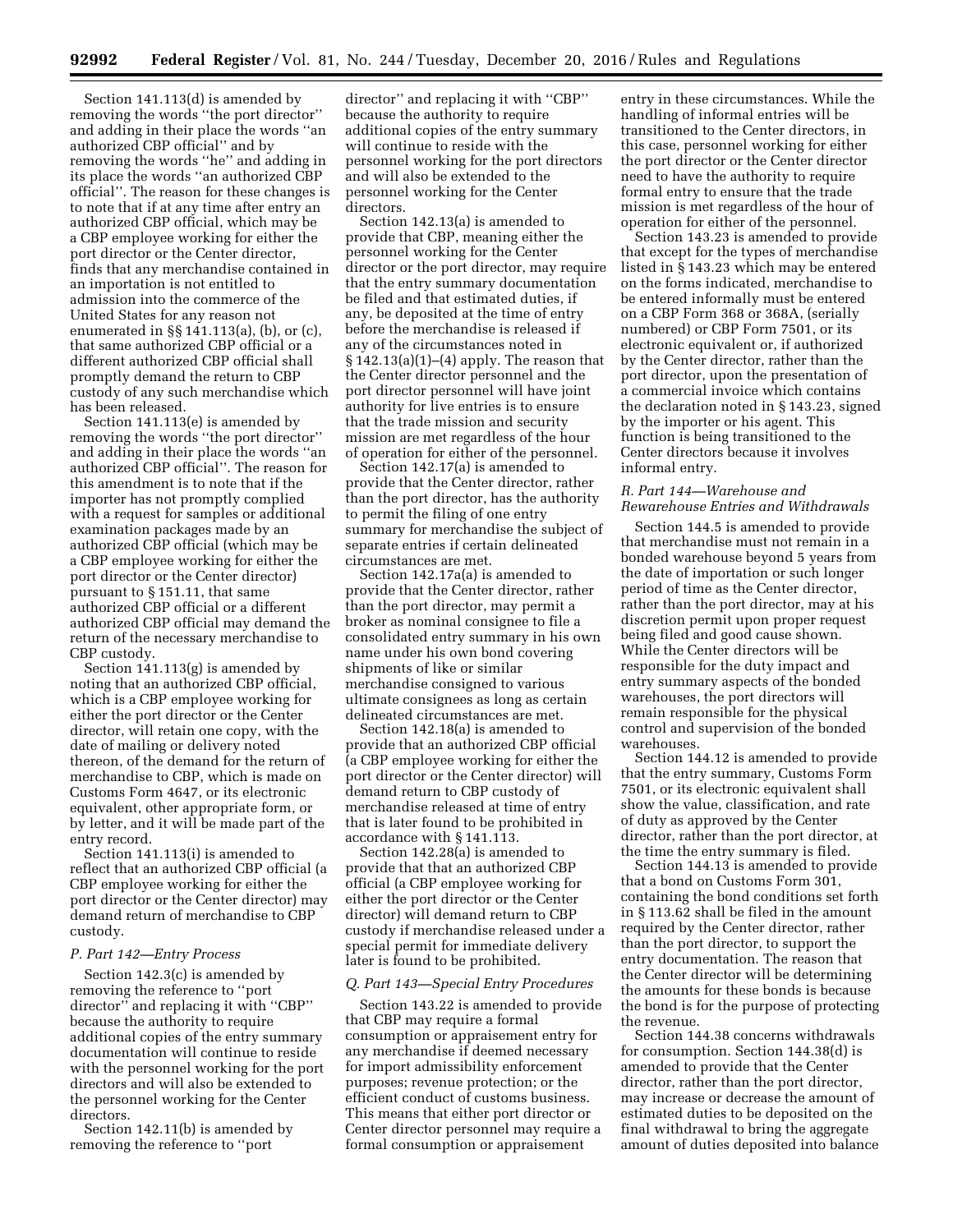with the amount which he estimates will be finally due upon liquidation.

Section 144.41(h) is amended to provide that a protest may be filed with CBP, either at the port of entry or electronically, against a liquidation made under § 159.7(a) or (b) of this chapter, or against a refusal to liquidate pursuant to said sections. In all other cases, any protest shall be filed against the original warehouse entry. The language ''CBP, either at the port of entry or electronically'' here means that the importer may use the means of submission currently permitted; however, the authority to collect the protest is being extended to personnel working for either the port director or the Center director.

#### *S. Part 145—Mail Importations*

Section 145.12(a) is amended to provide that CBP, meaning personnel working for either the Center director or the port director, may require formal entry of any mail shipment regardless of value if it is necessary to protect the revenue. The reason that the Center director personnel and the port director personnel will have joint authority for requiring formal entry is to ensure that the trade mission is met regardless of the hour of operation for either of the personnel.

Section 145.14(b) is amended to provide that since there is no provision for post office supervision of these special marking requirements, such as those contained in the Textile Fiber Products Identification Act, the Wool Products Labeling Act, and the Trademark Act, CBP shall require compliance with the law and regulations (see parts 11 and 133 of this chapter). Currently, the regulatory language provides that the ''port director shall require compliance'', but the language is being amended in this document to note that ''CBP'' shall require compliance since both Center director and port director personnel will be enforcing the applicable laws and regulations.

#### *T. Part 146—Foreign Trade Zones*

Section 146.65(b)(3) is amended to provide that an allowance in the dutiable value of foreign trade zone merchandise may be made by the Center director, rather than by the port director, in accordance with the provisions of subparts B and C of part 158 (19 CFR part 158, subparts B and C), for damage, deterioration, or casualty while the merchandise is in the zone.

Section 146.65(c) is amended to provide that the Center director, rather than the port director, is authorized to provide an extension of liquidation.

#### *U. Part 147—Trade Fairs*

Section 147.32 is amended to provide that the Center director, rather than the port director, will detail an officer to act as his representative at the fair and shall station inside the buildings as many additional Custom officers and employees as may be necessary to properly protect the revenue.

Section 147.33 is amended to read as follows: [a]ll actual and necessary charges for labor, services, and other expenses in connection with the entry, examination, appraisement, custody, abandonment, destruction, or release of articles entered under the regulations of this part, together with the necessary charges for salaries of Customs officers and employees in connection with the accounting for, custody of, and supervision over, such articles, shall be reimbursed by the fair operator to the Government, payment to be made to CBP, either at the port of entry or electronically, on the port director's or Center director's demand made before January 19, 2017 or on the Center director's demand made on or after January 19, 2017, for deposit to the appropriation from which paid. The language ''CBP, either at the port of entry or electronically'' here means that the importer may use the means of submission currently permitted; however, the authority to collect the payment is being extended to personnel working for either the port director or the Center director. This section is being amended to include date ranges because the demands made prior to the effective date of these regulatory amendments will have been made by the port director or Center director (pursuant to the Delegation Order described in section I.B. of the Background section of this document) and the demands made on or after the effective date of these regulatory amendments will be made by the Center director.

Section 147.41 is amended by noting that the Center director, rather than the port director, may demand payment of any unpaid duty, tax, fees, charges, or exaction due on any article removed from the trade fair premises or disposed of contrary to subpart E of part 147, including any article lost or stolen regardless of the fair operator's fault. The section is also amended to provide that the payment must be made to CBP, either at the port of entry or electronically. The language ''CBP, either at the port of entry or electronically'' here means that the importer may use the means of submission currently permitted; however, the authority to collect the payment is being extended to personnel working for either the port director or the Center director.

*V. Part 151—Examination, Sampling, and Testing of Merchandise* 

Section 151.10 is amended to provide that when necessary, an authorized CBP official, which includes personnel working for either the port director or the Center director, may obtain samples of merchandise for appraisement, classification, or other official purposes.

Section 151.11 is amended to provide that if an authorized CBP official (a CBP employee working for either the port director or the Center director) requires samples or additional examination packages of merchandise which has been released from CBP custody, an authorized CBP official (either the CBP official that made the initial requestor a different CBP official) will send the importer a written request, on Customs Form 28, or its electronic equivalent, Request for Information, or other appropriate form, to submit the necessary samples or packages. If the request is not promptly complied with, that same authorized CBP official or a different authorized CBP official may make a demand under the bond for the return of the necessary merchandise to CBP custody in accordance with § 141.113 of this chapter.

Section 151.12(c)(5) is amended to provide that a commercial laboratory accredited by Customs agrees to promptly investigate any circumstance which might affect the accuracy of work performed as an accredited laboratory, to correct the situation immediately, and to notify the port director, the Executive Director, and the Center director of such matters, their consequences, and any corrective action taken or that needs to be taken. The amendment adds ''Center director'' to the list of persons who must be provided notification.

Section 151.12(c)(6) is amended to provide that a commercial laboratory accredited by Customs agrees to immediately notify the port director, the Executive Director, and the Center director of any attempt to impede, influence, or coerce laboratory personnel in the performance of their duties, or of any decision to terminate laboratory operations or accredited status. The amendment adds ''Center director'' to the list of persons who must be provided notification.

Section 151.13(b)(5) is amended to provide that a commercial gauger approved by Customs agrees to promptly investigate any circumstance which might affect the accuracy of work performed as an approved gauger, to correct the situation immediately, and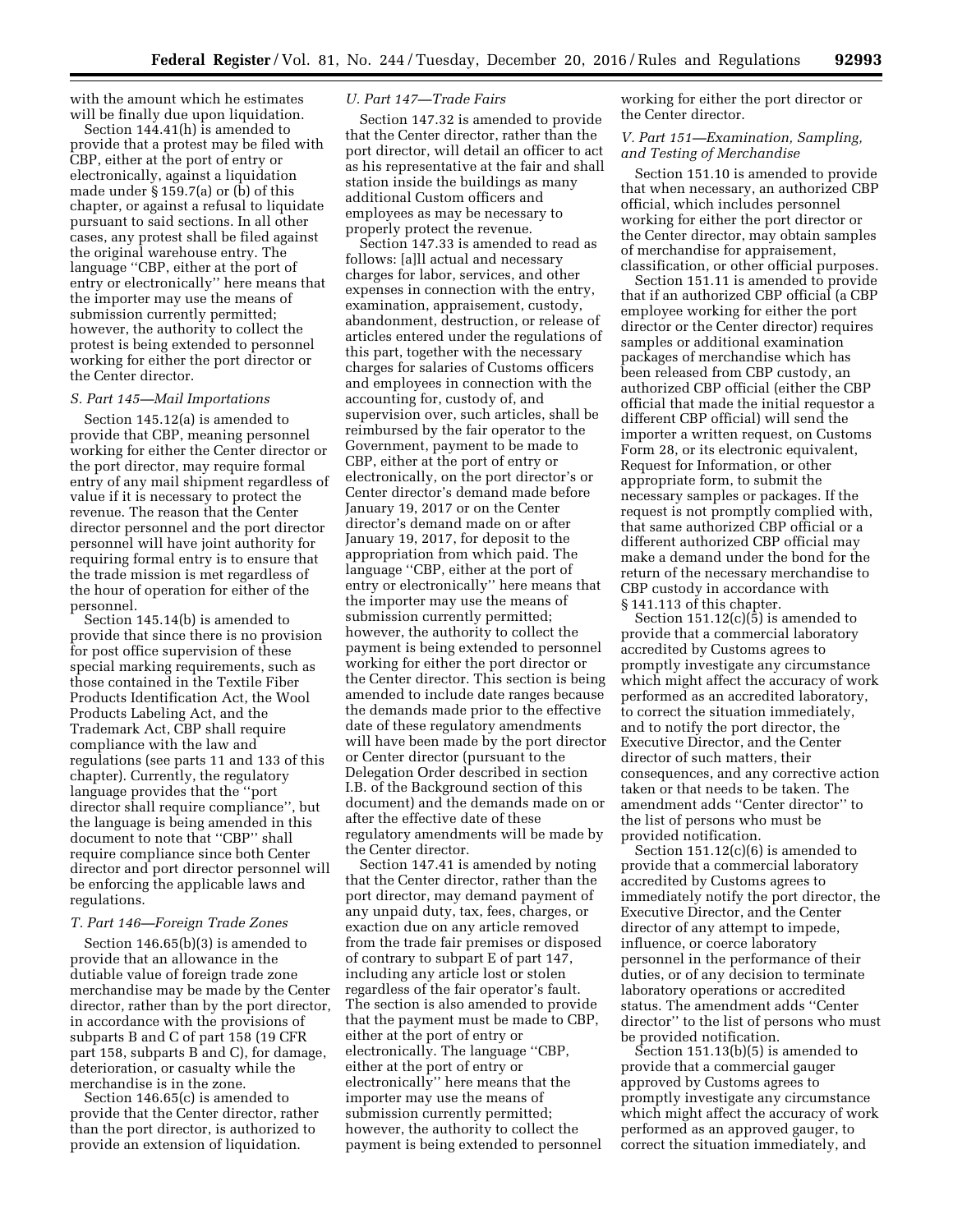to notify the port director, the Executive Director, and the Center director of such matters, their consequences, and any corrective action taken or that needs to be taken. The amendment adds ''Center director'' to the list of persons who must be provided notification.

Section 151.13(b)(6) is amended to provide that a commercial gauger approved by Customs agrees to immediately notify the port director, the Executive Director, and the Center director of any attempt to impede, influence, or coerce gauger personnel in the performance of their duties, or of any decision to terminate gauger operations or approval status. The amendment adds ''Center director'' to the list of persons who must be provided notification.

Section 151.51(b) is amended to provide that when, on the basis of invoice information, the nature of any available sample, knowledge of prior importations of similar materials, and other data, the Center director, rather than the port director, is satisfied that metal-bearing ores entered under heading 2617, HTSUS, as containing less than 1 percent of metals dutiable under headings 2603, 2607, and 2608, HTSUS, are properly entered, he may liquidate the entry on the basis of the assay information contained in the entry papers.

Section 151.52(c) is amended to provide that where no commercial samples have been taken, an authorized CBP official (a CBP employee working for either the port director or the Center director) shall take representative samples from different parts of the shipment.

Section 151.54 is amended to provide that an authorized CBP official (a CBP employee working for either the port director or the Center director) may secure from the importer a certified copy of the commercial settlement tests for moisture and for assay which shall be transmitted with the commercial samples to the Custom laboratory.

Section 151.55 is amended to provide that deductions for the loss of copper, lead, or zinc content during processing, as authorized by Chapter 26, Additional U.S. Note 1, Harmonized Tariff Schedule of the United States (19 U.S.C. 1202), shall be made by the Center director, rather than the port director, in the liquidation of any entry only if the importer has followed the procedures set forth in that headnote.

Section 151.65 is amended to provide that duties on wool or hair subject to duty at a rate per clean kilogram may be estimated at the time of filing the entry summary on the basis of the clean yield shown on the entry summary if the

Center director, rather than the port director, is satisfied that the revenue will be properly protected. Liquidated duties shall be based upon the Center director's, rather than the port director's, final determination of clean yield. Moreover, the section is amended to provide that this adjustment shall be made by increasing or decreasing such estimated percentage clean yield of each lot by the difference between the percentage clean yield of the related sampling unit, as determined by the Center director, rather than the port director, and the weighted average percentage clean yield for the sampling unit, as computed from the estimated percentages clean yield and net weights shown on the entry summary for the lots included in the sampling unit.

Section 151.68(c) is amended to provide that an authorized CBP official (a CBP employee working for either the port director or the Center director) may designate other imported wool or hair to be weighed, sampled, and tested for clean yield, unless such sampling or testing is not feasible.

Section 151.69(b) is amended to provide that when part of an original sampling unit, which has been weighed, sampled, and tested in accordance with subpart E of part 151, is exported from continuous Customs custody without having been manipulated as provided for in section 562, Tariff Act of 1930, as amended (19 U.S.C. 1562), the percentage clean yield of the part not exported shall be determined, at the discretion of the Center director, rather than the port director, either on the basis of a new determination by reweighing, resampling, and retesting, or by a computation as described in § 151.69(a), for either the exported or the remaining part.

Section 151.70 is amended to provide that the Center director or chief chemist, rather than the port director, may desire a second test for clean yield of wool or hair.

Section 151.71(a) is amended to provide that a report of the percentage clean yield of each general sample as established by test in a Customs laboratory, or a statement of the reason for not testing a general sample, shall be forwarded to the Center director, rather than to the port director.

Section 151.71(b) is amended to provide that where samples of wool or hair have been tested in a Customs laboratory and the Center director, rather than the port director, has received a copy of the Laboratory Report, Customs Form 6415, the Center director, rather than the port director, shall promptly provide notice of the test results by mailing a copy of that report to the importer.

Section 151.71(c) is amended to provide that if the importer is dissatisfied with the port director's or Center director's finding of clean yield, made before January 19, 2017, or the Center director's finding of clean yield made on or after January 19, 2017, he may file with CBP, either at the port of entry or electronically, a written request in duplicate for another laboratory test for percentage clean yield. Such request shall be filed within 14 calendar days after the date of mailing of the notice of the port director's or Center director's finding of clean yield. The request shall be granted if it appears to the Center director to be made in good faith and if a second general sample as provided for in § 151.70 is available for testing, or if all packages or, in the opinion of the Commissioner of Customs, an adequate number of the packages represented by the general sample are available and in their original imported condition. This section is being amended to include date ranges because the decisions made prior to the effective date of these regulatory amendments will have been made by the port director or Center director (pursuant to the Delegation Order described in section I.B. of the Background section of this document) and the decisions made on or after the effective date of these regulatory amendments will be made by the Center director. The language ''CBP, either at the port of entry or electronically'' here means that the importer may use the means of submission currently permitted; however, the authority to collect the written request for another laboratory test for percentage clean yield is being extended to personnel working for either the port director or the Center director.

Section 151.73(b) is amended to provide that the importer's request shall be filed in writing with the Center director within 14 calendar days after the date of mailing of the notice of the port director's or Center director's findings based on the retest mailed before January 19, 2017, or within 14 calendar days after the date of mailing of the notice of the Center director's findings based on the retest mailed on or after January 19, 2017. This provision is amended to include reference to mailings sent before and after the effective date of this document in the **Federal Register** because before the effective date of this document, the port director or Center director (pursuant to the Delegation Order described in section I.B. of the Background section of this document) will have issued the findings and the findings issued on or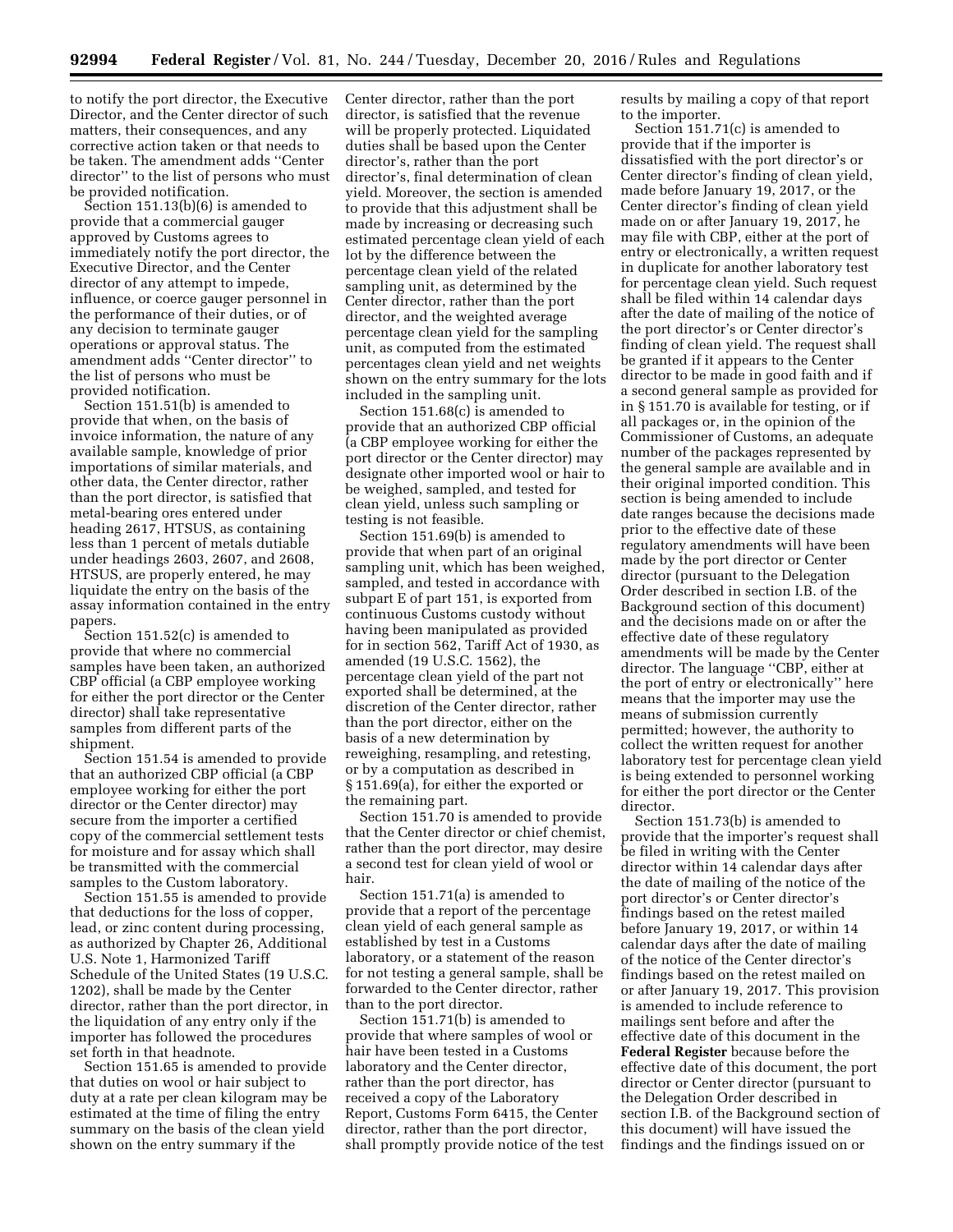after the effective date of this document, will be issued by the Center director.

Section 151.73(c) is amended to provide that the Center director, rather than the port director, shall cause a representative quantity of the wool or hair in dispute to be selected and tested by a commercial method approved by the Commissioner of Customs. Moreover, the paragraph is amended to note that such test shall be made under the supervision and direction of the Center director, rather than the port director, at an establishment approved by him, and the expense thereof, including the actual expense of travel and subsistence of Customs officers but not their compensation, shall be paid by the importer.

Section 151.74 is amended to provide that if the Center director, rather than the port director, is not satisfied with the results of any test provided for in § 151.71 or § 151.73, he may, within 14 calendar days after receiving the report of the results of such test, proceed to have another test made upon a suitable sample of the wool or hair at the expense of the Government. When the Center director, rather than the port director, is proceeding to have another test made, he shall, within the 14-day period specified in this paragraph, notify the importer by mail of that fact.

Section 151.75 is amended to provide that the Center director, rather than the port director, has the authority to make a final determination on clean yield and must base that determination upon a consideration of all the tests made in connection with the wool or hair concerned.

Section 151.76(a) is amended to provide that the Center director, rather than the port director, shall cause wool dutiable at a rate per clean kilogram to be examined for grade.

Section 151.76(b) is amended to provide that if classification of the wool at the grade or grades determined on the basis of the examination will result in the assessment of duty at a rate higher than the rate provided for wool of the grade stated in the entry, the Center director, rather than the port director, shall promptly notify the importer by mail.

Section 151.76(c) is amended to provide that if the importer is dissatisfied with the port director's or Center director's findings as to the grades of wool, made before January 19, 2017, or the Center director's findings as to the grade or grades of the wool made on or after January 19, 2017, he may, within 14 calendar days after the date of mailing of the notice of the port director's or Center director's findings, file in duplicate a written request with

the Center director for another determination of grade or grades, stating the reason for the request. Notice of the Center director's findings on the basis of the reexamination of the wool shall be mailed to the importer. This section is being amended to include date ranges because the decisions made prior to the effective date of these regulatory amendments will have been made by the port director or Center director (pursuant to the Delegation Order described in section I.B. of the Background section of this document) and the decisions made on or after the effective date of these regulatory amendments will be made by the Center director. The language ''CBP, either at the port of entry or electronically'' here means that the importer may use the means of submission currently permitted; however, the authority to collect the written request for another determination of grade or grades of wool is being extended to personnel working for either the port director or the Center director.

Section 151.84 is amended to provide that the Center director, rather than the port director, shall have one or more samples of each sampled bale of cotton stapled by a qualified Customs officer, or a qualified employee of the Department of Agriculture designated by the Commissioner of Customs for the purpose, and shall promptly mail the importer a notice of the results determined.

Section 151.85 is amended to provide that if the importer is dissatisfied with the port director's or Center director's determination, made before January 19, 2017, or the Center director's determination made on or after January 19, 2017, he may file with the Center director, within 14 calendar days after the mailing of the notice, a written request in duplicate for a redetermination of the staple length. Each such request shall include a statement of the claimed staple length for the cotton in question and a clear statement of the basis for the claim. The request shall be granted if it appears to the Center director to be made in good faith. In making the redetermination of staple length, the Center director may obtain an opinion of a board of cotton examiners from the U.S. Department of Agriculture, if he deems such action advisable. This section is being amended to include date ranges because the decisions made prior to the effective date of these regulatory amendments will have been made by the port director or Center director (pursuant to the Delegation Order described in section I.B. of the Background section of this document) and the decisions made on

or after the effective date of these regulatory amendments will be made by the Center director.

## *W. Part 152—Classification and Appraisement of Merchandise*

Section 152.1(c) is amended to provide that if there is no positive evidence at hand as to the actual date of exportation, the Center director, rather than the port director, shall ascertain or estimate the date of exportation by all reasonable ways and means in his power, and in so doing may consider dates on bills of lading, invoices, and other information available to him.

Section 152.2 is amended to provide that if the Center director, rather than the port director, believes that the entered rate or value of any merchandise is too low, or if he finds that the quantity imported exceeds the entered quantity, and the estimated aggregate of the increase in duties on that entry exceeds \$15, he shall promptly notify the importer on Customs Form 29, or its electronic equivalent, specifying the nature of the difference on the notice. Liquidation shall be made promptly and shall not be withheld for a period of more than 20 days from the date of mailing of such notice unless in the judgment of the Center director, rather than the port director, there are compelling reasons that would warrant such action.

Section 152.13(a) is amended to provide that the Center director, rather than the port director, will give written notice to the importer as promptly as possible after any commingling of merchandise is discovered.

Section  $152.13(c)(1)$  is amended to provide that to obtain the benefit of General Note 3(f), HTSUS, the importer shall, within 30 days after the date of mailing or personal delivery of the notice provided for in § 152.13(a), file with the Center director, rather than the port director, evidence showing performance of the commercial settlement tests specified in General Note 3(f), HTSUS.

Section 152.13(c)(3) is amended to provide that to obtain the benefit of General Note 3(f), HTSUS, the importer shall, within 30 days after the date of mailing or personal delivery of the notice provided for in § 152.13(a), file with the Center director, rather than the port director, documentary proof which will satisfy him that the merchandise is entitled to the lower rate of duty under General Note 3(f), HTSUS.

Section 152.13(d) is amended to provide that the 30-day limit for filing the evidence specified in General Note 3(f) or for performing the segregation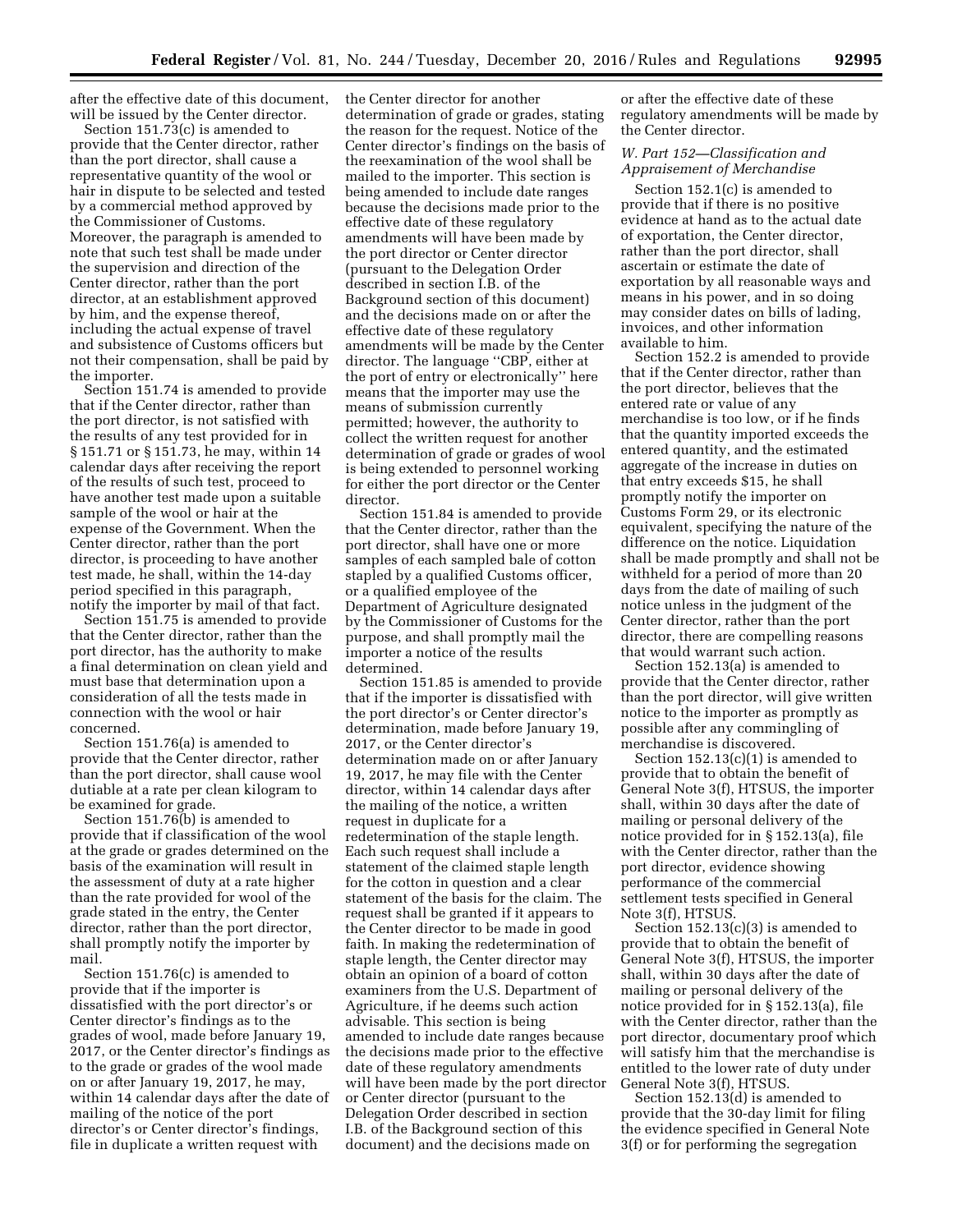specified in General Note 3(f), Harmonized Tariff Schedule of the United States, may be extended by the Center director, rather than the port director, for additional periods of 30 days each, but not beyond 6 months from the date of mailing or personal delivery of the notice provided for in paragraph (a) of this section, if the importer makes written application for each extension and gives satisfactory reasons for its allowance. The paragraph is also amended to provide that the written application must be filed with the Center director, rather than the port director.

Section 152.16(c) is amended to provide that if a court decision overruling a protest contains a definite statement that a higher rate than that assessed by the port director or Center director before January 19, 2017, or the Center director on or after January 19, 2017, was properly chargeable, such higher rate shall be applied to all merchandise, whether identical or similar to that passed on by the court, which is affected by the principles of the court's decision and which is entered or withdrawn for consumption after 30 days from the date of the publication of the court's decision in the Customs Bulletin. The Center director is included for the dates prior to the effective date of this document because under the Center test, the assessments for the Center test participants may have been made by the Center director. Moreover, pursuant to the Delegation Order (noted in section I.B. of the Background section of this document) the assessments may have been made by the Center director as well. However, the assessments made on or after the effective date of these regulatory amendments will be made by the Center director.

Section 152.26 is amended to provide that the Center director, rather than the port director, shall furnish to importers the latest information as to values in his possession, subject to certain conditions. This document amends the conditions by removing the words ''port director" or "port director's" where they appear and replacing them with ''Center director'' or ''Center director's'' so as to note that the information shall be given only in regard to merchandise to be appraised by, or under the jurisdiction of, the Center director who receives the request, and only with respect to merchandise for which there is presented evidence of a firm commitment or intent to import such merchandise into the United States. Also, the section is amended to provide that value information shall be given by the Center director only with an

understanding and agreement in each case that the information is in no sense an appraisement and is not binding upon the Center director's action when he appraises the merchandise. Moreover, the section is amended to provide that the Center director shall not be required to reply to a written request for value information after a value for the merchandise has been declared on entry unless he has information indicating a probable appraised value different from such entered value.

Section 152.101(c) is amended to provide that the importer's request for the application of the computed value method before the deductive value method must be made at the time the entry summary for the merchandise is filed with CBP, either at the port of entry or electronically (see § 141.0a(b) of this chapter). The language ''CBP, either at the port of entry or electronically'' here means that the importer may use the means of submission currently permitted; however, the authority to collect the entry summary is being extended to personnel working for either the port director or the Center director.

Section 152.101(d) is amended to provide that upon receipt of a written request from the importer within 90 days after liquidation, the Center director, rather than the port director shall provide a reasonable and concise written explanation of how the value of the imported merchandise was determined.

Section 152.103(a)(5)(iii) is amended to provide that a sale for export and placement for through shipment to the United States under § 152.103(a)(5)(ii) shall be established by means of a through bill of lading to be presented to CBP, either at the port of entry or electronically. The paragraph is also amended to provide that only in those situations where it clearly would be impossible to ship merchandise on a through bill of lading (*e.g.,* shipments via the seller's own conveyance) will other documentation satisfactory to the Center director, rather than the port director, showing a sale for export to the United States and placement for through shipment to the United States be accepted in lieu of a through bill of lading. The language ''CBP, either at the port of entry or electronically'' here means that the importer may use the means of submission currently permitted; however, the authority to collect the bill of lading is being extended to personnel working for either the port director or the Center director.

Section 152.103(d) is amended to provide that if the value of an assist is to be added to the price actually paid or payable, or to be used as a component of computed value, the Center director, rather than the port director, shall determine the value of the assist and apportion that value to the price of the imported merchandise in one of the manners delineated in § 152.103(d)(1)–  $(d)(2)$ .

Section 152.103(l) is amended to provide that the Center director, rather than the port director, shall not disregard a transaction value solely because the buyer and seller are related.

Section 152.103(l)(2)(iii) is amended to provide that if one of the test values provided in § 152.103(j)(2)(i) has been found to be appropriate, the Center director shall not seek to determine if the relationship between the buyer and seller influenced the price. If the Center director already has sufficient information to be satisfied, without further detailed inquiries, that one of the test values is appropriate, he shall not require the importer to demonstrate that the test value is appropriate.

Section 152.103(m) is amended to provide that when CBP has grounds for rejecting the transaction value declared by an importer and that rejection increases the duty liability, the Center director, rather than the port director, shall inform the importer of the grounds for the rejection. The importer will be afforded 20 days to respond in writing to the Center director, rather than the port director, if in disagreement.

Section 152.105(h)(3)(i)(2) is amended to provide that the Center director, rather than the port director, will review on its merits each case involving the following issues: If the imported merchandise loses its identity as a result of further processing, the method specified in § 152.105(c)(3) will not be applicable unless the value added by the processing can be determined accurately without unreasonable difficulty for either importers or Customs; and if the imported merchandise maintains its identity but forms a minor element of the merchandise sold in the United States, the use of § 152.105(c)(3) will be unjustified.

Section 152.106(f)(2) is amended to provide that, if not contrary to domestic law regarding disclosure of information, and if information other than that supplied by or on behalf of the producer is used to determine computed value, the Center director, rather than the port director, shall inform the importer, upon written request, of: (i) The source of the information, (ii) the data used,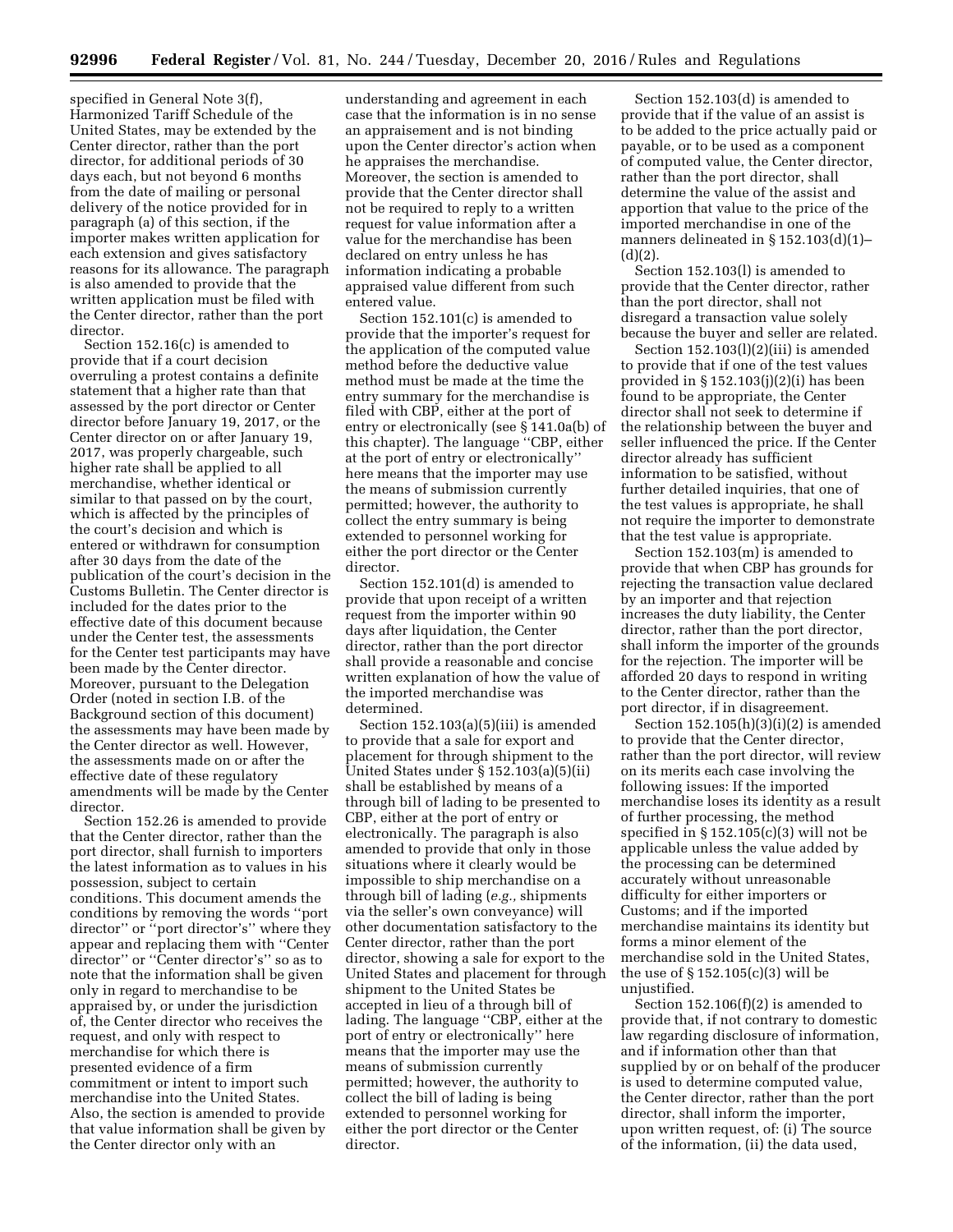and (iii) the calculation based upon the specified data.

## *X. Part 158—Relief From Duties on Merchandise Lost, Damaged, Abandoned, or Exported*

Section 158.3 is amended to provide that allowance shall be made in the assessment of duties for lost or missing packages of merchandise included in an entry summary whenever it is established to the satisfaction of the Center director, rather than the port director, before the liquidation of the entry summary becomes final that the merchandise claimed to be lost or missing was not ''permitted.''

Section 158.5(a) is amended to provide that an allowance shall be made in the assessment of duties for deficiencies in the contents of packages when, before the liquidation of the entry becomes final, the importer files in the case of a concealed shortage, a Customs Form 5931, in triplicate, executed by the importer alone, and the Center director, rather than the port director, is satisfied as to the validity of the claim.

Section 158.13(b) is amended to provide that if the port director is satisfied after any necessary investigation that the merchandise contains moisture or impurities as described in § 158.13(a), the Center director, rather than the port director, will make allowance for the amount thereof in the liquidation of the entry. The reason that the term ''port director'' is being maintained the first time it appears in this provision is because entry and condition of release issues will continue to be handled by the personnel working for the port directors. The word "he" in the provision originally meant ''the port director''; however, the words ''he shall'' is being removed and replaced with ''the Center director will'' because the authority to make liquidation determinations is being transitioned to the Center directors.

## *Y. Part 159—Liquidation of Duties*

Section 159.7(b) is amended by removing the words ''at the port where the merchandise is held in CBP custody'' and replacing them with the words ''by the Center director'' to specifically provide that the Center director personnel will effectuate on the effective date of the change any necessary reliquidations of customs duty or tax on merchandise covered by a rewarehouse entry which may be required by reason of a change in rate of customs duty or tax made by an act of Congress or a proclamation of the President.

Section 159.7(c) is amended by removing the words ''port director of the port where the merchandise is entered for rewarehouse'' and replacing them with ''Center director'' to provide that the Center director, rather than the port director where the merchandise is entered for rewarehouse, has the authority to determine that circumstances that make it advisable to follow the liquidation of the original warehouse entry and to make an appropriate adjustment in the amount of duties to be assessed under the rewarehouse entry.

Section  $159.12(a)(1)$  is amended to provide that the Center director, rather than the port director, may extend the one (1)-year statutory period for liquidation for an additional period not to exceed one (1)-year under certain circumstances, including if the importer requests an extension in writing before the statutory period expires and shows good cause why the extension should be granted.

Section 159.12(a)(1)(ii) is amended by stating that ''good cause'' is demonstrated when the importer satisfies the Center director, rather than the port director, that more time is needed to present to CBP information which will affect the pending action, or there is a similar question under review by CBP.

Section 159.12(b) is amended by noting that if the Center director, rather than the port director, extends the time for liquidation, as provided in § 159.12(a)(1), he promptly will notify the importer or the consignee and his agent and surety on CBP Form 4333–A, appropriately modified, that the time has been extended and the reasons for doing so.

Section 159.12(c) is amended to provide that if the liquidation of an entry is suspended as required by statute or court order, as provided in § 159.12(a)(2), the Center director, rather than the port director, promptly will notify the importer or the consignee and his agent and surety on CBP Form 4333– A, appropriately modified, of the suspension.

Section 159.12(d)(1) is amended to provide that if an extension has been granted because CBP needs more information and the Center director, rather than the port director, thereafter determines that more time is needed, he may extend the time for liquidation for an additional period not to exceed 1 year provided he issues the notice required by § 159.12(b) before termination of the prior extension period.

Section 159.12(d)(2) is amended to provide that if the Center director,

rather than the port director, finds that good cause (as defined in § 159.12(a)(1)(ii)) exists, he will issue a notice extending the time for liquidation for an additional period not to exceed 1 year.

Section 159.12(e) is amended to provide that the total time for which extensions may be granted by the Center director may not exceed 3 years. Currently, the regulation states that the extension granted by the port director may not exceed 3 years. This provision is being amended because the authority to make liquidation determinations is being transitioned to the Center directors.

Section 159.22(d)(2) is amended to provide that if the Center director, rather than the port director, is of the opinion that the invoice or schedule tare does not correctly represent the tare of the merchandise the actual tare shall be ascertained and in so doing the weigher shall empty and weigh as many casks, boxes, and other coverings as he may deem necessary.

Section 159.36(b) is amended to provide that when multiple rates have been certified for a foreign currency, the rate to be used for Customs purposes shall be the type of certified rate which the Center director, rather than the port director, is satisfied, from information in his own files, information obtained and presented to him by the importer, or information obtained from other sources, is uniformly applicable under the laws and regulations of the country of exportation to the particular class of merchandise on the date of exportation.

Section 159.36(c) is amended to provide that if the Center director, rather than the port director, has credible information that a type of rate or combination of types of rates which would otherwise be applicable under § 159.36(b) were not required or permitted, as the case may be, under the laws and regulations of the country of exportation to be used uniformly during any period in connection with the payment for all merchandise of the class involved, he shall immediately submit a detailed report to the Commissioner of Customs, and shall suspend appraisement and liquidation as to all merchandise of the class involved exported to the United States during the period involved, until instructions are received from the Commissioner of Customs.

Section 159.36(d) is amended to provide that if the Center director, rather than the port director, has credible information that a type of rate or combination of types of rates not applicable to payment for the merchandise was required or permitted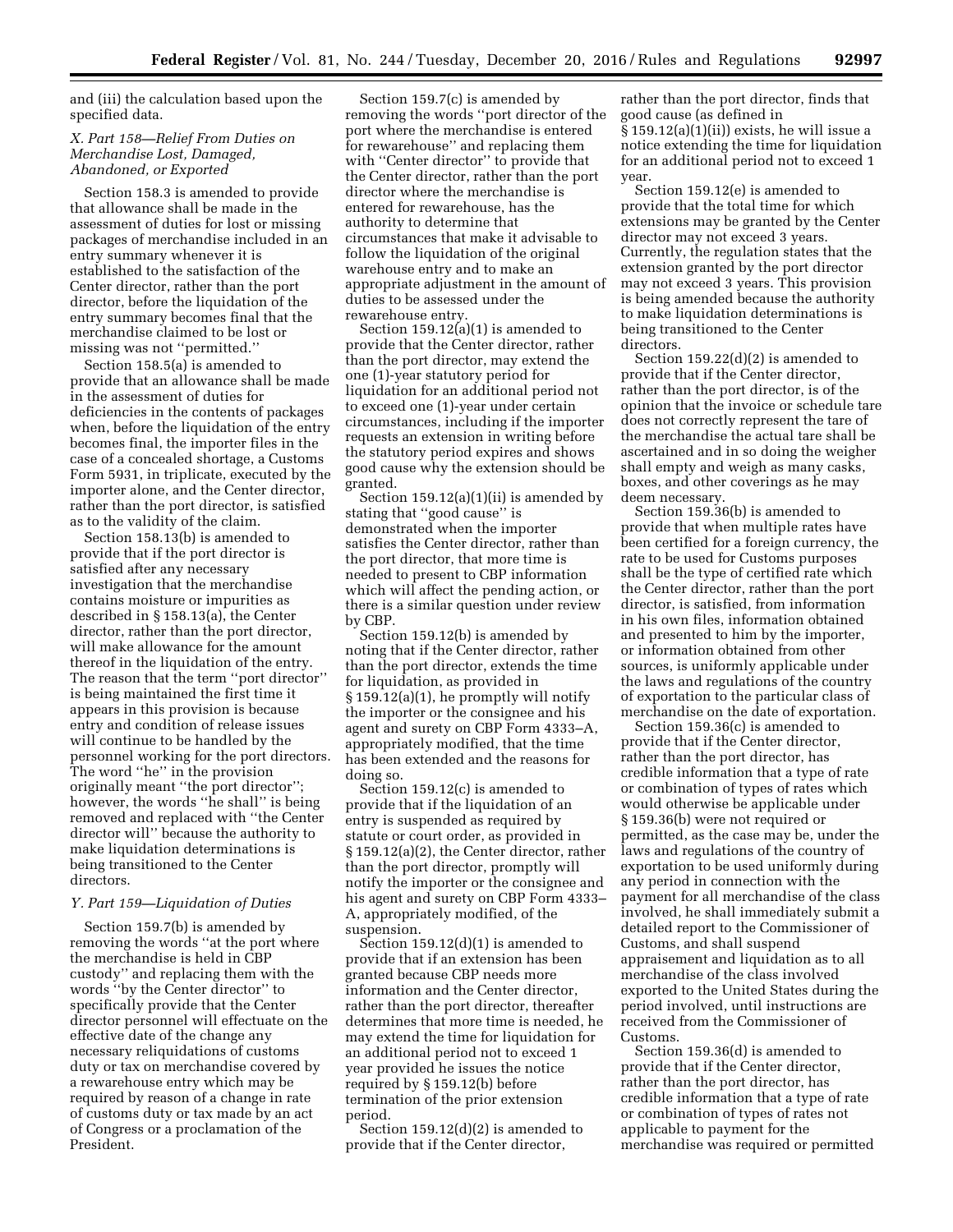in payment of costs, charges, or expenses, the currency conversions for the exchange covering payment for the merchandise and for the exchange covering such costs, charges, or expenses shall be calculated separately. Moreover, the paragraph is amended to provide that in the event that any type of rate uniformly applicable to payment of such dutiable costs, charges, or expenses for merchandise of the class involved was a type of rate not certified in accordance with § 159.34 or § 159.35, the Center director, rather than the port director, shall immediately submit a detailed report to the Commissioner of Customs, and shall suspend appraisement and liquidation as to all merchandise of the class involved exported to the United States during the period involved, until instructions are received from the Commissioner.

Section 159.38 is amended to provide that for purposes of calculating estimated duties, the Center director, rather than the port director, shall use the rate or rates appearing to be applicable under the instructions in this subpart to the merchandise involved. When it is not yet known what certified rate or rates are applicable or no rate has been certified, the Center director, rather than the port director, shall take into account all the information in his possession and shall use the highest rate or combination of rates (*i.e.,* the rate or combination of rates showing the highest amount of United States money), certified or uncertified as the case may be, which could be applicable.

Section 159.44 is amended to provide that whenever it appears that imported articles may be subject to the special duties provided for in section 802, Act of September 8, 1916 (15 U.S.C. 73), the Center director, rather than the port director, shall report the matter to the Commissioner of Customs and await instructions with respect to the imposition of such duties.

Section 159.58(a) is amended to provide that upon receipt of notification from the Commissioner, the Center director will suspend liquidation on merchandise entered, or withdrawn from warehouse, for consumption, on or after the date of publication of the ''Notice of Preliminary Affirmative Antidumping Determination,'' ''Notice of Final Affirmative Antidumping Determination'' or ''Notice of Violation of Agreement'' as provided by part 353, chapter III, of this title. The Center director will immediately notify the importer, consignee, or agent of each entry of merchandise in question with respect to which liquidation is suspended.

Section 159.58(b) is amended to provide that upon receipt of notification from the Commissioner, the Center director will suspend liquidation on merchandise entered, or withdrawn from warehouse, for consumption, on or after the date of publication of the ''Notice of Preliminary Affirmative Countervailing Duty Determination,'' ''Notice of Final Affirmative Countervailing Duty Determination'' or ''Notice of Violation of Agreement,'' as provided by part 355, Chapter III, of this title. The Center director will immediately notify the importer, consignee, or agent of each entry of merchandise in question with respect to which liquidation is suspended.

## *Z. Part 161—General Enforcement Provisions*

Section 161.16 concerns the filing of a claim for informant compensation. Paragraph (b) is amended to provide that the Special Agent in Charge, U.S. Immigration and Customs Enforcement, Homeland Security Investigations will forward the form to the Center director (rather than the port director), who will make a recommendation on the form as to approval and the amount of the award. The Center director, rather than the port director, will forward the form to CBP Headquarters for action. If for any reason a claim has not been transmitted by the Center director, the claimant may apply directly to CBP Headquarters.

## *AA. Part 162—Inspection, Search, and Seizure*

Section 162.74(c) is amended to provide that concerning prior disclosures, after Headquarters reviews the actual loss of duties, taxes and fees and renders its decision, the concerned Fines, Penalties, and Forfeitures Officer will be notified and the concerned Center director, rather than the CBP port, will recalculate the loss, if necessary, and notify the disclosing party of any actual loss of duties, taxes or fees increases.

Section 162.80(a)(1) is amended to provide that when an entry is the subject of an investigation for possible violation of section 592, Tariff Act of 1930, as amended (19 U.S.C. 1592), or of a penalty action established under that section, the Center director, rather than the port director, subject to the provisions of paragraph (a)(2) of this section, may liquidate the entry and CBP, either at the port of entry or electronically, may collect duties before the conclusion of the investigation or final disposition of the penalty action if the Center director, rather than the port director, determines that liquidation

would be in the interest of the Government. The language ''CBP, either at the port of entry or electronically'' here means that the importer may use the means of submission currently permitted; however, the authority to collect the duties is being extended to personnel working for either the port director or the Center director.

Section 162.80(a)(2)(i) is amended to provide that an entry not liquidated within one (1)-year from the date of entry or final withdrawal of all merchandise covered by a warehouse entry shall be deemed liquidated at the rate of duty, value, quantity, and amount of duties asserted at the time of entry by the importer, his consignee, or agent unless the time for liquidation is extended by the Center director (rather than the port director) because of certain circumstances delineated in  $§ 162.80(a)(2)(i)(A)–(C).$ 

Section 162.80(a)(2)(iii) is amended to provide that the Center director, rather than the port director, promptly shall notify the importer or consignee concerned and any authorized agent and surety of the importer or consignee in writing of any extension or suspension of the liquidation period.

#### *BB. Part 163—Recordkeeping*

Section 163.1(a)(2)(vii) is amended to provide that the maintenance of any documentation that the importer may have in support of a claim for preferential tariff treatment under the United States-Singapore Free Trade Agreement (SFTA), including a SFTA importer's supporting statement if previously required by the port director or Center director before January 19, 2017, or the Center director on or after January 19, 2017. This section is being amended to include date ranges because the decision to require a SFTA importer's supporting statement made prior to the effective date of these regulatory amendments will have been made by the port director or Center director (pursuant to the Delegation Order described in section I.B. of the Background section of this document) and the decision made on or after the effective date of these regulatory amendments will be made by the Center director.

Section 163.7(a) is amended by including Center directors to the list of individuals, who may in certain noted situations, issue a summons requiring a person within a reasonable period of time to appear before the appropriate CBP officer and to produce records or give relevant testimony under oath or both.

The appendix to part 163 is amended at section 10.512 of part IV to add the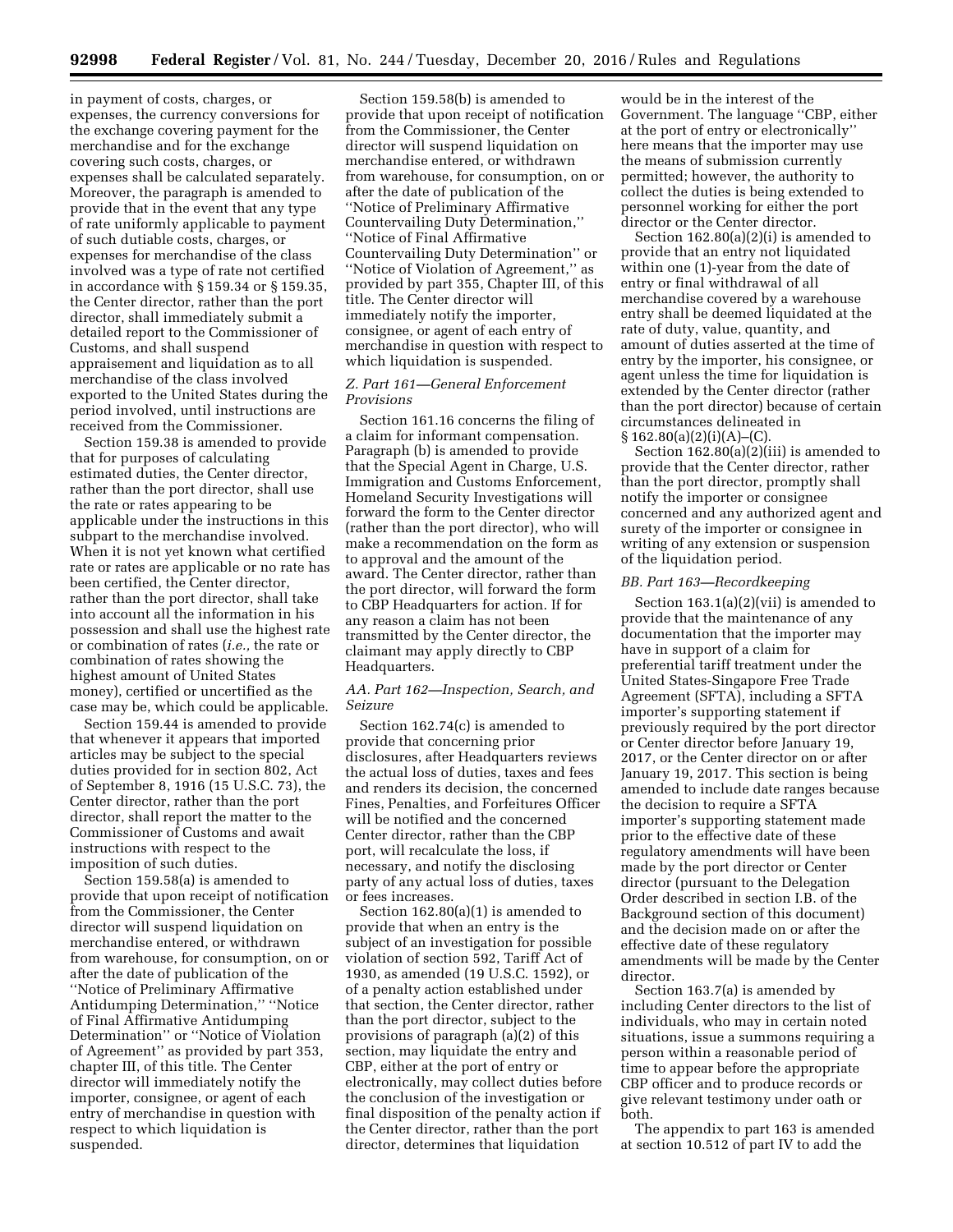Center director to the port director regarding importer's supporting statements related to Singapore Free Trade Agreement claims before the effective date of this document and changing port director to Center director for importer's supporting statements on or after the effective date of this document.

## *CC. Part 173—Administrative Review in General*

Section 173.1 is amended to provide that Center directors, rather than port directors, have broad responsibility and authority to review transactions to ensure that the rate and amount of duty assessed on imported merchandise is correct and that the transaction is otherwise in accordance with the law.

Section 173.2 is amended to provide that the Center director, rather than the port director, may review transactions for correctness, and take appropriate action under his general authority to correct errors, including those in appraisement where appropriate, at the time of: (a) Liquidation of an entry; (b) Voluntary reliquidation completed within 90 days after liquidation; (c) Voluntary correction of an exaction within 90 days after the exaction was made; (d) Reliquidation made pursuant to a valid protest covering the particular merchandise as to which a change is in order; or (e) Modification, pursuant to a valid protest, of a transaction or decision which is neither a liquidation or reliquidation.

Section 173.3(a) is amended to provide that the Center director, rather than the port director, may reliquidate on his own initiative a liquidation or a reliquidation to correct errors in appraisement, classification, or any other element entering into the liquidation or reliquidation, including errors based on misconstruction of applicable law. A voluntary reliquidation may be made even though a protest has been filed, and whether the error is discovered by the Center director or is brought to his attention by an interested party.

Section 173.4(a) is amended to provide that even though a valid protest was not filed, the Center director, rather than the port director, upon timely application and for entries of merchandise made, or withdrawn from warehouse for consumption, before December 18, 2004, may correct pursuant to section  $520(c)(1)$ , Tariff Act of 1930, as amended, a clerical error, mistake of fact, or other inadvertence meeting the requirements of § 173.4(a)(1), by reliquidation or other appropriate action.

Section 173.4(a)(2) is amended to provide that a clerical error, mistake of fact, or other inadvertence meeting the requirements of § 173.4(a)(1) must be brought to the attention of the Center director or other appropriate CBP officer within 1 year after the date of liquidation or exaction. The term ''other appropriate CBP officer'' includes personnel working for the port director.

Section 173.4a is amended to provide that pursuant to section 520(a)(4), Tariff Act of 1930, as amended (19 U.S.C. 1520(a)(4)), the Center director, rather than the port director may, prior to liquidation of an entry, take appropriate action to correct a clerical error that resulted in the deposit or payment of excess duties, fees, charges, or exactions.

#### *DD. Part 174—Protests*

Section 174.0 is amended to provide that part 174 deals with the administrative review of decisions of the both the port director and Center director.

Section 174.3(b)(1) states that a corporate power of attorney to file protests shall be signed by a duly authorized officer or employee of the corporation. Paragraph (b)(1) is amended to provide that if the Center director, rather than the port director, is otherwise satisfied as to the authority of such corporate officer or employee to grant such power of attorney, compliance with the requirements of § 141.37 of this chapter may be waived with respect to such power.

Section 174.3(c) is amended to provide that powers of attorney issued by a partnership shall be limited to a period not to exceed 2 years from the date of receipt thereof by the Center director. The date on which the power of attorney information is input into CBP's authorized electronic data interchange system will be considered the date of receipt by the Center director.

Section 174.3(d) is amended to provide that any power of attorney shall be subject to revocation at any time by written notice given to and received by CBP, either at the port of entry or electronically. The language ''CBP, either at the port of entry or electronically'' here means that the importer may use the means of submission currently permitted; however, the authority to collect the notice is being extended to personnel working for either the port director or the Center director.

Section 174.12(d) is amended by removing the words ''port director whose decision is protested'' and replacing it with ''CBP, either at the port

of entry or electronically''. The language ''CBP, either at the port of entry or electronically'' here means that the importer may use the means of submission currently permitted; however, the authority to receive the protest is being extended to personnel working for either the port director or the Center director.

Section 174.13(b) is amended to provide that a single protest may be filed with respect to more than one entry with CBP, either at any port or electronically, if all such entries entries involve the same protesting party, and if the same category of merchandise and a decision or decisions common to all entries are the subject of the protest. The language ''with CBP, either at any port or electronically'' here means that the importer may choose the means of submission; however, the authority to receive the protest is being extended to personnel working for either the port director or the Center director.

Section 174.14(e) is amended to provide that rather than the amendment to a protest being filed with the port director with whom the protest was filed, an amendment to a protest shall be filed with CBP, either at the port of entry or electronically. The language ''CBP, either at the port of entry or electronically'' here means that the importer may use the means of submission currently permitted; however, the authority to receive the protest is being extended to personnel working for either the port director or the Center director.

Section 174.15(b)(2) is amended to provide that consolidation of protests under § 174.15(a) may be done by the port director or Center director, before January 19, 2017, or the Center director on or after January 19, 2017. The Center director is included for the dates prior to the effective date of this document because under the Center test, protests for the test participants were processed and decided upon by the Center director. Moreover, pursuant to the Delegation Order (described in section **I.B.** of the **Background** section of this document) protests may have been processed and decided upon by the Center director as well. Therefore, before the effective date of this document, the consolidation of protests may be done by the port director or Center director, and on or after the effective date of this document, any consolidation of protests covered by this provision will be handled by the Center director, rather than by the port director.

Section 174.16 is amended to provide that a protest shall not be filed against the reliquidation decision of the port director or Center director made before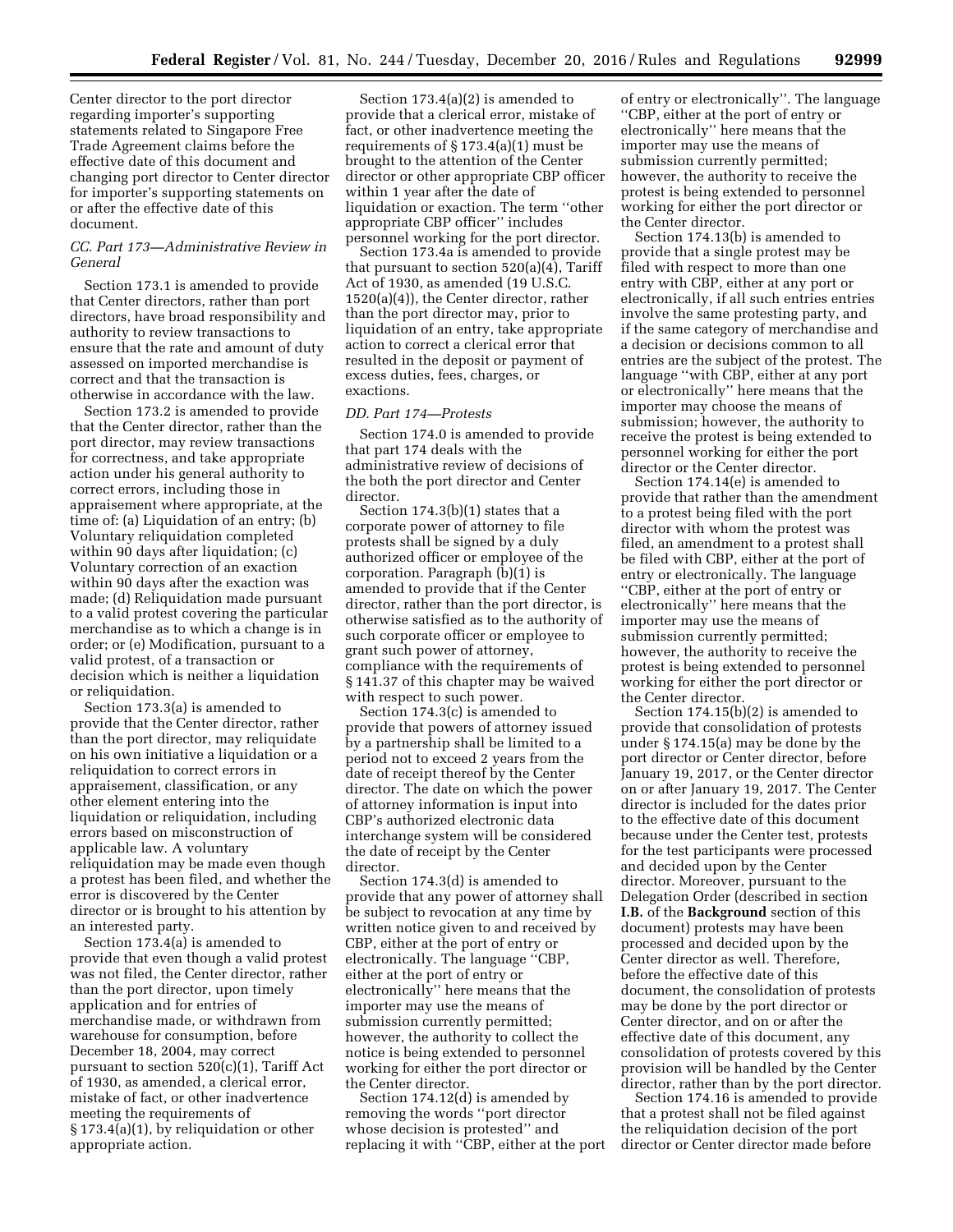January 19, 2017, or the reliquidation decision of the Center director made on or after January 19, 2017, upon any question not involved in the reliquidation. The Center director is included for the dates prior to the effective date of this document because under the Center test, reliquidation determinations for the test participants were made by the Center director and pursuant to the Delegation Order (described in section **I.B.** of the **Background** section of this document), reliquidation determinations for others may have been made by the Center director as well. Moreover, on or after the effective date of this document, reliquidation determinations will be made by the Center director, rather than by the port director.

Section 174.21(a) is amended to provide that, except as provided in § 174.21(b), the Center director, rather than the port director, shall review and act on a protest filed in accordance with section 514, Tariff Act of 1930, as amended (19 U.S.C. 1514), within 2 years from the date the protest was filed.

Section 174.21(b) is amended to provide that if the protest relates to an administrative action involving exclusion of merchandise from entry or delivery under any provision of the Customs laws, the Center director, rather than the port director, shall review and act on a protest filed in accordance with section 514(a)(4), Tariff Act of 1930, as amended (19 U.S.C. 1514(a)(4)), within 30 days from the date the protest was filed.

Section 174.22(a) is amended to provide that written requests for accelerated disposition of protests may be filed with the port director, Center director, or other CBP officer with whom the protest was filed. Accordingly, the authority to receive the written requests for accelerated disposition of protests resides with personnel working for either the port director or the Center director.

Section 174.22(c) is amended to provide that the Center director shall review the protest which is the subject of the request for accelerated disposition within 30 days from the date of mailing of a request for accelerated disposition filed in accordance with the provisions of § 174.22, and may allow or deny the protest in whole or in part.

Section 174.22(d) is amended to provide that the Center director, rather than the port director, will be responsible for allowing or denying a protest which is the subject of a request for accelerated disposition. As amended, it will be the Center director's, rather than the port director's, failure to do so within thirty

days from the date of mailing such request that will result in the protest being deemed to have been denied at the close of the thirtieth day following such date of mailing.

Section 174.23 is amended to provide that a protesting party may seek further review of a protest in lieu of review by the Center director by filing, on the form prescribed in § 174.25, an application for such review within the time allowed and in the manner prescribed by § 174.12 for the filing of a protest. The filing of an application for further review shall not preclude a preliminary examination by the Center director for the purpose of determining whether the protest may be allowed in full. If such preliminary examination indicates that the protest would be denied in whole or in part by the Center director in the absence of an application for further review; however, he shall forward the protest and application for consideration in accordance with § 174.26.

Section 174.24 is amended to provide that a further review of a protest which would otherwise be denied by the Center director, rather than the port director, shall be accorded a party filing an application for further review which meets the requirements of § 174.25 when the decision against which the protest was filed meets one of the listed criteria in § 174.24.

Section 174.24(a) is amended to state that further review shall be accorded when a decision against which the protest was filed is alleged to be inconsistent with a ruling of the Commissioner of CBP or his designee, or with a decision made by CBP with respect to the same or substantially similar merchandise.

Section 174.24(b) is amended to state that further review shall be accorded when a decision against which the protest was filed is alleged to involve questions of law or fact which have not been ruled upon by the Commissioner of CBP or his designee or by the Customs courts.

Section 174.24(c) is amended to state that further review shall be accorded when a decision against which the protest was filed involves matters previously ruled upon by the Commissioner of CBP or his designee or by the Customs courts but facts are alleged or legal arguments presented which were not considered at the time of the original ruling.

Section 174.24(d) is amended to state that further review shall be accorded when a decision against which the protest was filed is alleged to involve questions which the Headquarters Office, U.S. Customs and Border

Protection, refused to consider in the form of a request for internal advice pursuant to § 177.11(b)(5).

Section 174.26(a) is amended to provide that if upon examination of a protest for which an application for further review was filed the Center director, rather than the port director, is satisfied that the claim is valid, he shall allow the protest.

Section 174.26(b) is amended to provide that if upon examination of a protest for which an application for further review was filed the Center director, rather than the port director, decides that the protest in his judgment should be denied in whole or in part, the Center director, rather than the port director, will forward the application together with the protest and appropriate documents to be reviewed as delineated in § 174.26(b)(1)–(2).

Section 174.26(b)(2) is amended to provide that all other protests shall be reviewed by a designee of the Center director (rather than by a designee of the port director) who did not participate directly in the decision which is the subject of the protest.

Section 174.27 is amended to provide that upon completion of further review, the protest and appropriate documents forwarded for review shall be returned to the Center director, rather than the port director, together with directions for the disposition of the protest.

Section 174.29 is amended to provide that the Center director, rather than the port director, shall allow or deny in whole or in part a protest filed in accordance with section 514, Tariff Act of 1930, as amended, (19 U.S.C. 1514) within 2 years from the date the protest was filed. If the protest is allowed in whole or in part the Center director, rather than the port director, shall remit or refund any duties, charge, or exaction found to have been collected in excess, or pay any drawback found due. Moreover, the section is amended to provide that if the protest is denied in whole or in part the Center director, rather than the port director, shall give notice of the denial in the form and manner prescribed in § 174.30.

Section 174.30(b) is amended to provide that the importer of record or consignee may give notice to CBP, either at the port of entry or electronically, instructing that notice of denial of any protest involving merchandise imported in his name or on his behalf shall be mailed to a person other than the person filing such protest or the designee of such person. This document also amends the provision to note that notice of denial of a protest shall be mailed to the substituted person so designated only if the notice of substitution is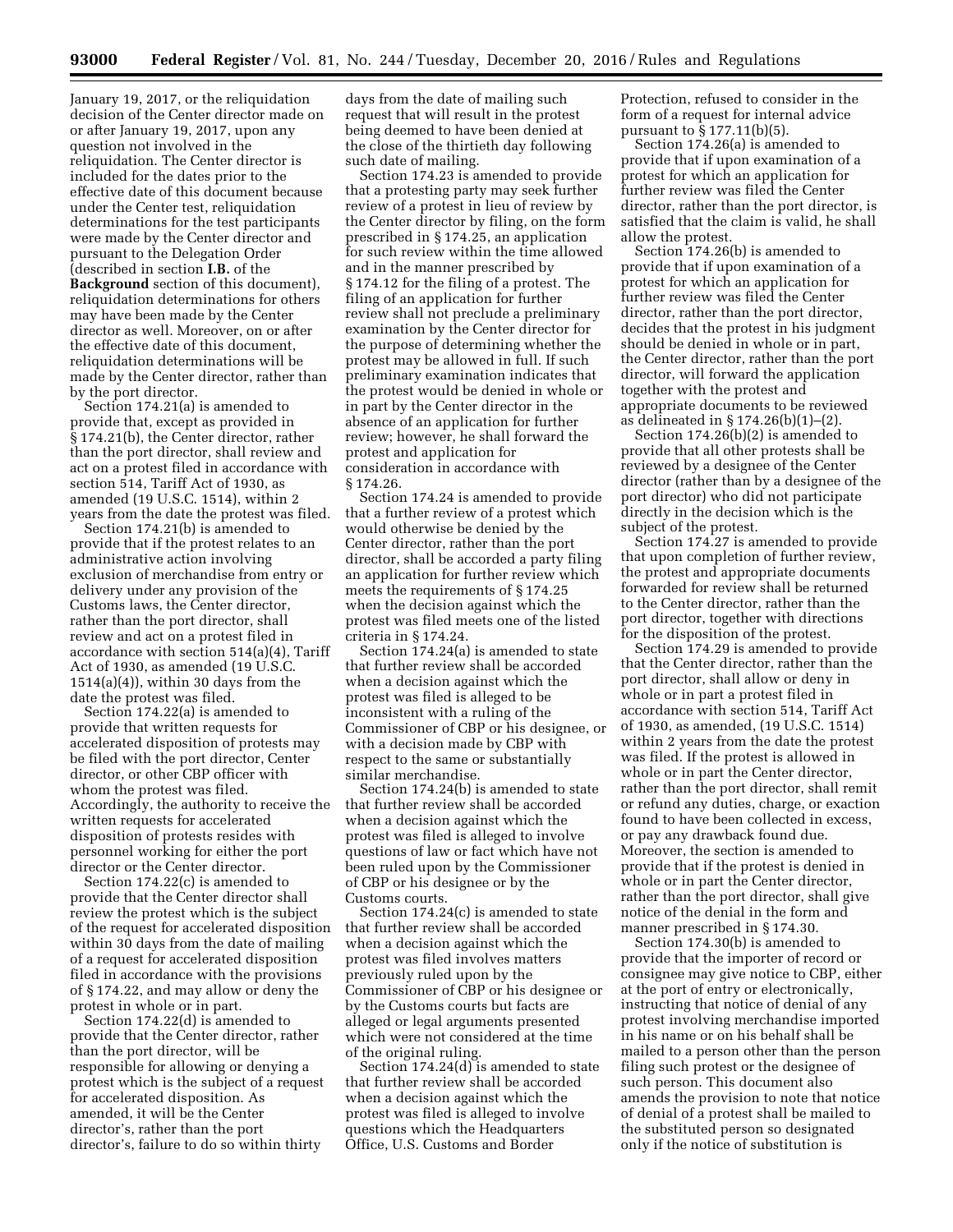received by CBP prior to a denial by him language of the country from which the of such protest. The language ''CBP, either at the port of entry or electronically'' here means that the importer of record or consignee may use the means of submission currently permitted; however, the authority to receive the notice is being extended to personnel working for either the port director or the Center director.

Section 174.30(c) is amended to provide that the Center director, rather than the port director, shall note on the notice of denial of a protest the payment of all liquidated duties, charges, or exactions, if he has actual knowledge of such payment at the time that the protest is denied.

## *EE. Part 176—Proceedings in the Court of International Trade*

Section 176.1 is amended to provide that when an action is initiated in the Court of International Trade a copy of the summons shall be served in the manner prescribed by the Court of International Trade upon the CBP official(s) who denied the protest(s), and an additional copy shall be served upon the Assistant Chief Counsel for Court of International Trade Litigation, United States Customs and Border Protection, 26 Federal Plaza, New York, N.Y. 10007. The term "CBP official(s)" is added here in place of ''director of each port where a protest cited in the summons was denied'' because the protest may have been denied by either a CBP employee working for either the Center director or the port director depending on the date on which the protests were denied.

## *FF. Part 181—North American Free Trade Agreement*

Section 181.12(b)(1) is amended by noting that for purposes of determining compliance with the provisions of part 181 (19 CFR part 181), the records required to be maintained under § 181.12 shall be made available for examination and inspection by the Center director or other appropriate Customs officer in the same manner as provided in part 163 of this chapter in the case of U.S. importer records.

Section 181.22(b) is amended to provide that an importer who claims preferential tariff treatment on a good under § 181.21 shall provide, at the request of the Center director, rather than the port director, a copy of each Certificate of Origin pertaining to the good which is in the possession of the importer.

Section 181.22(b)(3) is amended to provide that a Certificate of Origin submitted to CBP under § 181.22(b) or under § 181.32(b)(3) shall be completed either in the English language or in the

good is exported. If the Certificate is completed in a language other than English, the importer shall also provide to the Center director (rather than the port director), upon request, a written English translation thereof.

Section 181.22(c) is amended to provide that a Certificate of Origin shall be accepted by the Center director, rather than the port director, as valid for the purpose set forth in § 181.11(a), provided that the Certificate is completed, signed and dated in accordance with the requirements of § 181.22(b). The paragraph is also amended to provide that if the Center director, rather than the port director, determines that a Certificate is illegible or defective or has not been completed in accordance with § 181.22(b), the importer shall be given a period of not less than five working days to submit a corrected Certificate. Acceptance of a Certificate will result in the granting of preferential tariff treatment to the imported good unless, in connection with an origin verification initiated under subpart G of part 181 (19 CFR part 181) or based on a pattern of conduct within the meaning of § 181.76(c), the Center director determines that the imported good does not qualify as an originating good or should not be accorded such treatment for any other reason as specifically provided for elsewhere in part 181 (19 CFR part 181). A Certificate shall not be accepted in connection with subsequent importations during a period referred to in § 181.22(b)(5)(ii) if, based on an origin verification under subpart G of part 181 (19 CFR part 181), the Center director, rather than the port director, determined that a previously imported identical good covered by the Certificate did not qualify as an originating good.

Section  $181.22(d)(1)(i)$  is amended to provide that except as otherwise provided in § 181.22(d)(2), an importer shall not be required to have a Certificate of Origin in his possession for an importation of a good for which the port director or Center director before January 19, 2017, or the Center director on or after January 19, 2017, has in writing waived the requirement for a Certificate of Origin because the port director or Center director is otherwise satisfied that the good qualifies for preferential tariff treatment under the NAFTA. This provision is amended to include reference to dates before and after the effective date of this document in the **Federal Register** because the port director or the Center director (pursuant to the Center test or the Delegation Order described in section I.B. of the Background section of this document),

may have waived the Certificate of Origin before the effective date of this document in the **Federal Register** and only the Center director may waive the Certificate of Origin on or after the effective date of this document in the **Federal Register**.

Section 181.22(d)(1)(iii) is amended to provide that except as otherwise provided in § 181.22(d)(2), an importer shall not be required to have a Certificate of Origin in his possession for a commercial importation for which the total value of originating goods does not exceed US\$2,500, provided that, unless waived by the Center director (rather than the port director), the producer, exporter, importer or authorized agent includes on, or attaches to, the invoice or other document accompanying the shipment the signed statement as noted in  $§ 181.22(d)(1)(iii).$ 

Section 181.22(d)(2) is amended to provide that if the Center director, rather than the port director, determines that an importation described in § 181.22(d)(1) forms part of a series of importations that may reasonably be considered to have been undertaken or arranged for the purpose of avoiding a certification requirement set forth in part 181 (19 CFR part 181), the Center director, rather than the port director, shall notify the importer in writing that for that importation the importer must have in his possession a valid Certificate of Origin to support the claim for preferential tariff treatment.

Section 181.23(a) is amended to note that if the importer fails to comply with any requirement under part 181 (19 CFR part 181), including submission of a Certificate of Origin under § 181.22(b) or submission of a corrected Certificate under § 181.22(c), the Center director, rather than the port director, may deny preferential tariff treatment to the imported good.

Section 181.23(b) is amended to provide that where the requirements for preferential tariff treatment set forth elsewhere in part 181 (19 CFR part 181) are met, the Center director, rather than the port director, nevertheless may deny preferential tariff treatment to an originating good if the good is shipped through or transshipped in a country other than the United States, Canada or Mexico and the importer of the good does not provide, at the request of the Center director, copies of the customs control documents that indicate to the satisfaction of the Center director that the good remained under customs control while in such other country.

Section 181.32(a) is amended to require that a post-importation claim for a refund under § 181.31 be filed with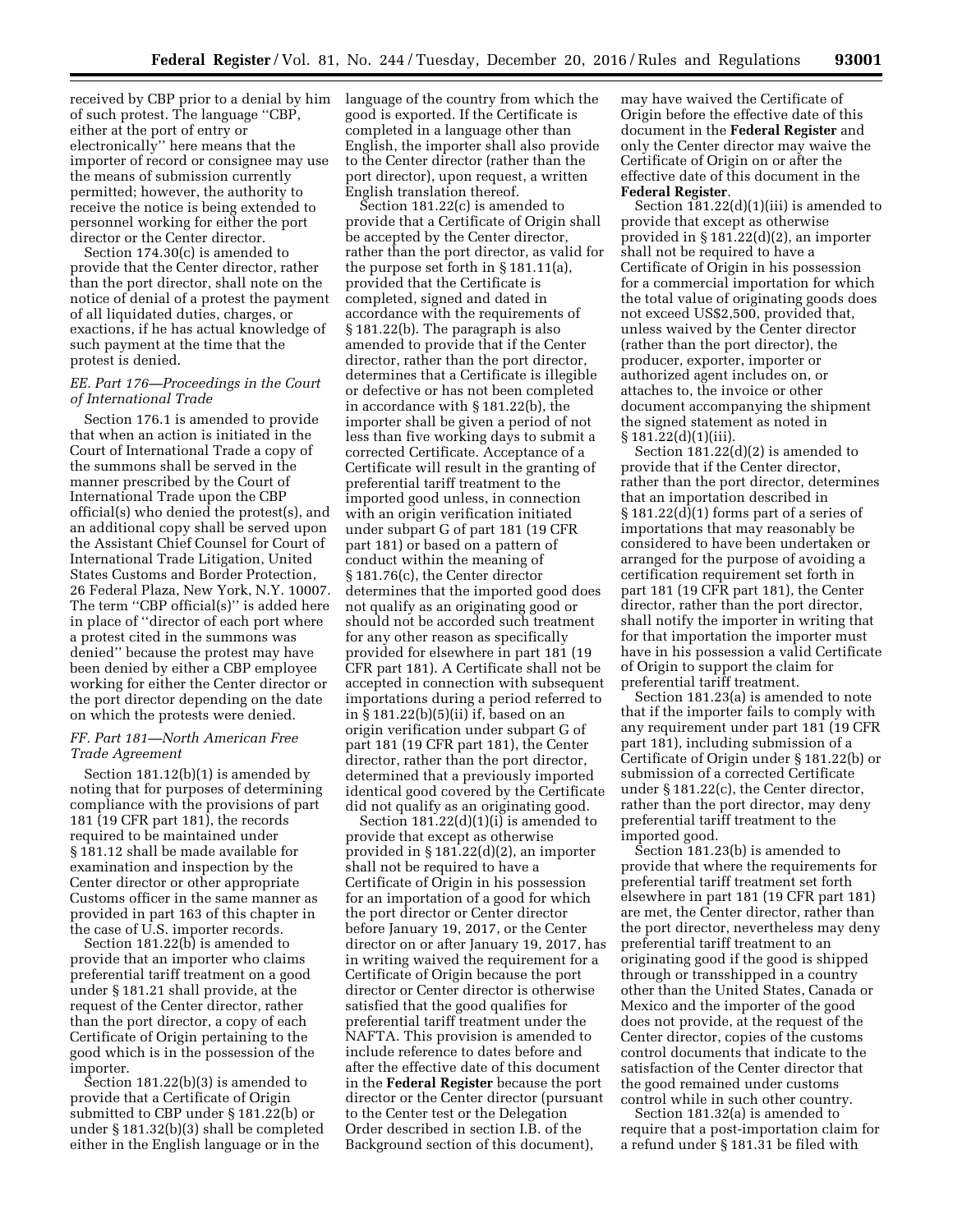CBP, either at the port of entry or electronically. The language ''CBP, either at the port of entry or electronically'' here means that the means of submission currently permitted may be used; however, the authority to receive the post-importation claim for a refund is being extended to personnel working for either the port director or the Center director.

Section 181.33(a) is amended to provide that after receipt of a postimportation claim under § 181.32, the Center director, rather than the port director, shall determine whether the entry covering the good has been liquidated and, if liquidation has taken place, whether the liquidation has become final.

Section 181.33(b) is amended to provide that if the Center director, rather than the port director, determines that any protest or any petition or request for reliquidation relating to the good has not been finally decided, the Center director, rather than the port director, shall suspend action on the claim filed under this subpart until the decision on the protest, petition or request becomes final. If a summons involving the tariff classification or dutiability of the good is filed in the Court of International Trade, the Center director, rather than the port director, shall suspend action on the claim filed under this subpart until judicial review has been completed.

Section  $181.33(c)(1)$  is amended to provide that if the Center director, rather than the port director, determines that a claim for a refund filed under this subpart should be allowed and the entry covering the good has not been liquidated, the Center director, rather than the port director, shall take into account the claim for refund under this subpart in connection with the liquidation of the entry.

Section  $181.33(c)(2)$  is amended to provide that if the Center director, rather than the port director, determines that a claim for a refund filed under subpart D of part 181 (19 CFR part 181, subpart D) should be allowed and the entry covering the good has been liquidated, whether or not the liquidation has become final, the entry must be reliquidated in order to effect a refund of duties pursuant to this subpart. If the entry is otherwise to be reliquidated based on administrative review of a protest or petition for reliquidation or as a result of judicial review, the Center director, rather than the port director, shall reliquidate the entry taking into account the claim for refund under this subpart.

Section  $181.33(c)(3)$  is amended to provide that if any information is

provided to Customs pursuant to § 181.32(b)(4) or (5) of part 181 (19 CFR part 181), that information, together with notice of the allowance of the claim and the amount of duty refunded pursuant to this subpart, shall be provided by the Center director, rather than the port director, to the customs administration of the country from which the good was exported.

Section 181.33(d)(1) is amended to provide that the Center director, rather than the port director, may deny a claim for a refund filed under this subpart if the claim was not filed timely, if the importer has not complied with the requirements of this subpart, if the Certificate of Origin submitted under § 181.32(b)(3) of part 181 (19 CFR part 181) cannot be accepted as valid (see § 181.22(c)), or if, following initiation of an origin verification under § 181.72(a), the Center director, rather than the port director, determines either that the imported good did not qualify as an originating good at the time of importation or that a basis exists upon which preferential tariff treatment may be denied under § 181.72(d), § 181.74(c) or § 181.76(c).

Section 181.33(d)(2) is amended to provide that if the Center director, rather than the port director, determines that a claim for a refund filed under this subpart should be denied and the entry covering the good has not been liquidated, the Center director, rather than the port director, shall deny the claim in connection with the liquidation of the entry, and written notice of the denial and the reason therefor shall be given to the importer and, in the case of a denial on the merits, to any person who completed and signed a Certificate of Origin relating to the good.

Section  $181.33(d)(3)$  is amended to provide that if the Center director, rather than the port director, determines that a claim for a refund filed under subpart D of part 181 (19 CFR part 181, subpart D) should be denied and the entry covering the good has been liquidated, whether or not the liquidation has become final, the claim may be denied without reliquidation of the entry. If the entry is otherwise to be reliquidated based on administrative review of a protest or petition for reliquidation or as a result of judicial review, such reliquidation may include denial of the claim filed under this subpart. In either case, the Center director, rather than the port director, shall give written notice of the denial and the reason therefor to the importer and, in the case of a denial on the merits, to any person who completed and signed a Certificate of Origin relating to the good.

Section  $181.64(c)(2)$  is amended to provide that Center director, rather than the port director, may require such additional documentation as is deemed necessary to prove actual exportation of the goods from the United States for repairs or alterations, such as a foreign customs entry, a foreign customs invoice, a foreign landing certificate, bill of lading, or airway bill.

Section 181.64(c)(3) is amended to provide that if the Center director, rather than the port director, is satisfied, because of the nature of the goods or production of other evidence, that the goods are imported under circumstances meeting the requirements of § 181.64, he may waive submission of the declarations provided for in  $§ 181.64(c)(1).$ 

Section 181.64(c)(4) is amended to provide that for goods returned after having been repaired or altered in Canada other than pursuant to a warranty, the Center director, rather than the port director, shall require a deposit of estimated duties based upon the full cost or value of the repairs or alterations. The paragraph is also amended to provide that the duties must be deposited with CBP, either at the port of entry or electronically. The language ''CBP, either at the port of entry or electronically'' here means that the means of submission currently permitted may be used; however, the authority to collect the duties is being extended to personnel working for either the port director or the Center director.

Section 181.112(a) is amended to provide that the term ''*Adverse marking decision*'' means a decision made by the port director or Center director before January 19, 2017, or the Center director on or after January 19, 2017, which an exporter or producer of merchandise believes to be contrary to the provisions of Annex 311 of the NAFTA and which may be protested by the importer pursuant to § 514, Tariff Act of 1930, as amended (19 U.S.C. 1514), and part 174 of this chapter. The paragraph is also amended to provide that examples of adverse marking decisions include determinations by the port director or Center director before January 19, 2017, or the Center director on or after January 19, 2017: that an imported article is not a good of a NAFTA country, as determined under the Marking Rules, and that it therefore cannot be marked ''Canada'' or ''Mexico''; that a good of a NAFTA country is not marked in a manner which is sufficiently permanent; and that a good of a NAFTA country does not qualify for an exception from marking specified in Annex 311 of the NAFTA. The Center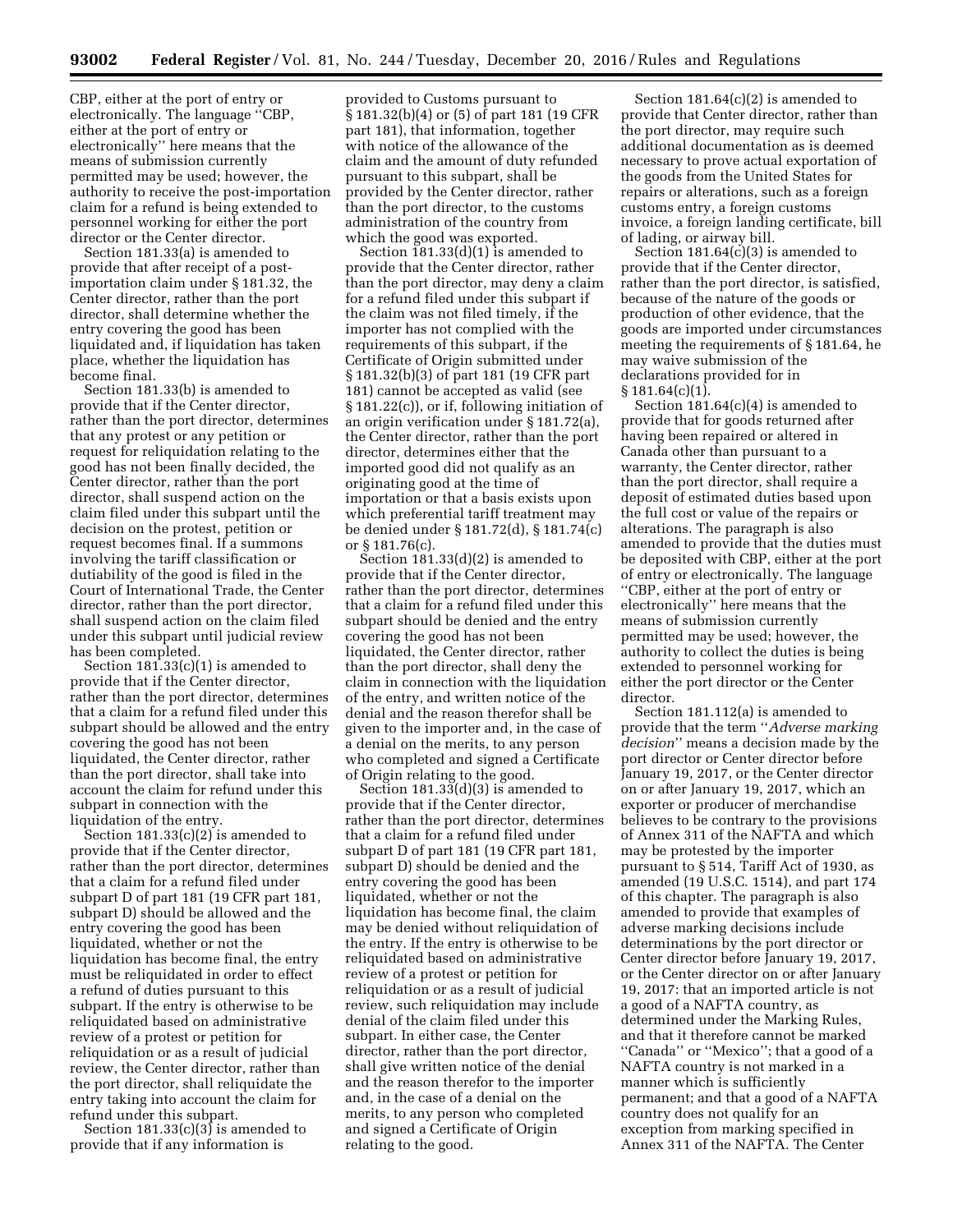director is included for the dates prior to the effective date of this document because under the Center test this provision was waived to the extent to allow adverse marking decisions for the test participants to be made by the Center director. Moreover, before the effective date of this document, the Center director may have made adverse marking decisions pursuant to the Delegation Order (described in section I.B. of the Background section of this document). However, on and after the effective date of this document, any adverse marking decisions concerning this provision will be handled by the Center director, rather than by the port director.

Section 181.113(a) is amended to provide that the exporter or producer of the merchandise which is the subject of an adverse marking decision may request a statement concerning the basis for the decision by filing a typewritten request, in English, with CBP, either at the port of entry or electronically. The language ''CBP, either at the port of entry or electronically'' here means that the means of submission currently permitted may be used; however, the authority to receive the petition is being extended to personnel working for either the port director or the Center director and the request may be submitted electronically.

Section 181.114(a) is amended to provide that the Center director, rather than the port director, will issue a written response to the requestor within 30 days of receipt of a request containing the information specified in § 181.113. If the request is incomplete, such that the transaction in question cannot be identified, the Center director, rather than the port director, will notify the requestor in writing within 30 days of receipt of the request regarding what information is needed.

Section 181.114(b) is amended to reflect that the Center director, rather than the port director, will be providing the response noted in § 181.114(a).

Section 181.115(b) is amended by removing the words ''port director with whom the protest was filed'' and adding in their place the words ''Center director<sup>5</sup> to reflect that if an exporter or producer of merchandise want to intervene in an importer's protest of an adverse marking decision, the party must file their intervention with the Center director.

Section 181.115(e) is amended to provide that if final administrative action has already been taken with respect to the importer's protest at the time the intervention is filed, the Center director, rather than the port director, shall so advise the exporter or producer

and, if the importer has filed a civil action in the Court of International Trade as a result of a denial of the protest, the Center director, rather than the port director, shall advise the exporter or producer of that filing and of the exporter's or producer's right to seek to intervene in such judicial proceeding. If final administrative action has not been taken on the protest, the Center director, rather than the port director, shall forward the intervention letter to the CBP office which has the importer's protest under review for consideration in connection with the protest.

Section 181.116(a) is amended to provide that if the importer filed a protest on which final administrative action has not been taken and notice of the pending protest was not provided to the exporter or producer under § 181.114, a petition filed under § 181.116 shall be treated by the Center director, rather than the port director, as an intervention under § 181.115.

Section 181.116(b) is amended to provide that a petition under § 181.115 shall be typewritten, in English, and shall be filed, in triplicate, with the port of entry or filed electronically with CBP.

Section 181.116(d)(1) is amended to provide that within 60 days of the date of receipt of the petition, the Center director, rather than the port director, shall determine if the petition is to be granted or denied, in whole or in part. The paragraph is also amended to provide that if, after reviewing the petition, the Center director, rather than the port director, agrees with all of the petitioner's claims and determines that the initial adverse marking decision was not correct, a written notice granting the petition shall be issued to the petitioner. The paragraph is also amended to provide that a description of the merchandise, a brief summary of the issue(s) and the Center director's findings shall be forwarded to the Director, Tariff Classification Appeals Division, Customs Headquarters, for publication in the Customs Bulletin. The paragraph is further amended to provide that if, after reviewing the petition, the Center director, rather than the port director, determines that the initial adverse marking decision was correct in its entirety, a written notice shall be issued to the petitioner advising that the matter has been forwarded to the Director, Tariff Classification Appeals Division, Customs Headquarters, for further review and decision. Finally, the paragraph is amended to provide that all relevant background information, including available samples, a description of the adverse marking decision and the

reasons for the decision, and the Center director's recommendation shall be furnished to Headquarters.

Section 181.121 is amended by removing the words ''port director or other Customs officer'' and adding in their place the words ''port director, Center director, or other CBP officer'' to specify that Center directors, in addition to port directors and other CBP officers who have possession of confidential business information collected pursuant to part 181 (19 CFR part 181) shall, in accordance with part 103 (19 CFR part 103), maintain its confidentiality and protect it from any disclosure that could prejudice the competitive position of the persons providing the information.

## **IV. Statutory and Regulatory Requirements**

*A. Executive Order 13563 (Improving Regulation and Regulatory Review) and Executive Order 12866 (Regulatory Planning and Review)* 

Executive Orders 13563 and 12866 direct agencies to assess the costs and benefits of available regulatory alternatives and, if regulation is necessary, to select regulatory approaches that maximize net benefits (including potential economic, environmental, public health and safety effects, distributive impacts, and equity). Executive Order 13563 emphasizes the importance of quantifying both costs and benefits, of reducing costs, of harmonizing rules, and of promoting flexibility. This rule has not been designated a ''significant regulatory action,'' under section 3(f) of Executive Order 12866. Accordingly, the rule has not been reviewed by the Office of Management and Budget.

## 1. Purpose of the Rule

Prior to the launch of the Centers test, CBP port directors overseeing imports were solely responsible for facilitating lawful importation; protecting U.S. revenue by assessing and collecting customs duties, taxes and fees; and detecting, interdicting, and investigating illegal international trafficking in arms, munitions, counterfeit goods, currency, and acts of terrorism at their U.S. port of entry. Historically, when a shipment reached the United States, the importer of record (*i.e.,* the owner, purchaser, or licensed customs broker designated by the owner, purchaser, or consignee) would file entry documents and a bond for the imported goods with the director of the port where the merchandise was entered. If necessary, CBP staff working under the port director would then hold or examine the shipment or validate the entry documents to ensure the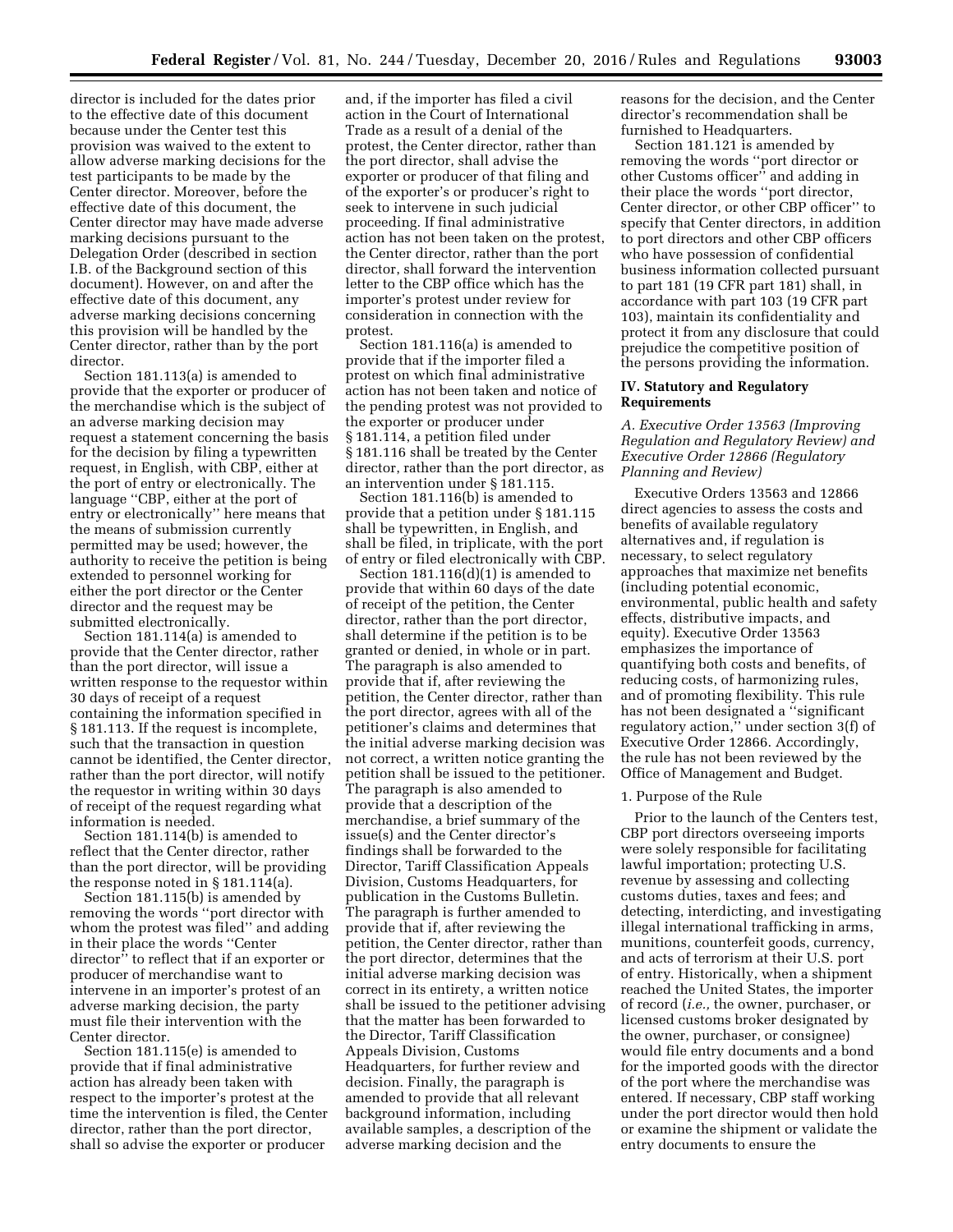merchandise's safety, security, and customs compliance with U.S. importing guidelines, or its general admissibility. The port director would release the shipment from CBP custody if no legal or regulatory violations occurred, allowing post-cargo release (hereafter, post-release) processing to commence. Within 10 working days of the merchandise's entry at a designated customhouse, CBP would require the importer to file entry summary documentation consisting of a return of the entry package to the importer, broker, or his authorized agent after merchandise is permitted release and an entry summary (CBP Form 7501), and to deposit any estimated duties on the shipment. In some cases, CBP would send a formal request for other invoices and documents (via a CBP Form 28: Request for Information) to the importer to assess duties, collect statistics, or determine that import requirements have been satisfied prior to processing the entry summary. Before completing the importation process, CBP Import Specialists and Entry Specialists working under the port director would review and process all entry summary and related documentation; classify and appraise the merchandise; collect final duties, taxes, and fees on the goods entered; and liquidate entry summaries. If necessary, these CBP trade personnel would also review and process protests, perform importer interviews, initiate monetary trade penalties, and initiate liquidated damages cases. Due to CBP's port-by-port trade processing authority and scope, the length, holds, exams, document submission requirements, and determinations of cargo entry and release vary widely among ports of entry. Importers often claim to receive disparate processing treatment for similar goods entered at different ports of entry, causing trade disruptions, increased transaction costs, and information lapses for not only the importer but also CBP. With an intent to facilitate trade, provide consistent import processing treatment, reduce transaction costs, and strengthen the agency's trade knowledge and enforcement posture, CBP began testing an organizational concept in 2011 that grouped agency trade expertise and operational responsibilities by industry and related import accounts into designated Centers of Excellence and Expertise.

Since their test implementation, the Centers have successfully met their trade enhancement goals. Based on such success, CBP would like to discontinue the Centers test and establish the Centers as permanent organizational

components of CBP through regulatory amendments.

With this rule, CBP will formally transition certain trade enforcement responsibilities in addition to the majority of post-release trade functions from the purview of port directors to Center directors.1 Port directors will continue to retain singular authority over regulations pertaining to the control, movement, examination, and release of cargo. The Centers will focus on nationwide entry summary processing and other trade oversight on a per-importer account basis through a virtual means, which will replace traditional post-release import processing *per* entry at *each* port of entry with processing by a single assigned Center according to the importer account. To conduct such national, industry-focused processing, CBP will permanently staff the Centers with personnel specializing in trade matters through an internal realignment, which will impose no costs onto CBP. All Centers personnel will remain at their current location, primarily at ports of entry, to stay accessible to the trade community and to continue to assist with enforcement and compliance issues that arise at ports of entry with the physical importation of cargo. CBP will remotely manage employees through multidisciplinary teams located across the nation, thereby enabling CBP to extend the Centers' hours of service to trade members, maintain a high level of industry expertise in major port cities, and staff Centers with industry experts from across the country.

## 2. Costs and Benefits of Rule

In this regulatory impact analysis, CBP discusses the costs and benefits that CBP and trade members will experience with the regulatory implementation of the Centers of Excellence and Expertise in qualitative and, when possible, quantitative terms. CBP excludes any sunk costs already incurred during the Centers test phase from this assessment as such costs are not a result of this rule. The document ''Program Assessment of the Centers of Excellence and Expertise,'' available in the docket for this rulemaking, assesses certain impacts of the Centers test phase.

#### a. Costs

This rule will introduce minimal costs to CBP and the trade community because it largely meets its objectives through low- to no-cost internal

organization changes. The transition of post-release import processing and trade-related responsibilities from ports of entry to Centers will not affect the duties, taxes, and fees payment and entry summary submission process for importers, nor will it adversely impact other post-release activities (*e.g.,*  processing duty refund claims, reviewing protests). Even with the Centers, importers may continue to file payments and paper entry summary documentation to CBP either at the port of entry or electronically. All payments from the trade community, whether submitted to a Center, at a port of entry, or electronically, will continue to go directly to CBP's Office of Administration. If trade enforcement or post-release processing issues emerge, CBP will maintain its formal importer notification and remedy process. Upholding these administrative processes will generate no related costs to the agency. CBP will only experience costs from this rule with regards to entry summary document rerouting and Center assignment appeals.

Following this rule's implementation, if an importer or broker submits paper entry summary documentation at a port of entry without an appropriate Center representative on site, CBP staff at the port will reroute the documents internally by electronic means to the Center assigned to manage the importer's account. This electronic rerouting system will not introduce costs to CBP because the agency created such necessary technological capabilities during the Centers test phase. However, document rerouting will create time, or opportunity, costs. CBP estimates that it will need to reroute 9,000 entry summary documents each year based on historical paper documentation rerouting needs and an anticipated lack of physical Center representation at certain ports of entry.2 This estimate does not take into account CBP system enhancements recently completed and in development that would minimize document rerouting costs. Each document will take a CBP port employee an average of 8 minutes (0.13 hours) to reroute electronically to the appropriate Center.3 Multiplying this time burden by the projected number of forms rerouted per year, CBP finds that CBP will incur an annual time burden of 1,200 hours to reroute paper documentation for post-release processing.

<sup>1</sup>*See* the ''Explanation of Amendments'' section for a detailed list of trade function transitions occurring with this rule.

<sup>2</sup>Source: CBP's Office of Field Operations, January 15, 2015.

<sup>3</sup>Source: CBP's Office of Field Operations, January 15, 2015.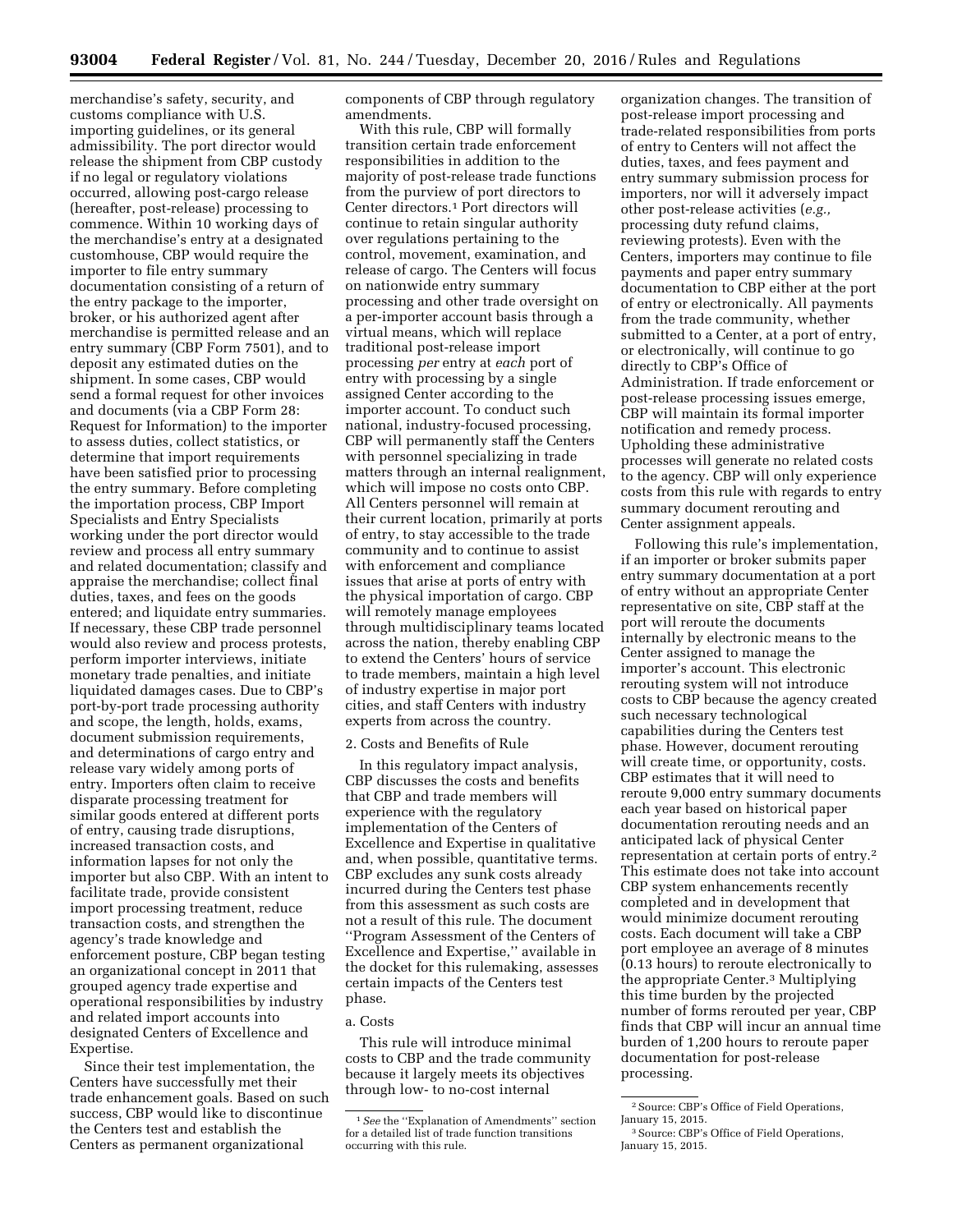In addition to sustaining document rerouting costs on account of the Centers, CBP will experience costs from processing (*i.e.,* reviewing and making a determination on) Center assignment appeals. Generally, CBP will assign each importer to a specific Center based on the HTSUS classification and industry sector corresponding to the predominant number of goods they import.4 If an importer is displeased with their Center assignment, they may appeal it at any time by submitting a written appeal to CBP by mail or email. Appeals must include the following information: (1) Current Center assignment; (2) Preferred Center assignment; (3) All affected IOR numbers and associated bond numbers; (4) Written justification for the change in Center assignment; and (5) Import data, as described in the ''Finalization of the Centers of Excellence and Expertise Test'' section. CBP projects that importers will file a total of 60 Center assignment appeals each year.<sup>5</sup> Each appeal will take an estimated 60 minutes (1 hour), on average, for CBP Headquarters staff to process.6 CBP will generally notify trade members of its Center appeal decisions by electronic means, thus imposing no additional cost to the agency.7 Based on the expected number of Center appeals submitted annually and CBP's time burden to manage each appeal, CBP will sustain a yearly time burden of 60 hours from this rule's Center assignment appeals process.

As outlined throughout this rule, the responsibilities of the trade community will remain largely unchanged after the Centers' regulatory implementation. Importers may continue to file pre- and post-cargo release documentation and payments where their merchandise is entered. CBP personnel, who may work for either a Center director or a port director will accept all paper import documents from trade members. When necessary, CBP will internally route documentation to the appropriate Center for review and processing. Importers and brokers who file

electronically will continue to use CBP's automated systems, such as ABI, to submit required import data and payments to CBP. Meanwhile, CBP will maintain a consistent formal notification and remedy process with importers regarding post-release and other trade-related issues following the Centers' establishment. Trade members will only incur costs from this rule when appealing a Center assignment.

Importers may choose to appeal their Center assignment for a number of reasons, including the expectation of better service or product knowledge at another Center. As previously discussed, if an importer chooses to appeal their Center assignment, they must submit a written appeal to CBP by mail or email that includes information about their current and preferred Center assignments (see ''Finalization of the Centers of Excellence and Expertise Test'' for specific appeal requirements). CBP estimates that each appeal will take 60 minutes (1 hour) for an importer to complete,8 at an opportunity cost of \$30.05 based on an importer's \$30.05 hourly value of time.<sup>9 10</sup> Due to the

9CBP bases the \$30.05 wage rate on the Bureau of Labor Statistics' (BLS) 2014 median hourly wage rate for Cargo and Freight Agents (\$19.89), which CBP assumes best represents the wage for importers, multiplied by the ratio of BLS' average 2014 total compensation to wages and salaries for Office and Administrative Support occupations (1.4813), the assumed occupational group for importers. CBP then rounded and adjusted this figure, which was in 2014 U.S. dollars, to 2016 U.S. dollars using a 1.0 percent annual growth rate, as recommended by the U.S. Department of Transportation's value of travel time guidance. Source of median wage rate: U.S. Bureau of Labor Statistics. Occupational Employment Statistics, ''May 2014 National Occupational Employment and Wage Estimates, United States- Median Hourly Wage by Occupation Code: Occupation Code 43– 5011.'' Updated March 25, 2015. Available at *[http://](http://www.bls.gov/oes/2014/may/oes435011.htm)  [www.bls.gov/oes/2014/may/oes435011.htm.](http://www.bls.gov/oes/2014/may/oes435011.htm)*  Accessed June 15, 2015. Source of total compensation to wages and salaries ratio: U.S. Bureau of Labor Statistics. Employer Costs for Employee Compensation. *Employer Costs for Employee Compensation Historical Listing March 2004—December 2015,* ''Table 3. Civilian workers, by occupational group: Employer costs per hours worked for employee compensation and costs as a percentage of total compensation, 2004–2015 by Respondent Type: Office and administrative support occupations.'' June 10, 2015. Available at *[http://www.bls.gov/ncs/ect/sp/ececqrtn.pdf.](http://www.bls.gov/ncs/ect/sp/ececqrtn.pdf)*  Accessed June 15, 2015. The total compensation to wages and salaries ratio used is equal to the average of the 2014 quarterly estimates (shown under Mar., June, Sep., Dec.) of the total compensation cost per hour worked for Office and Administrative Support occupations (\$24.66) divided by the calculated average of the 2014 quarterly estimates (shown under Mar., June, Sep., Dec.) of wages and salaries cost per hour worked for the same occupation category (\$16.6475). Source of suggested growth rate: U.S. Department of Transportation, Office of Transportation Policy. *The Value of Travel Time Savings: Departmental Guidance for Conducting Economic Evaluations Revision 2 (2015 Update),* 

relative affordability of submitting a Center assignment appeal via email rather than mail, CBP believes that the vast majority of importers will file appeals electronically. Therefore, CBP does not consider the printing or mailing costs for an importer to submit a Center assignment appeal in this analysis. By applying the cost for importers to complete and submit a Center assignment appeal to the previously mentioned expected number of Center assignment appeals filed annually, CBP finds that this rule's appeals process will generate \$1,803 in yearly costs to the trade community.

Certain trade members, particularly Customs-accredited laboratories and Customs-approved gaugers, may incur added costs with this rule's amendments to their obligations outlined in 19 CFR 151.12(c)(5)-(6) and 19 CFR 151.13(b)(5)-(6). As amended, CBP will require Customs-accredited laboratories to notify an additional CBP representative, the Center director, of ''any circumstance which might affect the accuracy of work performed as an accredited laboratory, . . . their consequences, and any corrective action taken or that needs to be taken'' and ''. . . of any attempt to impede, influence, or coerce laboratory personnel in the performance of their duties, or of any decision to terminate laboratory operations or accredited status.'' 11 Similarly, CBP will require Customs-approved gaugers to notify an additional CBP representative, the Center director, of ''any circumstance which might affect the accuracy of work performed as an approved gauger, . . . their consequences, and any corrective action taken or that needs to be taken'' and ''. . . of any attempt to impede, influence, or coerce gauger personnel in the performance of their duties, or of any decision to terminate gauger operations or approval status.'' 12 Under current regulations, CBP mandates Customs-accredited laboratories and Customs-approved gaugers to contact the port director and Executive Director on these matters described. Given that CBP has not received any notifications currently required under 19 CFR

<sup>4</sup>The list of HTSUS numbers that will be used by CBP for the importer's placement in a Center is the same list of HTSUS numbers that are referenced in the definition for Centers (*see* § 101.1). Factors that may cause CBP to place an importer in a Center not based on the HTSUS classification of the predominant number of goods imported include the importer's associated business practices within an industry, the intended use of the predominant number of goods imported, or the high relative value of goods imported.

<sup>5</sup>Source: CBP's Office of Field Operations, January 15, 2015.

<sup>&</sup>lt;sup>6</sup> Source: CBP's Office of Field Operations, January 15, 2015.

<sup>7</sup>Source: CBP's Office of Field Operations, January 15, 2015.

<sup>8</sup>Source: CBP's Office of Field Operations, January 26, 2015.

<sup>&#</sup>x27;'Table 4 (Revision 2-corrected): Recommended Hourly Values of Travel Time Savings.'' April 29, 2015. Available at *[http://www.transportation.gov/](http://www.transportation.gov/sites/dot.gov/files/docs/Revised%20Departmental%20Guidance%20on%20Valuation%20of%20Travel%20Time%20in%20Economic%20Analysis.pdf) [sites/dot.gov/files/docs/Revised%20Departmental](http://www.transportation.gov/sites/dot.gov/files/docs/Revised%20Departmental%20Guidance%20on%20Valuation%20of%20Travel%20Time%20in%20Economic%20Analysis.pdf) [%20Guidance%20on%20Valuation%20of%20](http://www.transportation.gov/sites/dot.gov/files/docs/Revised%20Departmental%20Guidance%20on%20Valuation%20of%20Travel%20Time%20in%20Economic%20Analysis.pdf) [Travel%20Time%20in%20Economic%20](http://www.transportation.gov/sites/dot.gov/files/docs/Revised%20Departmental%20Guidance%20on%20Valuation%20of%20Travel%20Time%20in%20Economic%20Analysis.pdf) [Analysis.pdf.](http://www.transportation.gov/sites/dot.gov/files/docs/Revised%20Departmental%20Guidance%20on%20Valuation%20of%20Travel%20Time%20in%20Economic%20Analysis.pdf)* Accessed June 15, 2015.

<sup>10</sup>The opportunity cost estimate is equal to the median hourly wage of an importer (\$30.05) multiplied by the hourly time burden for an importer to complete and submit a Center assignment appeal (1 hour), and then rounded.

<sup>11</sup>*See* 19 CFR 151.12(c)(5) and 151.12(c)(6).

<sup>12</sup>*See* 19 CFR 151.13(b)(5) and 151.13(b)(6).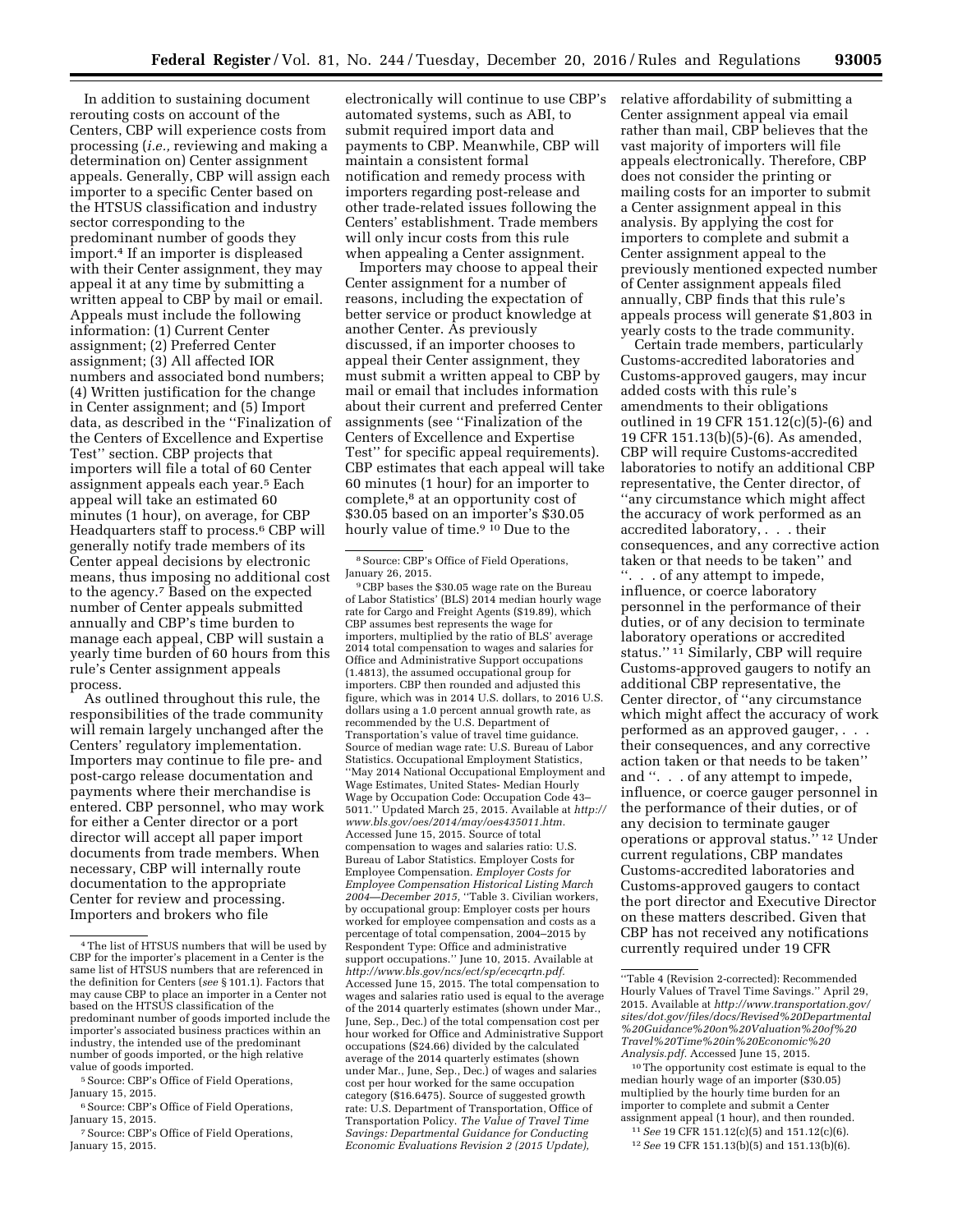151.12(c)(5)–(6) and 19 CFR 151.13(b)(5)–(6) in the past 20 years, CBP assumes in this analysis that the Centers rule's additional CBP notification step for Customs-accredited laboratories and Customs-approved gaugers will not introduce any costs to these parties.13

In all, the Centers rule will introduce a time burden of 1,260 hours to CBP each year and an annual cost of \$1,803 to trade members.

#### b. Benefits

This rule will likely produce valuable benefits to CBP and the trade community. This section of the analysis largely discusses the benefits of the rule qualitatively due to quantitative data limitations. Based on the success of the Centers test, CBP believes that as permanent organizational components, the Centers will continue to provide uniform post-release processing and trade-related decision-making, strengthen critical agency knowledge of industry practices and products, heighten CBP's trade enforcement skills, and improve trade communication, though on a much grander scale than observed during the test phase because of the expansion of the Centers concept to all importers.

The Centers allow CBP to conduct uniform entry summary processing and trade-related decision-making nationwide on an industry-specific, importer account basis by transitioning the post-release processing of an importer's goods from a transactional level at each port of entry to one assigned Center. Such organization has already benefited at least one Center test participant, who claims that they have gained numerous administrative efficiencies since joining the Center, including time and cost savings from reduced paperwork submission requirements.14 Once established as permanent CBP components, the Centers will presumably require fewer information requests and conduct better informed trade compliance actions than in the current environment, leading to time and cost savings to CBP and trade members. Currently, when a non-Center test participating importer enters similar merchandise at different U.S. ports of entry that requires supplemental information for entry summary processing, CBP personnel at each port of entry will generally submit a CBP

Form 28: Request for Information to the importer. In this case, the importer must respond to each request, even if the responses are identical, and CBP personnel at each port of entry must review the duplicative information received from the importer. With the Centers, the importer will receive only one CBP Form 28 for the merchandise's entry summary processing, requiring CBP personnel to review the importer's supplemental information only once. For each avoidance of a CBP Form 28, CBP will save 10 minutes (0.17 hours) of time in issuing the request and reviewing the requested information.15 Importers can expect to save an estimated 120 minutes (2 hours) in preparation time for each avoided CBP Form 28 response 16 and \$60.10 in averted opportunity costs.17 CBP and some importers may experience additional printing and mailing cost savings through reduced CBP Form 28 submissions, though the extent of these savings is unknown.

With a single Center conducting all post-release processing for a particular importer, determinations on protests, marking, and classification matters will also now be consistent rather than sometimes contrasting as in the current environment, where importers occasionally receive different determinations on similar trade compliance issues depending on the port of entry where their merchandise is processed that sometimes requires duplicative action on behalf of CBP and the importer. This consistency may enhance importers' awareness of CBP's positions on trade compliance issues, which may lead to improved compliance and an unknown amount of subsequent savings to both parties in the future. To the extent that this rule's uniform processing and determinations also decrease post-entry amendments, post-summary corrections, exams, hold times, and other trade obstacles, the benefits of this rule will be higher.

16Source: U.S. Office of Management and Budget, Office of Information and Regulatory Affairs. *RegInfo.gov.* ''Supporting Statement Request for Information 1651–0023.'' June 20, 2014. Available at *[http://www.reginfo.gov/public/do/PRAView](http://www.reginfo.gov/public/do/PRAViewDocument?ref_nbr=201403-1651-004) Document?ref*\_*[nbr=201403-1651-004.](http://www.reginfo.gov/public/do/PRAViewDocument?ref_nbr=201403-1651-004)* Accessed January 20, 2015.

<sup>17</sup>The opportunity cost estimate is equal to the previously-discussed median hourly wage of an importer (\$30.05) multiplied by the hourly time burden for an importer to complete a CBP Form 28 response (2 hours), and then rounded.

In addition to creating uniform postrelease processing and determinations, the Centers will strengthen CBP trade personnel's industry knowledge by concentrating their expertise into a specific import industry set as opposed to the entire range of import industries. According to outreach conducted while evaluating this rule, such focused expertise has already enriched CBP-Trade relations, as demonstrated through a Centers test participant's claim that Center account managers are very knowledgeable of their industry and are now more familiar with their imports and trade issues.18 As Centers staff increase their awareness of importers and their merchandise, they may issue fewer requests for information, exams, or holds, which would provide significant time and cost savings to CBP and trade members. The Centers' industry focus has also enriched trade enforcement. Using knowledge gathered through processing solely entry summaries for the electronics industry, Electronics Center employees uncovered a counterfeit electronic adapter import operation. Since discovering the counterfeiting operation, the Electronics Center has worked with the rights holder to add a trademark onto their electronic device to prevent future intellectual property rights (IPR) violations and subsequent economic losses.19 Based on the benefits of enhanced industry knowledge gained during the Centers test phase, the permanent establishment of the Centers will likely enhance CBP-Trade relations, facilitate trade, and result in an improved ability to identify high-risk commercial importations that could enhance import safety, increase revenue protection, and reduce economic losses associated with trade violations.

Furthermore, the Centers will improve communication among CBP and the entire U.S. importing universe by replacing communication with each port of entry with communication with one Center. The Centers will serve as a single source for trade members to contact regarding such subjects as importing requirements, IPR infringement or other trade violations, merchandise holds, and PGA issues, eliminating the need for trade members to contact multiple CBP employees and for multiple CBP employees to share duplicative information with members of the trade. Such a decrease in redundant information requests and

<sup>13</sup>Based on the number of notifications received by CBP's Laboratories and Scientific Services as of January 2015. Source: CBP's Office of Field Operations, January 15, 2015.

<sup>14</sup>Source: Teleconference with CBP's Pharmaceuticals, Health & Chemicals Center test participant on December 19, 2013.

<sup>15</sup>Source: U.S. Office of Management and Budget, Office of Information and Regulatory Affairs. *RegInfo.gov.* ''Supporting Statement Request for Information 1651–0023.'' June 20, 2014. Available at *[http://www.reginfo.gov/public/do/PRAView](http://www.reginfo.gov/public/do/PRAViewDocument?ref_nbr=201403-1651-004) Document?ref*\_*[nbr=201403-1651-004.](http://www.reginfo.gov/public/do/PRAViewDocument?ref_nbr=201403-1651-004)* Accessed January 20, 2015.

<sup>18</sup>Source: Teleconference with CBP's Pharmaceuticals, Health & Chemicals Center test participant on December 19, 2013.

<sup>19</sup>Source: Teleconference with CBP's Electronics Center test on December 3, 2013.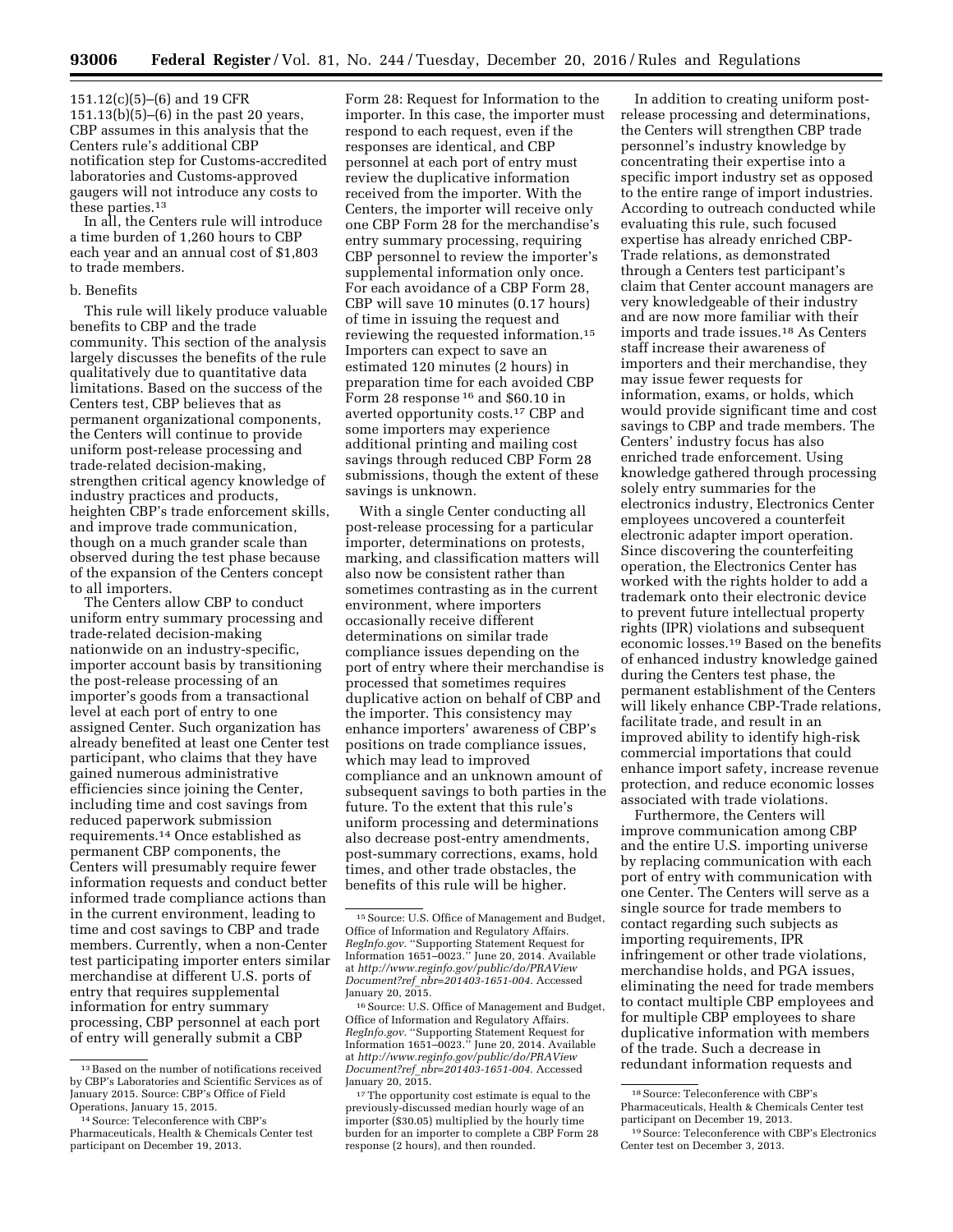sharing will produce time and cost savings to the trade community and CBP. The Centers will also allow for enhanced communication with importers by offering extended hours of service compared to port of entry service hours, which may expedite trade. Without information on the amount of duplicative communication eliminated with the emergence of the Centers or the volume of trade expedited through the Centers' extended hours of service, the overall value of these communication benefits is unknown.

## c. Net Impact of Rule

In summary, this rule's formal establishment of the Centers of Excellence and Expertise will introduce costs and benefits. CBP will sustain 1,260 added work hours each year from rerouting paper documentation and reviewing Center assignment appeals, while trade members will bear an annual cost of \$1,803 attributable to Center assignment appeals. CBP and trade members will also experience benefits from this rule's decreased import costs and time burdens, streamlined trade processing, broadened industry and trade compliance knowledge, enhanced trade enforcement posture, and improved communication, though the overall value of these benefits is unknown. Although not fully quantified, CBP believes this rule's benefits to CBP and the trade community will be considerable, while its costs to these parties will be relatively negligible. For these reasons, CBP asserts that the benefits of this rule will outweigh its costs, thus providing an overall net benefit to the agency and members of the trade community.

#### *B. Regulatory Flexibility Act*

The Regulatory Flexibility Act (5 U.S.C. 601 *et. seq.*), as amended by the Small Business Regulatory Enforcement Fairness Act of 1996, requires agencies to assess the impact of regulations on small entities. A small entity may be a small business (defined as any independently owned and operated business not dominant in its field that qualifies as a small business concern per the Small Business Act); a small not-forprofit organization; or a small governmental jurisdiction (locality with fewer than 50,000 people). CBP is issuing this rule as an interim final rule under the agency management and personnel and procedural rule exceptions of the Administrative Procedure Act. Thus, a Regulatory Flexibility Act analysis is not required. *See* 5 U.S.C. 553. Nonetheless, CBP

considered the economic impact of this rule on small entities.

Through this rule, CBP will formally transition certain trade enforcement responsibilities in addition to the majority of post-release trade functions from the purview of port directors to Center directors.20 Port directors will continue to retain singular authority over regulations pertaining to the control, movement, examination, and release of cargo. Because the Centers will introduce a new post-release processing method for all U.S. imports, this rule's regulatory changes will affect all importers and related members of the trade who enter goods into the United States, including those considered ''small'' under the Small Business Administration's (SBA) size standards.21 For this reason, CBP believes that this rule will impact a substantial number of small entities.

This rule will generate costs and benefits to importers and related members of the trade. As outlined throughout this rule, the responsibilities of the trade community remain largely unchanged after the Centers' regulatory implementation. However, trade members may experience costs when filing a Center assignment appeal and when notifying a Center under amended 19 CFR 151.12(c)(5)–(6) and 19 CFR 151.13(b)(5)–(6) requirements.

As previously mentioned in the ''Executive Order 13563 (Improving Regulation and Regulatory Review) and Executive Order 12866 (Regulatory Planning and Review)'' section, importers will incur an opportunity cost of \$30.05 per Center assignment appeal. With 60 appeals expected each year, the annual cost of Center assignment appeals to the entire trade community will equal \$1,803. It is likely that some small entities will file Center assignment appeals, though the exact number is unknown. Regardless of the number of small entities impacted by this requirement, CBP does not believe that a cost of \$30.05 to file a Center assignment appeal will amount to a "significant" level to these entities.

Under current regulations, CBP mandates Customs-accredited laboratories and Customs-approved gaugers to contact the port director and Executive Director on the matters described in 19 CFR 151.12(c)(5)–(6) and 19 CFR 151.13(b)(5)–(6). Given that CBP has not received any such notifications in the past 20 years, CBP assumes that this rule's added

requirement to contact a Center director per 19 CFR 151.12(c)(5)–(6) and 19 CFR  $151.13(b)(5)–(6)'s$  amendments will not impact a substantial number of small entities. In the event that a Customsaccredited laboratory or Customsapproved gauger considered ''small'' has to notify an additional CBP representative according to these regulatory changes, CBP does not believe that requiring one more phone call, letter, or email will cause a significant economic impact to the entity.

Besides costs, importers and related members of the trade will experience benefits from this rule, though the value of these benefits is unknown due to data limitations. The trade community will likely benefit from this rule's uniform post-release processing and decisionmaking, increased agency knowledge of industry practices and products, and improved communication with CBP, based on observations from the Centers test. CBP expects the Centers' uniform post-release processing and traderelated determinations to decrease administrative burdens on the trade, resulting in time and cost savings. This uniformity may also enhance the trade community's awareness of CBP's position on trade compliance issues, which may improve compliance and generate an unknown amount of subsequent savings to trade members in the future. The Centers' strengthened industry focus will likely enhance CBP-Trade relations, facilitate trade, and result in an improved ability to identify high-risk commercial importations that could increase import safety, increase revenue protection, and reduce economic loss associated with trade violations. By replacing port-by-port communication with communication with one Center, the Centers will serve as a single source for trade members to contact regarding such subjects as importing requirements, IPR or other trade violation reports, merchandise holds, and PGA issues. This sole communication source will eliminate the need for trade members to contact multiple CBP resources, which will likely produce additional time and cost savings. The Centers will also allow for enhanced communication between CBP and the trade community by offering extended hours of service compared to port of entry service hours, which may expedite trade. Despite their unknown value, CBP notes that the economic impact of these changes on small entities, if any, will be entirely beneficial.

Although CBP presumes that this rule will affect a substantial number of small entities, CBP does not believe that the

<sup>20</sup>*See* the ''Explanation of Amendments'' section for a detailed list of trade function transitions occurring with this rule.

<sup>21</sup>*See* 13 CFR 121.101–13 CFR 121.201.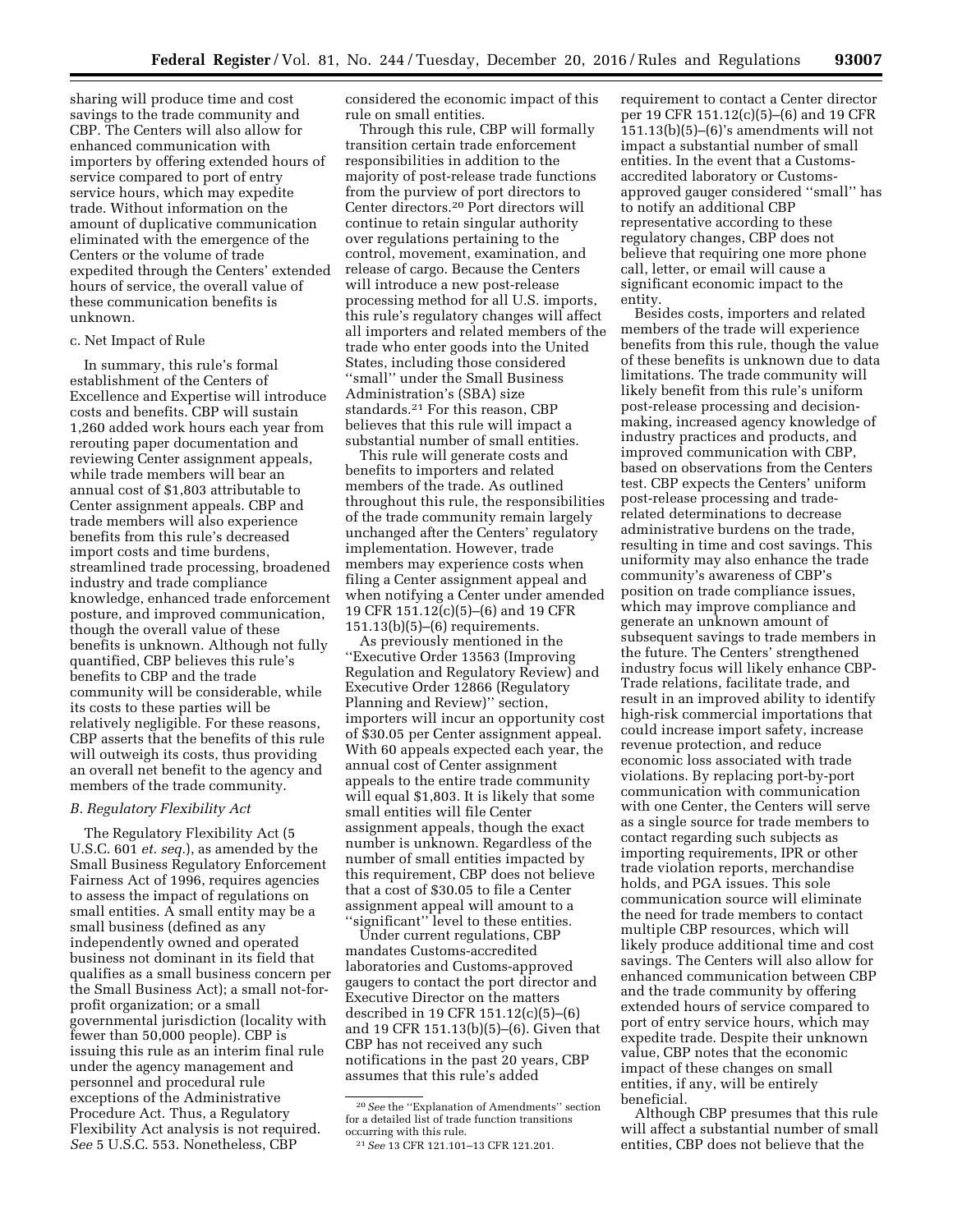economic impact of this rule on small entities will be significant. Accordingly, CBP believes that this regulation will not have a significant economic impact on a substantial number of small entities.

#### *C. Paperwork Reduction Act*

The Paperwork Reduction Act of 1995 (44 U.S.C. 3507(d)) requires that CBP consider the impact of paperwork and other information collection burdens imposed on the public. As this document does not involve any collections of information under the Act, the provisions of the Act are inapplicable.

## **V. Administrative Procedure Act**

The Administrative Procedure Act (APA) requires agencies to provide advance public notice and seek public comment on substantive regulations. *See* 5 U.S.C. 553. The APA, however, provides several exceptions to these requirements.

Pursuant to 5 U.S.C. 553(a)(2), public notice and the opportunity to provide public comment are inapplicable to matters relating to ''agency management or personnel.'' This interim final rule relates to agency management and personnel because it involves the transitioning of certain work functions from the port directors and the port director personnel to the Center directors and the Center director personnel.

Pursuant to 5 U.S.C. 553(b)(A), rules of ''agency organization, procedure, and practice'' are also exempted from the notice-and-comment requirements of the APA. This interim final rule permanently creates the Centers, which have been operating under a test period that began in 2012 and have been implemented through **Federal Register**  Notices and a CBP Delegation Order. Through this interim final rule, CBP is ending the test period and establishing the Centers as a permanent

organizational component of the agency. Finally, 5 U.S.C. 553(b)(B) of the APA authorizes CBP to dispense with notice and comment requirements when CBP for good cause finds that notice and comment is ''impracticable, unnecessary, or contrary to the public interest.'' CBP has been operating the Centers as a test for several years pursuant to 19 CFR 101.9(a), which authorizes CBP to conduct test programs or procedures to evaluate the effectiveness of certain operational procedures. The Centers have been staffed with CBP employees who facilitate trade by providing account management for members in the identified industries; engaging in risk

segmentation; and strengthening trade outreach. This interim final rule codifies CBP personnel adjustments and internal agency procedures that reflect a realignment of certain trade functions within CBP, rather than a substantive change in policy. Therefore, advance notice and comment is unnecessary.

#### **VI. Signing Authority**

This document is being issued in accordance with 19 CFR 0.2(a), which provides that the authority of the Secretary of the Treasury with respect to CBP regulations that are not related to customs revenue functions was transferred to the Secretary of Homeland Security pursuant to section 403(1) of the Homeland Security Act of 2002. Accordingly, this interim final rule to amend such regulations may be signed by the Secretary of Homeland Security (or his delegate).

#### **List of Subjects**

#### *19 CFR Part 4*

Customs duties and inspection, Exports, Freight, Harbors, Maritime carriers, Oil pollution, Reporting and recordkeeping requirements, Vessels.

## *19 CFR Part 7*

American Samoa, Coffee, Cuba, Customs duties and inspection, Guam, Guantanamo Bay Naval Station, Kingman Reef, Liquors, Midway Islands, Puerto Rico, Wake Island, Wine.

#### *19 CFR Part 10*

Caribbean Basin initiative, Customs duties and inspection, Exports, Reporting and recordkeeping requirements.

## *19 CFR Part 11*

Customs duties and inspection, Labeling, Packaging and containers.

## *19 CFR Part 12*

Customs duties and inspection, Reporting and recordkeeping requirements.

#### *19 CFR Part 24*

Accounting, Claims, Customs duties and inspection, Harbors, Reporting and recordkeeping requirements, Taxes.

#### *19 CFR Part 54*

Customs duties and inspection, Metals, Reporting and recordkeeping requirements.

## *19 CFR Part 101*

Customs duties and inspection, Harbors, Organization and functions (Government agencies), Seals and insignia, Vessels.

#### *19 CFR Part 102*

Canada, Customs duties and inspection, Imports, Mexico, Reporting and recordkeeping requirements, Trade agreements.

## *19 CFR Part 103*

Administrative practice and procedure, Confidential business information, Courts, Freedom of information, Law enforcement, Privacy, Reporting and recordkeeping requirements.

#### *19 CFR Part 113*

Common carriers, Customs duties and inspection, Exports, Freight, Laboratories, Reporting and recordkeeping requirements, Surety bonds.

## *19 CFR Part 132*

Customs duties and inspection.

#### *19 CFR Part 133*

Copyright, Customs duties and inspection, Reporting and recordkeeping requirements Trade names, Trademarks.

## *19 CFR Part 134*

Customs duties and inspection, Labeling, Packaging and containers.

#### *19 CFR Part 141*

Customs duties and inspection, Reporting and recordkeeping requirements.

#### *19 CFR Part 142*

Canada, Customs duties and inspection, Mexico, Reporting and recordkeeping requirements.

## *19 CFR Part 143*

Customs duties and inspection, Reporting and recordkeeping requirements.

#### *19 CFR Part 144*

Customs duties and inspection, Reporting and recordkeeping requirements, Warehouses.

## *19 CFR Part 145*

#### Mail importations.

## *19 CFR Part 146*

Administrative practice and procedure, Customs duties and inspection, Exports, Foreign trade zones, Penalties, Petroleum, Reporting and recordkeeping requirements.

## *19 CFR Part 147*

Customs duties and inspection, Fairs and expositions, Reporting and recordkeeping requirements, Surety bonds.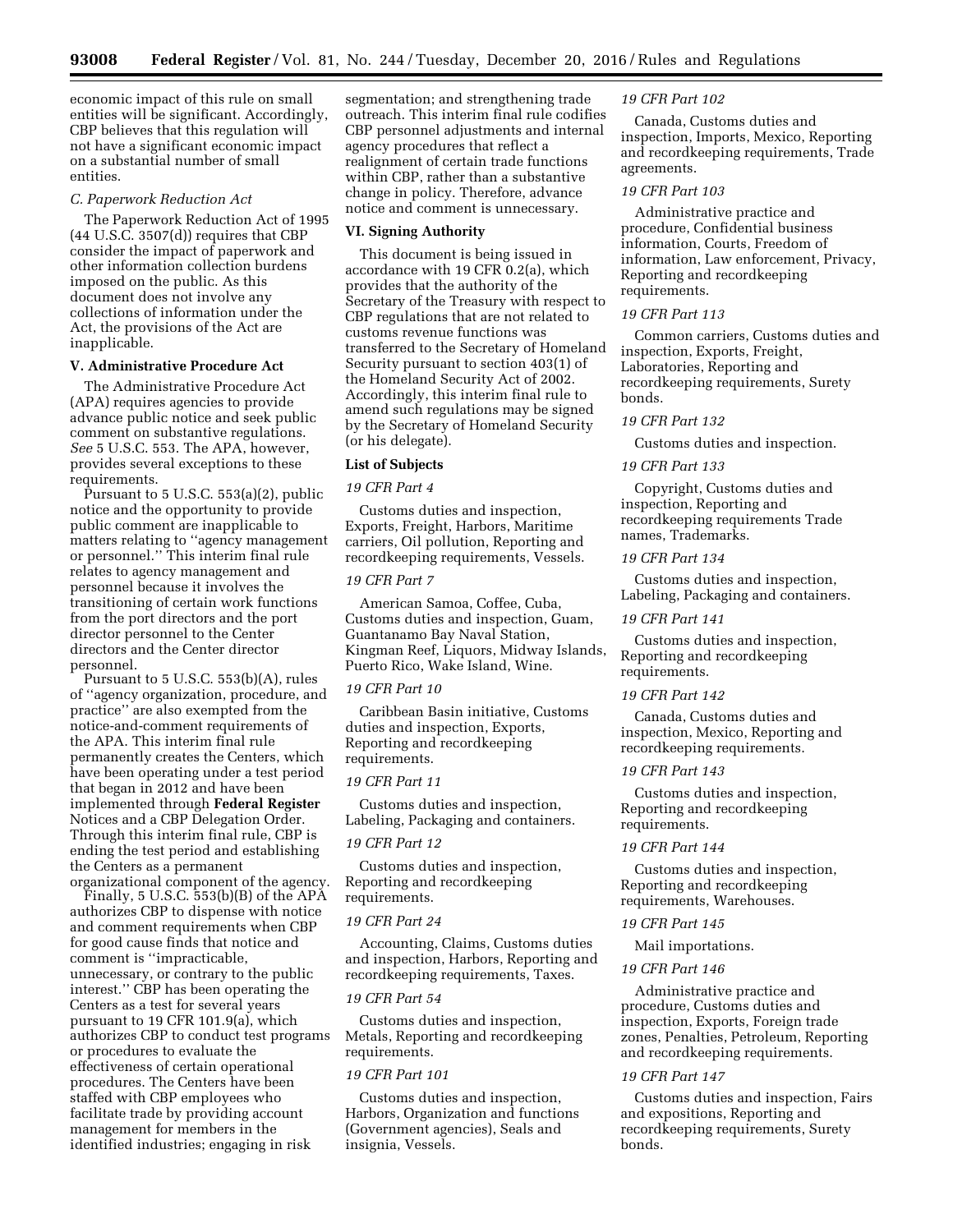## *19 CFR Part 151*

Cigars and cigarettes, Cotton, Customs duties and inspection, Fruit juices, Laboratories, Metals, Oil imports, Reporting and recordkeeping requirements, Sugar, Wool.

## *19 CFR Part 152*

Customs duties and inspection.

## *19 CFR Part 158*

Customs duties and inspection, Exports, Freight, Reporting and recordkeeping requirements.

#### *19 CFR Part 159*

Antidumping, Countervailing duties, Customs duties and inspection, Foreign currencies.

#### *19 CFR Part 161*

Customs duties and inspection, Exports, Law enforcement.

#### *19 CFR Part 162*

Administrative practice and procedure, Customs duties and inspection, Drug traffic control, Exports, Law enforcement, Marihuana, Penalties, Reporting and recordkeeping requirements, Search warrants, Seizures and forfeitures.

#### *19 CFR Part 163*

Administrative practice and procedure, Customs duties and inspection, Exports, Imports, Penalties, Reporting and recordkeeping requirements.

## *19 CFR Part 173*

Administrative practice and procedure, Customs duties and inspection.

#### *19 CFR Part 174*

Administrative practice and procedure, Customs duties and inspection.

#### *19 CFR Part 176*

Courts, Customs duties and inspection.

#### *19 CFR Part 181*

Administrative practice and procedure, Canada, Customs duties and inspection, Exports, Imports, Mexico, Reporting and recordkeeping requirements, Trade agreements.

#### **Amendments to the Regulations**

■ For the reasons given above and under the authority of 19 U.S.C. 2, 66, 1202 (General Note 3(i), Harmonized Tariff Schedule of the United States), and 1624, CBP amends parts 4, 7, 10, 11, 12, 24, 54, 101, 102, 103, 113, 132, 133, 134, 141, 142, 143, 144, 145, 146, 147, 151, 152, 158, 159, 161, 162, 163, 173, 174, 176, and 181 of the CBP regulations (19 CFR Parts 4, 7, 10, 11, 12, 24, 54, 101,

102, 103, 113, 132, 133, 134, 141, 142, 143, 144, 145, 146, 147, 151, 152, 158, 159, 161, 162, 163, 173, 174, 176, and 181) as set forth below: Also, for the reasons given above and under the authority of 19 U.S.C. 2, 66, 1202 (General Note 3(i), Harmonized Tariff Schedule of the United States), and 1624, those parts of Chapter I of the CBP regulations (chapter I) listed below are amended as set forth below:

## **PART 4—VESSELS IN FOREIGN AND DOMESTIC TRADES**

■ 1. The general authority citation for part 4 and the specific authority citation for section 4.94a continue to read as follows:

**Authority:** 5 U.S.C. 301; 19 U.S.C. 66, 1431, 1433, 1434, 1624, 2071 note; 46 U.S.C. 501, 60105.

## \* \* \* \* \*

Section 4.94a also issued under 19 U.S.C. 1484b;

\* \* \* \* \*

■ 2. In the table below, for each section indicated in the left column, remove the words indicated in the middle column from wherever they appear in the section, and add, in their place, the words indicated in the right column:

| section  | Remove | Add              |
|----------|--------|------------------|
| 4.94a(d) |        | Center director. |

## **PART 7—CUSTOMS RELATIONS WITH INSULAR POSSESSIONS AND GUANTANAMO BAY NAVAL STATION**

■ 3. The authority citation for part 7 continues to read as follows:

**Authority:** 19 U.S.C. 66, 1202 (General Note 3(i), Harmonized Tariff Schedule of the United States), 1623, 1624; 48 U.S.C. 1406i.

■ 4. In the table below, for each section indicated in the left column, remove the

words indicated in the middle column from wherever they appear in the section, and add, in their place, the words indicated in the right column:

| Section                             | Remove | Add                                                                          |
|-------------------------------------|--------|------------------------------------------------------------------------------|
| 7.3(e)(2)<br>7.3(f)(1)<br>7.3(f)(2) |        | Center director.<br>Center director.<br>Center director.<br>Center director. |

## **PART 10—ARTICLES CONDITIONALLY FREE, SUBJECT TO A REDUCED RATE, ETC.**

■ 5. The general authority citation for part 10 and the specific authority citations for §§ 10.804, 10.864, 10.866, 10.906, 10.1006, and 10.3006 continue to read as follows:

**Authority:** 19 U.S.C. 66, 1202 (General Note 3(i), Harmonized Tariff Schedule of the United States (HTSUS)), 1321, 1481, 1484, 1498, 1508, 1623, 1624, 3314.

\* \* \* \* \*

Sections 10.801 through 10.829 also issued under 19 U.S.C. 1202 (General Note 30, HTSUS) and Pub. L. 109–169, 119 Stat. 3581 (19 U.S.C. 3805 note). \* \* \* \* \*

Sections 10.861 through 10.890 also issued under 19 U.S.C. 1202 (General

Note 31, HTSUS) and Pub. L. 109–283, 120 Stat. 1191 (19 U.S.C. 3805 note).

\* \* \* \* \*

\* \* \* \* \*

Sections 10.901 through 10.934 also issued under 19 U.S.C. 1202 (General Note 32, HTSUS), 19 U.S.C. 1520(d), and Pub. L. 110–138, 121 Stat. 1455 (19 U.S.C. 3805 note).

Sections 10.1001 through 10.1034 also issued under 19 U.S.C. 1202 (General Note 33, HTSUS), 19 U.S.C. 1520(d),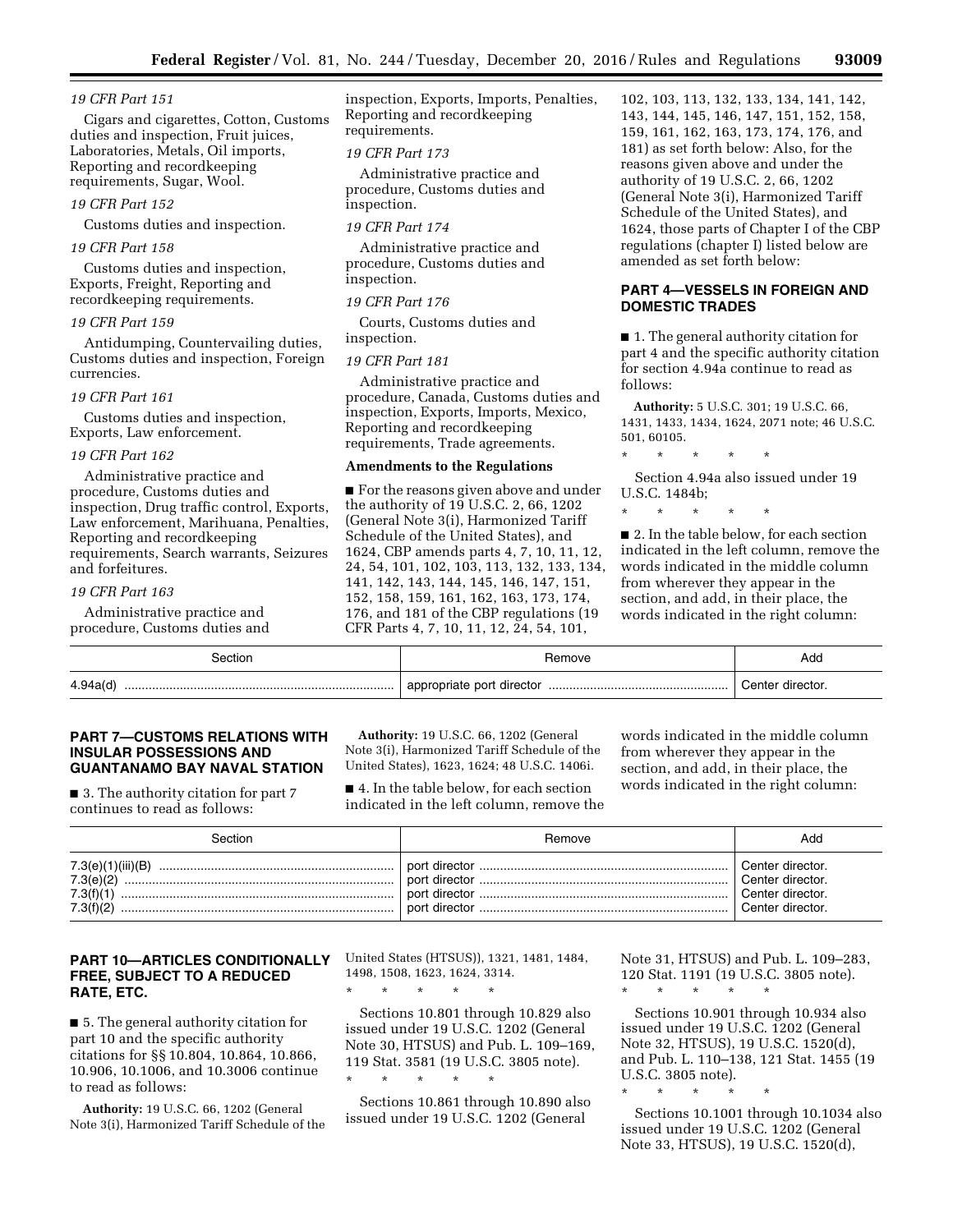and Pub. L. 112-41, 125 Stat. 428 (19 U.S.C. 3805 note).

 $\equiv$ 

Sections 10.3001 through 10.3034 also<br>issued under 19 U.S.C. 1202 (General<br>Note 34, HTSUS), 19 U.S.C. 1520(d),

and Pub. L. 112-42, 125 Stat. 462 (19 U.S.C. 3805 note).

 $\blacksquare$  6. In the table below, for each section indicated in the left column, remove the words indicated in the middle column

from wherever they appear in the section, and add, in their place, the words indicated in the right column:

| Section         | Remove                                         | Add                                                                |
|-----------------|------------------------------------------------|--------------------------------------------------------------------|
|                 |                                                | Center director.                                                   |
|                 |                                                | Center director.                                                   |
|                 |                                                | Center director.                                                   |
|                 |                                                | Center director.                                                   |
|                 |                                                | Center director.                                                   |
|                 |                                                | Center director.                                                   |
|                 |                                                | port director or Center director.                                  |
|                 |                                                | Center director.<br>Center director.                               |
|                 |                                                | Center director.                                                   |
|                 |                                                | port director or Center director                                   |
|                 |                                                | Center director.                                                   |
|                 |                                                | Center director.                                                   |
|                 |                                                | Center director.                                                   |
|                 |                                                | Center director.                                                   |
|                 |                                                | Center director.                                                   |
|                 |                                                | Center director.<br>Center director.                               |
|                 | director of the port where the entry was filed | Center director.                                                   |
|                 |                                                | CBP form 3173, which may be submitted to                           |
|                 |                                                | CBP, either at the port of entry or electroni-<br>cally.           |
|                 |                                                | Center director.                                                   |
|                 |                                                | Center director.                                                   |
|                 |                                                | Center director.                                                   |
|                 |                                                | CBP, either at the port of entry or electroni-<br>cally.           |
|                 |                                                | Center director.<br>Center director.                               |
|                 |                                                | Center director.                                                   |
|                 |                                                | Center director.                                                   |
|                 |                                                | CBP, either at the port of entry or electroni-<br>cally.           |
|                 |                                                | Center director.                                                   |
|                 |                                                | Center director.                                                   |
|                 |                                                | Center director.                                                   |
|                 |                                                | Center director.<br>CBP, either at the port of entry or electroni- |
|                 |                                                | cally.<br>Center director.                                         |
|                 |                                                | Center director.                                                   |
|                 | director of the port where entry was made      | CBP, either at the port of entry or electroni-<br>cally.           |
|                 |                                                | Center director.                                                   |
|                 |                                                | Center director.                                                   |
|                 |                                                | Center director.                                                   |
|                 |                                                | Center director.                                                   |
| 10.91(f)(2)(ii) |                                                | Center director.                                                   |
|                 |                                                | Center director.<br>Center director.                               |
|                 |                                                | Center director.                                                   |
|                 |                                                | CBP, either at the port of entry or electroni-<br>cally.           |
|                 |                                                | Center director.                                                   |
|                 |                                                | Center director.                                                   |
|                 |                                                | Center director.                                                   |
|                 |                                                | Center director.                                                   |
|                 |                                                | Center director.                                                   |
|                 |                                                | Center director.                                                   |
|                 |                                                | Center director.                                                   |
|                 |                                                | Center director.<br>Center director.                               |
|                 | the director of the port where the original    | CBP, either at the port of entry or electroni-                     |
|                 | entry was made.                                | cally.                                                             |
|                 |                                                | Center director.<br>Center director.                               |
|                 |                                                |                                                                    |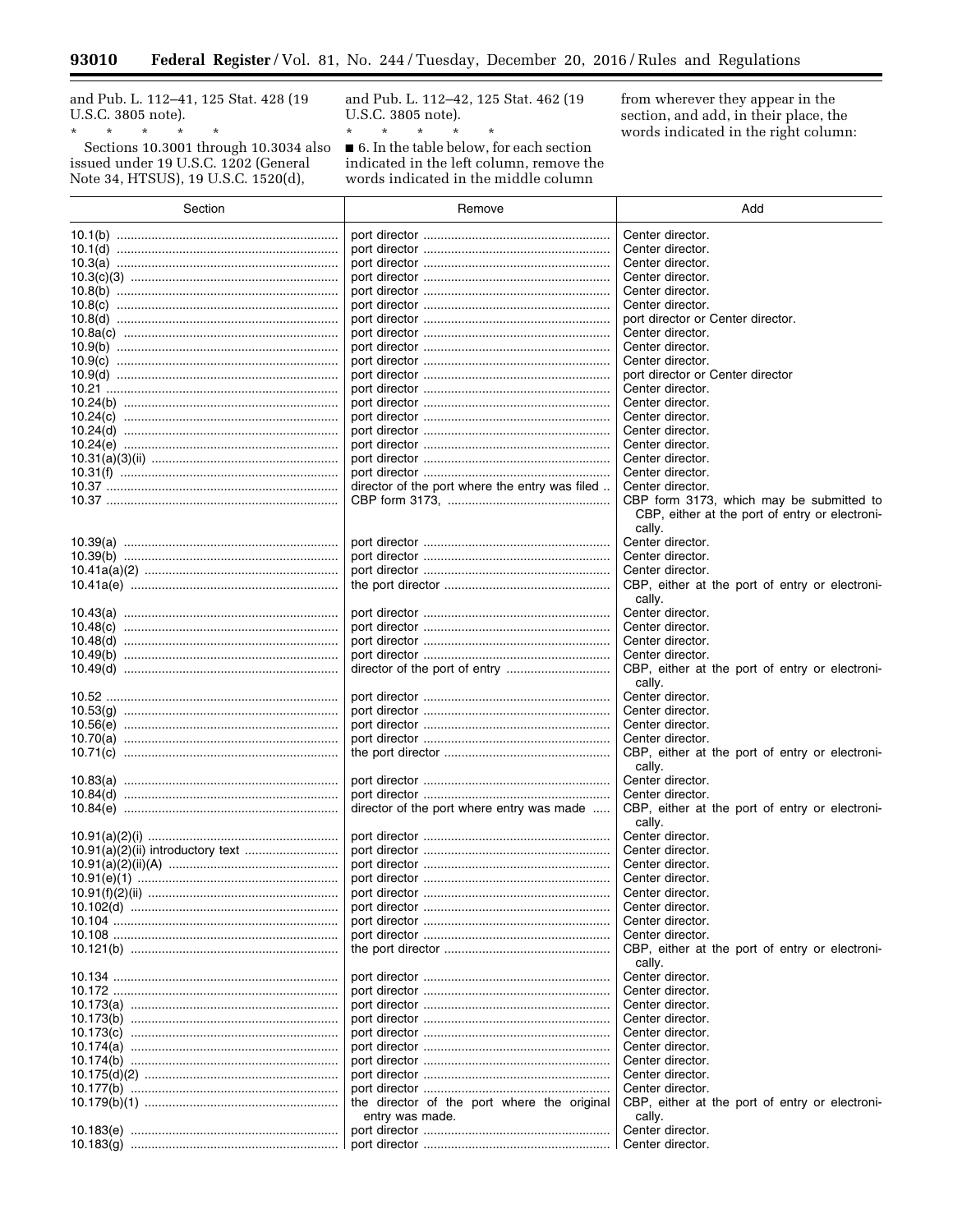| Section | Remove                                        | Add                                            |
|---------|-----------------------------------------------|------------------------------------------------|
|         |                                               | Center director.                               |
|         |                                               | Center director.                               |
|         |                                               | Center director.                               |
|         |                                               | Center director.                               |
|         |                                               | Center director.                               |
|         |                                               | Center director.<br>Center director.           |
|         |                                               | Center director.                               |
|         |                                               | Center director.                               |
|         |                                               | Center director.                               |
|         |                                               | Center director.                               |
|         |                                               | Center director.                               |
|         |                                               | Center director.<br>Center director.           |
|         |                                               | Center director.                               |
|         |                                               | Center director.                               |
|         |                                               | Center director.                               |
|         |                                               | Center director.                               |
|         |                                               | Center director.                               |
|         |                                               | Center director.<br>Center director.           |
|         |                                               | Center director.                               |
|         |                                               | Center director.                               |
|         |                                               | Center director.                               |
|         |                                               | Center director.                               |
|         |                                               | Center director.                               |
|         |                                               | Center director.                               |
|         |                                               | Center director.<br>Center director.           |
|         |                                               | Center director.                               |
|         |                                               | Center director.                               |
|         |                                               | Center director.                               |
|         |                                               | Center director.                               |
|         |                                               | Center director.                               |
|         |                                               | Center director.<br>Center director.           |
|         |                                               | Center director.                               |
|         |                                               | Center director.                               |
|         |                                               | Center director.                               |
|         | the Customs port where the declaration was    | CBP, either at the port of entry or electroni- |
|         | originally filed.                             | cally.                                         |
|         |                                               | Center director.<br>Center director.           |
|         |                                               | Center director.                               |
|         |                                               | Center director.                               |
|         |                                               | Center director.                               |
|         |                                               | Center director.                               |
|         |                                               | Center director.                               |
|         | the CBP port where the declaration was origi- | CBP, either at the port of entry or electroni- |
|         | nally filed.                                  | cally.<br>Center director.                     |
|         |                                               | Center director.                               |
|         |                                               | Center director.                               |
|         |                                               | Center director.                               |
|         |                                               | Center director.                               |
|         |                                               | Center director.                               |
|         |                                               | Center director.<br>Center director.           |
|         |                                               | Center director.                               |
|         |                                               | Center director.                               |
|         |                                               | Center director.                               |
|         |                                               | Center director.                               |
|         |                                               | Center director.                               |
|         |                                               | Center director.                               |
|         |                                               | Center director.<br>Center director.           |
|         |                                               | Center director.                               |
|         |                                               | Center director.                               |
|         |                                               | Center director.                               |
|         |                                               | Center director.                               |
|         |                                               | Center director.                               |
|         |                                               | Center director.                               |
|         |                                               | Center director.                               |
|         |                                               | Center director.                               |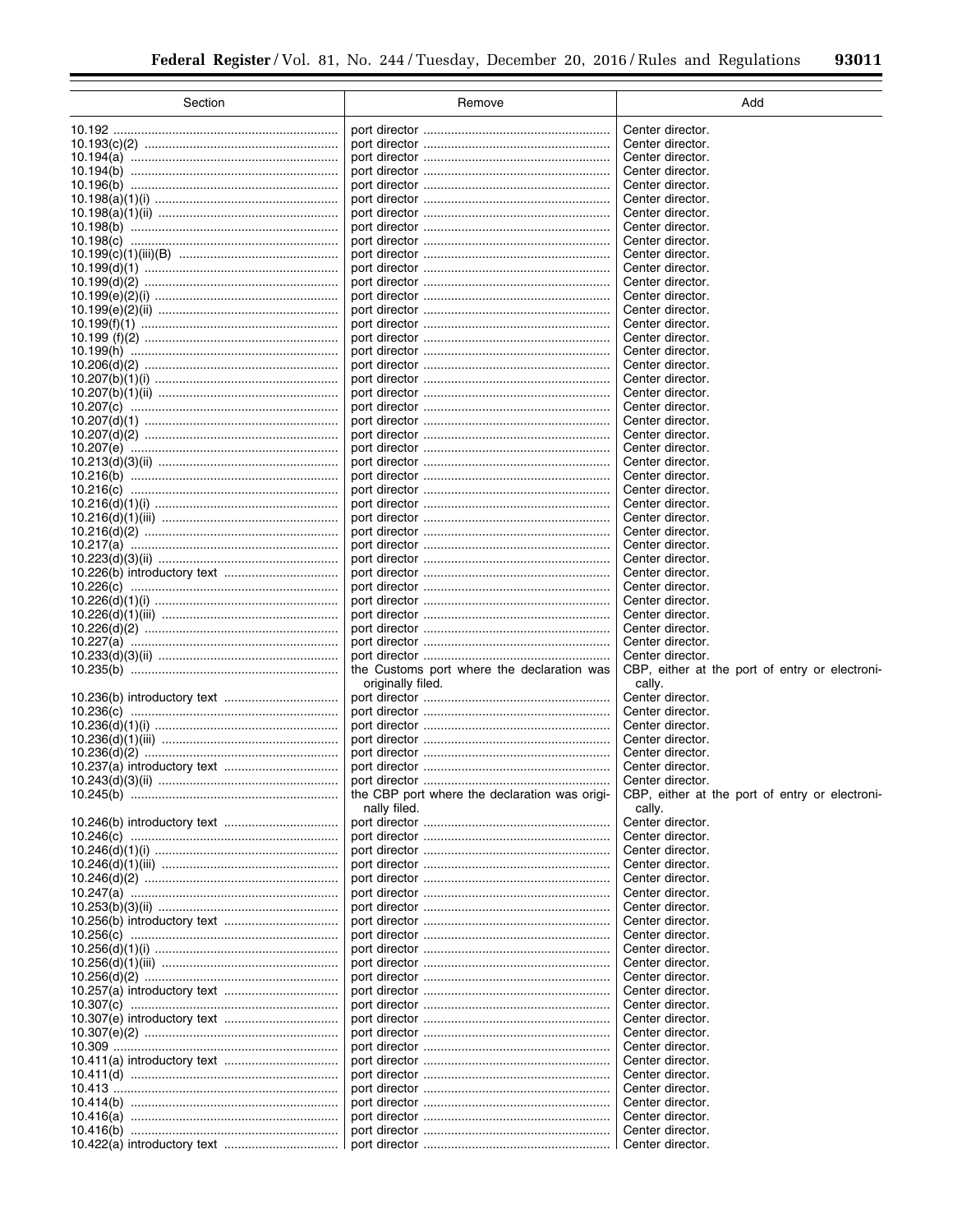÷.

 $\equiv$ 

| Section | Remove                                           | Add                                            |
|---------|--------------------------------------------------|------------------------------------------------|
|         |                                                  | Center director.                               |
|         |                                                  | Center director.                               |
|         |                                                  | Center director.                               |
|         |                                                  | Center director.                               |
|         |                                                  | Center director.                               |
|         |                                                  | Center director.                               |
|         | the director of the port at which the entry cov- | CBP, either at the port of entry or electroni- |
|         | ering the good was filed.                        | cally.                                         |
|         |                                                  | Center director.                               |
|         |                                                  | Center director.                               |
|         |                                                  | Center director.                               |
|         |                                                  | Center director.                               |
|         |                                                  | Center director.                               |
|         |                                                  | Center director.                               |
|         |                                                  | Center director.                               |
|         |                                                  | Center director.                               |
|         |                                                  | Center director.                               |
|         |                                                  | Center director.                               |
|         |                                                  | Center director.                               |
|         |                                                  | Center director.                               |
|         |                                                  | Center director.                               |
|         |                                                  | Center director.                               |
|         |                                                  | Center director.                               |
|         |                                                  | Center director.                               |
|         |                                                  | Center director.                               |
|         |                                                  | Center director.                               |
|         |                                                  | Center director.                               |
|         | the director of the port at which the entry cov- | CBP, either at the port of entry or electroni- |
|         | ering the good was filed.                        | cally.                                         |
|         |                                                  | Center director.                               |
|         |                                                  | Center director.                               |
|         |                                                  | Center director.                               |
|         |                                                  | Center director.                               |
|         |                                                  | Center director.                               |
|         |                                                  | Center director.                               |
|         |                                                  | Center director.                               |
|         |                                                  | Center director.                               |
|         |                                                  | Center director.                               |
|         |                                                  | Center director.                               |
|         |                                                  | Center director.                               |
|         |                                                  | Center director.                               |
|         |                                                  | Center director.                               |
|         |                                                  | Center director.<br>Center director.           |
|         |                                                  | Center director.                               |
|         |                                                  | Center director.                               |
|         |                                                  | Center director.                               |
|         |                                                  | Center director.                               |
|         |                                                  | Center director.                               |
|         |                                                  | Center director.                               |
|         |                                                  | Center director.                               |
|         |                                                  | Center director.                               |
|         |                                                  | Center director.                               |
|         |                                                  | Center director.                               |
|         |                                                  | Center director.                               |
|         |                                                  | Center director.                               |
|         |                                                  | Center director.                               |
|         |                                                  | Center director.                               |
|         |                                                  | Center director.                               |
|         | the CBP port where the claim was originally      | CBP, either at the port of entry or electroni- |
|         | filed.                                           | cally.                                         |
|         |                                                  | Center director.                               |
|         |                                                  | Center director.                               |
|         | the director of the port at which the entry cov- | CBP, either at the port of entry or electroni- |
|         | ering the good was filed.                        | cally.                                         |
|         |                                                  | Center director.                               |
|         |                                                  | Center director.                               |
|         |                                                  | Center director.                               |
|         |                                                  | Center director.                               |
|         |                                                  | Center director.                               |
|         |                                                  | Center director.                               |
|         |                                                  | Center director.                               |
|         |                                                  | Center director.                               |
|         |                                                  | Center director.                               |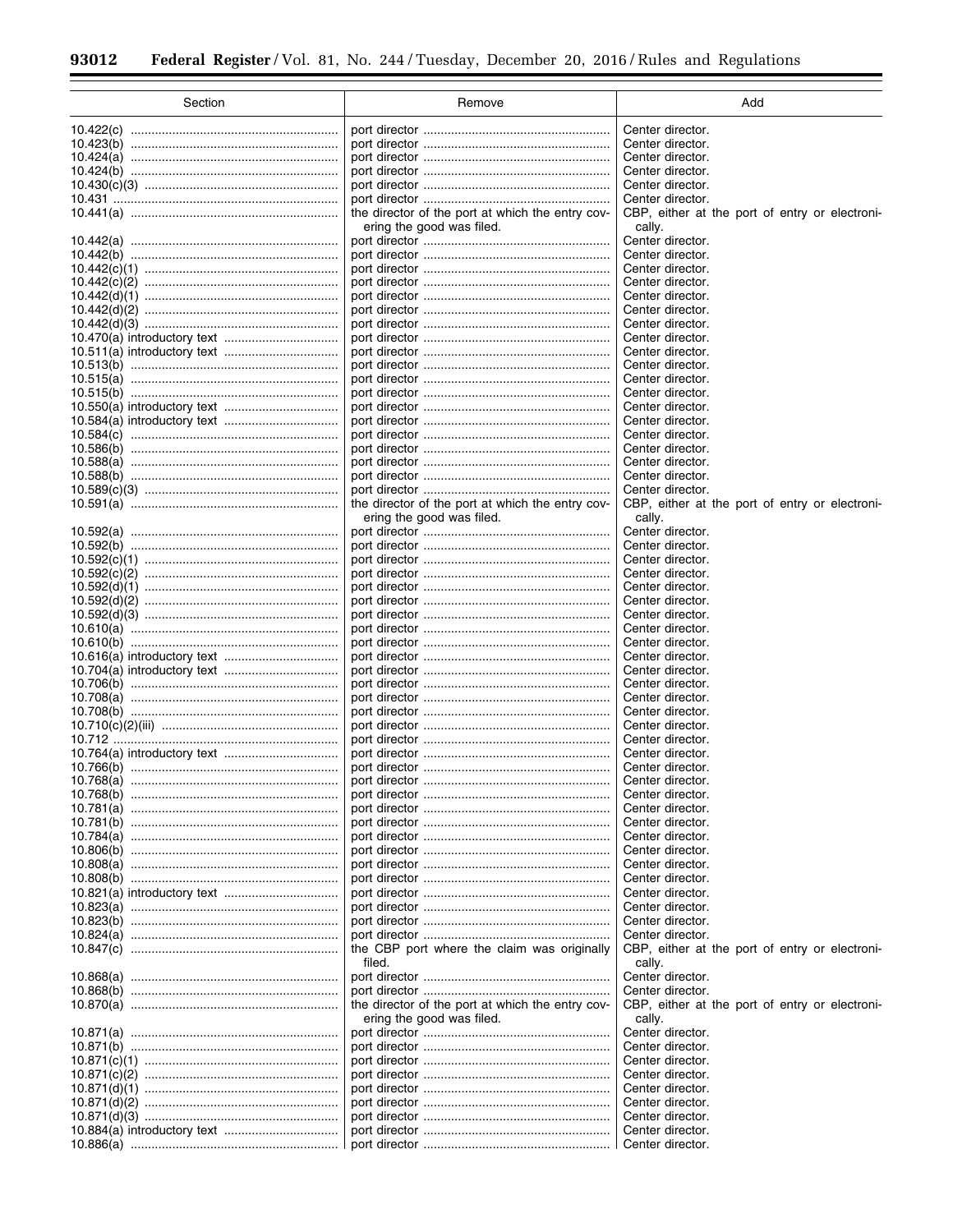| Section | Remove                                           | Add                                            |
|---------|--------------------------------------------------|------------------------------------------------|
|         |                                                  | Center director.                               |
|         |                                                  | Center director.                               |
|         |                                                  | Center director.                               |
|         |                                                  | Center director.                               |
|         |                                                  | Center director.                               |
|         |                                                  | Center director.                               |
|         |                                                  | Center director.                               |
|         | the director of the port at which the entry cov- | CBP, either at the port of entry or electroni- |
|         | ering the good was filed.                        | cally.                                         |
|         |                                                  | Center director.                               |
|         |                                                  | Center director.<br>Center director.           |
|         |                                                  | Center director.                               |
|         |                                                  | Center director.                               |
|         |                                                  | Center director.                               |
|         |                                                  | Center director.                               |
|         |                                                  | Center director.                               |
|         |                                                  | Center director.                               |
|         |                                                  | Center director.                               |
|         |                                                  | Center director.                               |
|         |                                                  | Center director.                               |
|         |                                                  | Center director.                               |
|         |                                                  | Center director.                               |
|         | the director of the port at which the entry cov- | CBP, either at the port of entry or electroni- |
|         | ering the good was filed.                        | cally.                                         |
|         |                                                  | Center director.                               |
|         |                                                  | Center director.                               |
|         |                                                  | Center director.                               |
|         |                                                  | Center director.                               |
|         |                                                  | Center director.<br>Center director.           |
|         |                                                  | Center director.                               |
|         |                                                  | Center director.                               |
|         |                                                  | Center director.                               |
|         |                                                  | Center director.                               |
|         |                                                  | Center director.                               |
|         |                                                  | Center director.                               |
|         |                                                  | Center director.                               |
|         |                                                  | Center director.                               |
|         |                                                  | Center director.                               |
|         | the director of the port at which the entry cov- | CBP, either at the port of entry or electroni- |
|         | ering the good was filed.                        | cally.                                         |
|         |                                                  | Center director.                               |
|         |                                                  | Center director.                               |
|         |                                                  | Center director.<br>Center director.           |
|         |                                                  | Center director.                               |
|         |                                                  | Center director.                               |
|         |                                                  | Center director.                               |
|         |                                                  | Center director.                               |
|         |                                                  | Center director.                               |
|         |                                                  | Center director.                               |
|         |                                                  | Center director.                               |
|         |                                                  | Center director.                               |
|         |                                                  | Center director.                               |
|         |                                                  | Center director.                               |
|         | the director of the port at which the entry cov- | CBP, either at the port of entry or electroni- |
|         | ering the good was filed.                        | cally.                                         |
|         |                                                  | Center director.                               |
|         |                                                  | Center director.                               |
|         |                                                  | Center director.                               |
|         |                                                  | Center director.                               |
|         |                                                  | Center director.                               |
|         |                                                  | Center director.<br>Center director.           |
|         |                                                  | Center director.                               |
|         |                                                  |                                                |

■ 7. Section 10.40(b) is revised to read as follows:

## **§ 10.40 Refund of cash deposits.**

\* \* \* \* \*

(b) If any article entered under Chapter 98, subchapter XIII,

Harmonized Tariff Schedule of the United States, is not exported or destroyed within the period of time during which articles may remain in the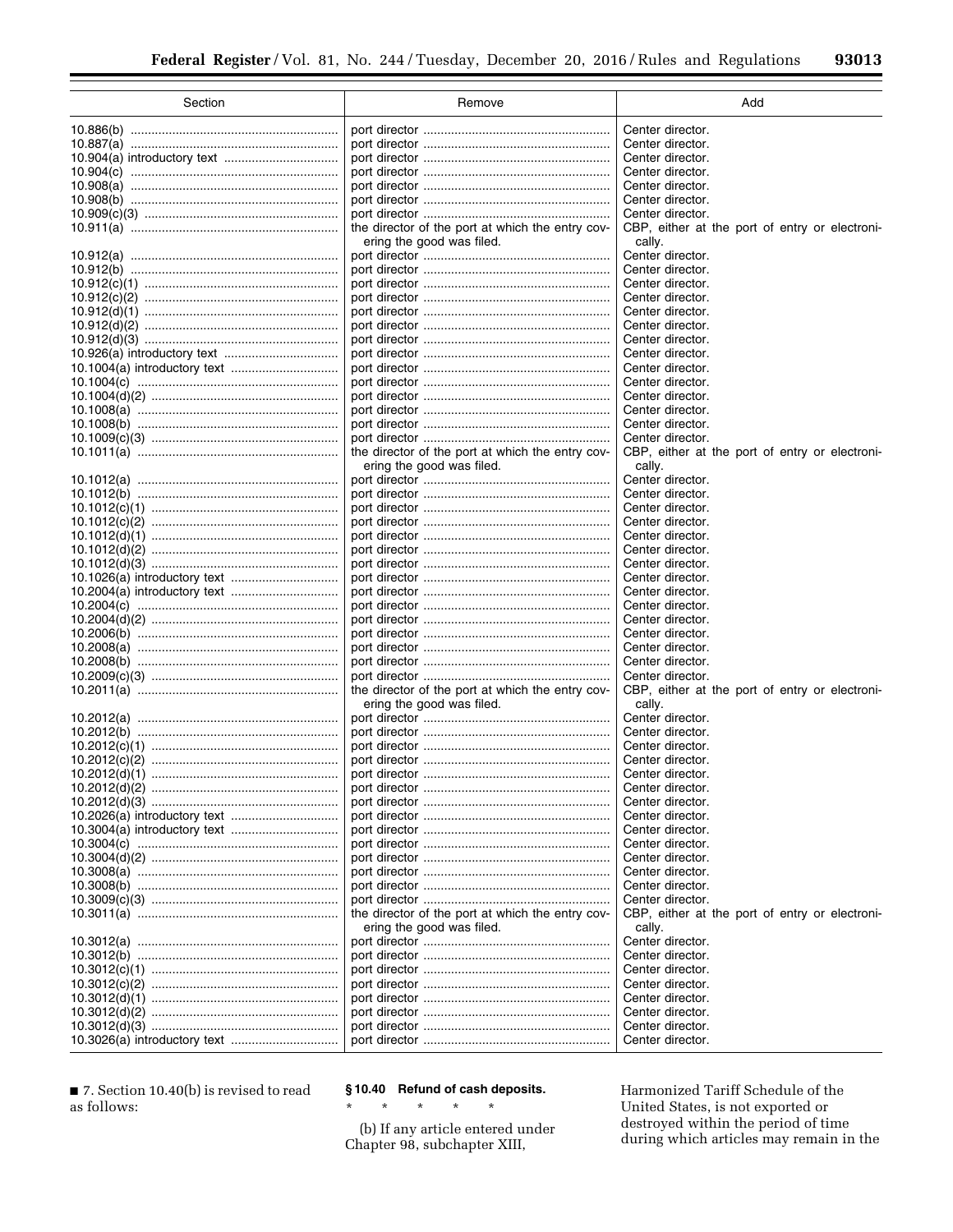customs territory of the United States under bond (including any lawful extension), the Center director shall notify the importer in writing that the entire cash deposit will be transferred to the regular account as liquidated damages unless a written application for relief from the payment of the full liquidated damages is filed with the Center director within 60 days after the date of the notice. If such an application is timely filed, the transfer of the cash deposit to the regular account as liquidated damages shall be deferred pending the decision of the Headquarters, U.S. Customs and Border Protection or, in appropriate cases, the Center director on the application.

## **§ 10.91 [Amended]**

■ 8. Section  $10.91(c)(2)$  is amended by removing the words ''the port director where the entry or withdrawal of the prototype was made'' in the first sentence and adding in their place the words ''CBP, either at the port of entry or electronically'' and by removing the words ''port director'' in the last sentence and adding in their place the words ''Center director''.

#### **§ 10.102 [Amended]**

■ 9. Section 10.102(a) is amended by removing the words "port director" and adding in their place the words ''Center director'' and by removing the words ''upon the receipt'' and adding in their place the words ''upon the receipt, either at the port of entry or electronically,''.

## **§ 10.804 [Amended]**

■ 10. Section 10.804(a) introductory text is amended by removing the words ''to CBP'' and by removing the words ''port director'' and adding in their place the words ''Center director''.

#### **§ 10.864 [Amended]**

■ 11. Section 10.864(a) introductory text is amended by removing the words ''to CBP'' and by removing the words ''port director'' and adding in their place the words ''Center director''.

#### **§ 10.866 [Amended]**

■ 12. Section 10.866(b) is amended by removing the words ''port director'' each place that it appears and adding in their place the words ''Center director'' and by removing the words ''to CBP''.

#### **§ 10.906 [Amended]**

■ 13. Section 10.906(b) is amended by removing the words ''port director''

each place that it appears and adding in their place the words ''Center director'' and by removing the words ''to CBP''.

## **§ 10.1006 [Amended]**

■ 14. Section 10.1006(b) is amended by removing the words ''port director'' each place that it appears and adding in their place the words ''Center director'' and by removing the words ''to CBP''.

#### **§ 10.3006 [Amended]**

■ 15. Section 10.3006(b) is amended by removing the words ''port director'' each place that it appears and adding in their place the words ''Center director'' and by removing the words ''to CBP''.

## **PART 11—PACKING AND STAMPING; MARKING**

■ 16. The authority citation for part 11 continues to read as follows:

**Authority:** 5 U.S.C. 301; 19 U.S.C. 66, 1202 (General Note 3(i) and (j), Harmonized Tariff Schedule of the United States), 1624.

■ 17. In the table below, for each section indicated in the left column, remove the words indicated in the middle column from wherever they appear in the section, and add, in their place, the words indicated in the right column:

| Section                                                                                                                                                                                                              | Remove        | Add                                                                                                                                                                                                                                                                                                      |
|----------------------------------------------------------------------------------------------------------------------------------------------------------------------------------------------------------------------|---------------|----------------------------------------------------------------------------------------------------------------------------------------------------------------------------------------------------------------------------------------------------------------------------------------------------------|
| 11.12(b)<br>11.12(c)<br>11.12(d)<br>11.12(e)<br>11.12(f)<br>11.12a(b)<br>11.12a(c)<br>11.12a(d)<br>11.12a(e)<br>11.12a(f)<br>11.12b(b)<br>11.12b(c)<br>11.12 <sub>b</sub> (d)<br>11.12b(e)<br>11.12 <sub>b</sub> (f) | port director | Center director.<br>Center director.<br>Center director.<br>Center director.<br>Center director.<br>Center director.<br>Center director.<br>Center director.<br>Center director.<br>Center director.<br>Center director.<br>Center director.<br>Center director.<br>Center director.<br>Center director. |

## **PART 12—SPECIAL CLASSES OF MERCHANDISE**

■ 18. The general authority citation for part 12 and the specific authority citations for § 12.73 continue to read as follows:

**Authority:** 5 U.S.C. 301; 19 U.S.C. 66, 1202 (General Note 3(i), Harmonized Tariff

Schedule of the United States (HTSUS)), 1624.

\* \* \* \* \*

Sections 12.73 and 12.74 also issued under 19 U.S.C. 1484, 42 U.S.C. 7522, 7601;

\* \* \* \* \*

■ 19. In the table below, for each section indicated in the left column, remove the words indicated in the middle column from wherever they appear in the section, and add, in their place, the words indicated in the right column:

| Section | Remove | Add    |
|---------|--------|--------|
|         |        | ∣ CBP. |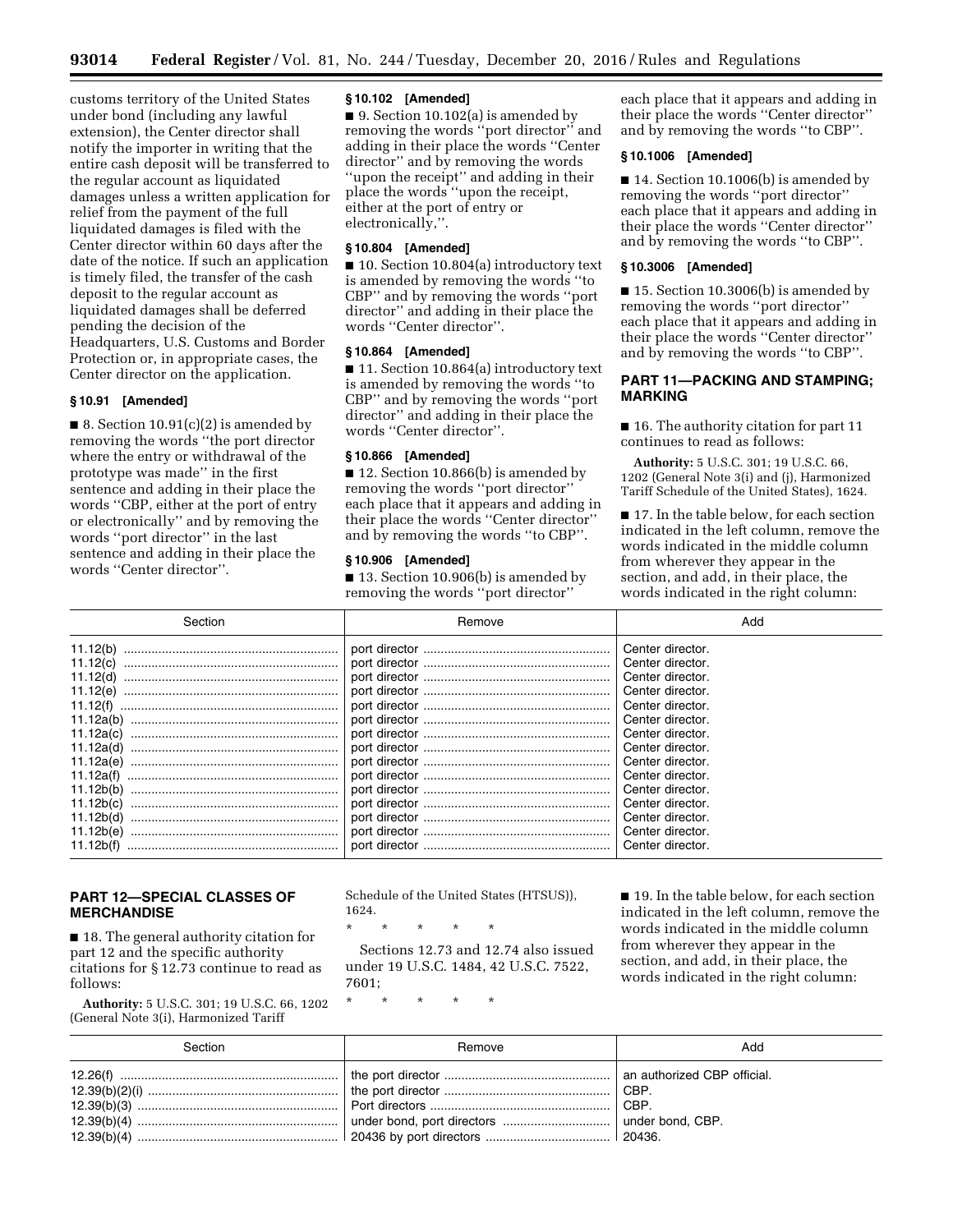| Section | Remove                                                                  | Add                                                      |
|---------|-------------------------------------------------------------------------|----------------------------------------------------------|
|         | the port director of the port in which the entry CBP.<br>was attempted. |                                                          |
|         |                                                                         |                                                          |
|         |                                                                         |                                                          |
|         |                                                                         | CBP, either at the port of entry or electroni-<br>cally. |
|         |                                                                         | Center director.                                         |

■ 20. Section 12.73(j) is revised to read as follows:

#### **§ 12.73 Motor vehicle and engine compliance with Federal antipollution emission requirements.**

\* \* \* \* \* (j) *Release under bond.* If a declaration filed in accordance with paragraph (i)(2) of this section states that the entry is being filed under circumstances described in either paragraph  $(c)(4)$ ,  $(h)(1)$ ,  $(h)(2)$ ,  $(h)(3)$  or (h)(4) of this section, the entry shall be accepted only if the importer or consignee gives a bond on Customs Form 301, containing the bond condition set forth in § 113.62 of this chapter for the production of an EPA statement that the vehicle or engine is in conformity with Federal emission requirements. Within the period in paragraph  $(h)(2)$ ,  $(h)(3)$  or  $(c)(4)$  of this

section, or in the case of paragraph (h)(1) or (h)(4) of this section, the period specified by EPA in its authorization for an exemption, or such additional period as the Center director may allow for good cause shown, the importer or consignee shall deliver to CBP, either at the port of entry or electronically, the prescribed statement. If the statement is not delivered to CBP within the specified period, the importer or consignee shall deliver or cause to be delivered to the port director those vehicles which were released under a bond required by this paragraph. In the event that the vehicle or engine is not redelivered within five days following the date specified in the preceding sentence, liquidated damages shall be assessed in the full amount of the bond, if it is a single entry bond, or if a continuous bond is used, the amount

that would have been taken under a single entry bond.

\* \* \* \* \*

## **PART 24—CUSTOMS FINANCIAL AND ACCOUNTING PROCEDURE**

■ 21. The general authority citation for part 24 continues to read as follows:

**Authority:** 5 U.S.C. 301; 19 U.S.C. 58a–58c, 66, 1202 (General Note 3(i), Harmonized Tariff Schedule of the United States), 1505, 1520, 1624; 26 U.S.C. 4461, 4462; 31 U.S.C. 3717, 9701; Pub. L. 107–296, 116 Stat. 2135 (6 U.S.C. 1 *et seq.*).

\* \* \* \* \* ■ 22. In the table below, for each section

indicated in the left column, remove the words indicated in the middle column from wherever they appear in the section, and add, in their place, the words indicated in the right colum:

| Section | Remove         | Add             |
|---------|----------------|-----------------|
|         | defer payment. | electronically. |

 $\blacksquare$  23. Section 24.1(a)(3)(i) is revised to read as follows:

#### **§ 24.1 Collection of Customs duties, taxes, fees, interest, and other charges.**

- \* \* \* \* \*
- (a) \* \* \*

(3)(i) An uncertified check drawn by an interested party on a national or state bank or trust company of the United States or a bank in Puerto Rico or any possession of the United States if such checks are acceptable for deposit by a Federal Reserve bank, branch Federal Reserve bank, or other designated depositary shall be accepted if there is on file with CBP a bond to secure the payment of the duties, taxes, fees, interest, or other charges, or if a bond has not been filed, the organization or individual drawing and tendering the uncertified check has been approved by an authorized CBP official to make payment in such manner. In

determining whether an uncertified check shall be accepted in the absence of a bond, an authorized CBP official shall use available credit data obtainable without cost to the Government, such as that furnished by banks, local business firms, better business bureaus, or local credit exchanges, sufficient to satisfy him of the credit standing or reliability of the drawer of the check. For purposes of this paragraph, a customs broker who does not have a permit for the district (see the definition of ''district'' at § 111.1 of this chapter) where the entry is filed, is an interested party for the purpose of CBP's acceptance of such broker's own check, provided the broker has on file the necessary power of attorney which is unconditioned geographically for the performance of ministerial acts. CBP may look to the principal (importer) or to the surety should the check be dishonored. \* \* \* \* \*

■ 24. Section 24.2 is revised to read as follows:

#### **§ 24.2 Persons authorized to receive Customs collections.**

Center directors, port directors, CBP cashiers, CBP officers, CBP dock tellers, and such other officers and employees as the Center director or port director will designate will receive Customs collections.

■ 25. Section 24.4(c) and (i) are revised to read as follows:

## **§ 24.4 Optional method for payment of estimated import taxes on alcoholic beverages upon entry, or withdrawal from warehouse, for consumption.**

\* \* \* \* \* (c) *Content of application and supporting documents.* (1) An importer must state his estimate of the largest amount of taxes to be deferred in any semimonthly period based on the largest amount of import taxes on alcoholic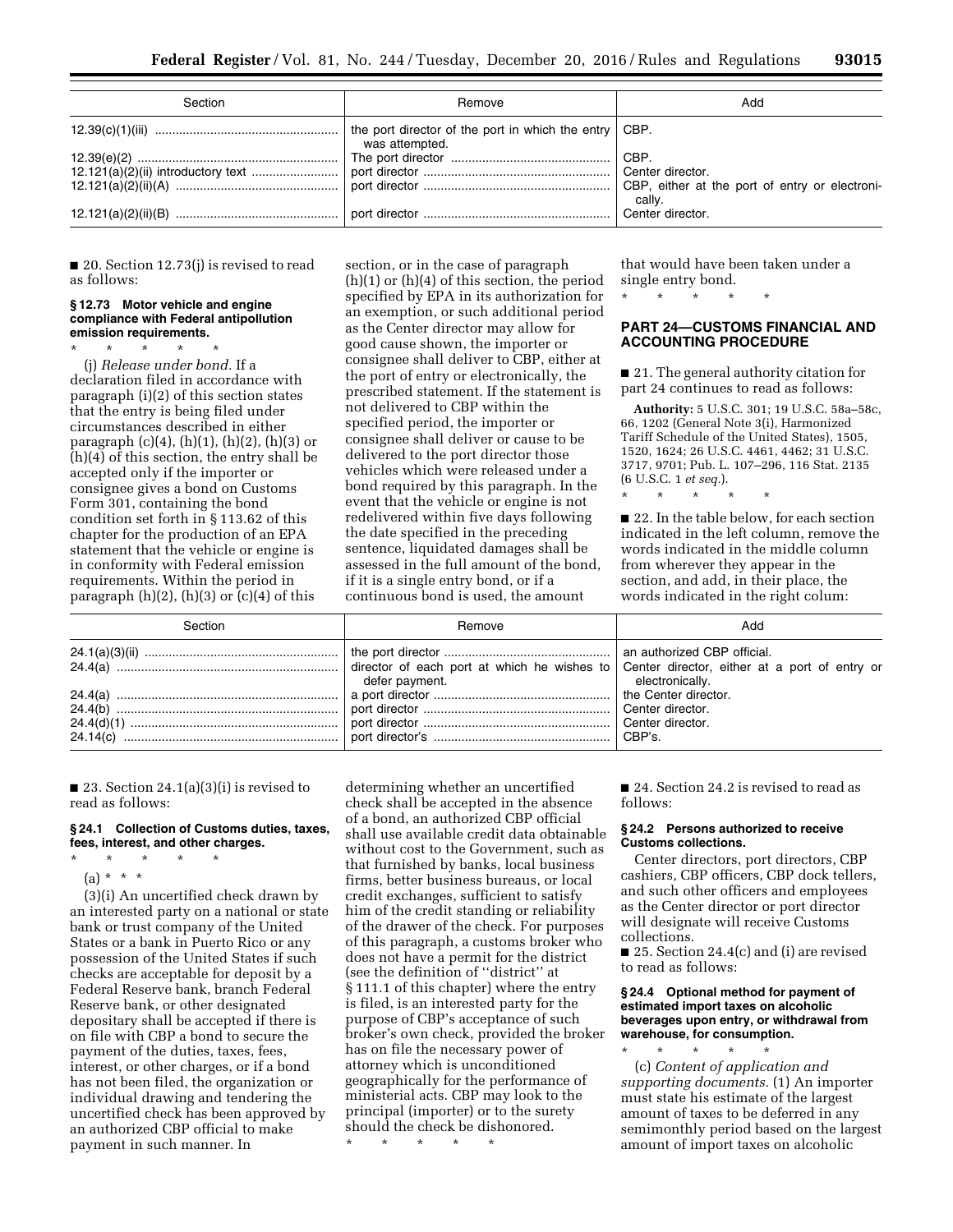beverages deposited with CBP in such a period during the year preceding his application. He must also identify any existing bond or bonds that he has on file with CBP and shall submit in support of his application the approval of the surety on his bond or bonds to the use of the procedure and to the increase of such bond or bonds to such larger amount or amounts as may be found necessary by the Center director.

(2) Each application must include a declaration in substantially the following language:

I declare that I am not presently barred by CBP from using the deferred payment procedure for payment of estimated taxes

upon imports of alcoholic beverages, and that if I am notified by a Center director to such effect I shall advise any future Center director where approval has been given to me to use such procedure.

\* \* \* \* \*

(i) *Duration of deferred payment privilege.* The deferred payment privilege once approved by the port director or Center director before January 19, 2017, or the Center director on or after January 19, 2017, will remain in effect until terminated under the provisions of paragraph (h) or the importer or surety requests termination. \* \* \* \* \*

**PART 54—CERTAIN IMPORTATIONS TEMPORARILY FREE OF DUTY** 

■ 26. The authority citation for part 54 continues to read as follows:

**Authority:** 19 U.S.C. 66, 1202 (General Note 3(i); Section XV, Note 5, Harmonized Tariff Schedule of the United States), 1623, 1624.

■ 27. In the table below, for each section indicated in the left column, remove the words indicated in the middle column from wherever they appear in the section, and add, in their place, the words indicated in the right column:

| Section | Remove        | Add                                               |
|---------|---------------|---------------------------------------------------|
| 54.5(b) | port director | Center director.<br><sup>'</sup> Center director. |

#### **§ 54.6 [Amended]**

■ 28. Section 54.6(c) introductory text is amended by removing the words ''the director of the port of entry'' and adding in their place the words ''CBP, either at the port of entry or electronically,''.

#### **PART 101—GENERAL PROVISIONS**

■ 29. The general authority citation for part 101 continues to read as follows:

**Authority:** 5 U.S.C. 301; 19 U.S.C. 2, 66, 1202 (General Note 3(i), Harmonized Tariff Schedule of the United States), 1623, 1624, 1646a.

- \* \* \* \* \*
- 30. In § 101.1:

■ a. Add in alphabetical order, definitions of *Center director, Centers of Excellence and Expertise* or *Centers,*  and *Port director*.

■ b. Revise the definitions of *Port* and *port of entry* 

The additions and revision read as follows:

## **§ 101.1 Definitions.**

\* \* \* \* \* *Center director.* The term ''Center director'' means the person who manages their designated Center and is responsible for certain trade decisions and functions concerning that Center and the importers that are processed by that Center.

\* \* \* \* \* *Centers of Excellence and Expertise* or *Centers*. The terms ''Centers of Excellence and Expertise'' or ''Centers'' refer to national CBP offices that are responsible for performing certain trade functions and making certain determinations as set forth in particular regulatory provisions regarding importations by importers that are

considered by CBP to be in the industry sector, regardless of the ports of entry at which the importations occur. Industry sectors are categorized by the Harmonized Tariff Schedule of the United States (HTSUS) numbers representing an industry sector. The list of HTSUS numbers will be published in a **Federal Register** document and any change made to that list will be announced in a subsequent **Federal Register** document.

\* \* \* \* \*

*Port* and *port of entry*. The terms "port" and "port of entry" refer to any place designated by Executive Order of the President, by order of the Secretary of the Treasury, or by Act of Congress, at which a U.S. Customs and Border Protection (''CBP'') officer is authorized to accept entries of merchandise to collect duties, and to enforce the various provisions of the customs and navigation laws. The terms ''port'' and ''port of entry'' incorporate the geographical area under the jurisdiction of a port director. (The customs ports in the Virgin Islands, although under the jurisdiction of the Secretary of the Treasury, have their own customs laws (48 U.S.C. 1406(i)). These ports, therefore, are outside the customs territory of the United States and the ports thereof are not ''ports of entry'' within the meaning of these regulations).

\* \* \* \* \*

*Port director*. The term ''port director'' means the person who has jurisdiction within the geographical boundaries of their port of entry unless the regulations provide that particular trade functions or determinations are exclusively within

the purview of a Center Director or other CBP personnel.

\* \* \* \* \*

■ 31. Add § 101.10 to read as follows:

#### **§ 101.10 Centers of Excellence and Expertise.**

(a) *Center Management Offices*. The Centers of Excellence and Expertise (Centers) (see definition in § 101.1) are managed out of the following locations:

| Centers of Excellence<br>and Expertise<br>(Centers) | Management offices              |
|-----------------------------------------------------|---------------------------------|
| Agriculture & Pre-<br>pared Products.               | Miami, Florida.                 |
| Apparel, Footwear &<br>Textiles.                    | San Francisco, Cali-<br>fornia. |
| Automotive & Aero-<br>space.                        | Detroit, Michigan.              |
| Base Metals                                         | Chicago, Illinois.              |
| Consumer Products &<br>Mass Merchan-<br>dising.     | Atlanta, Georgia.               |
| Electronics                                         | Long Beach, Cali-<br>fornia.    |
| Industrial & Manufac-<br>turing Materials.          | Buffalo, New York.              |
| Machinery                                           | Laredo, Texas.                  |
| Petroleum, Natural<br>Gas & Minerals.               | Houston, Texas.                 |
| Pharmaceuticals,<br>Health & Chemicals.             | New York, New York.             |

(b) *Assignment of importers to the Centers*. Generally, each importer will be assigned to an industry-category administered by a specific Center based on the tariff classification in the HTSUS of the predominant number of goods imported. The list of HTSUS numbers that will be used by CBP for the importer's placement in a Center is the same list of HTSUS numbers that are referenced in the definition for Centers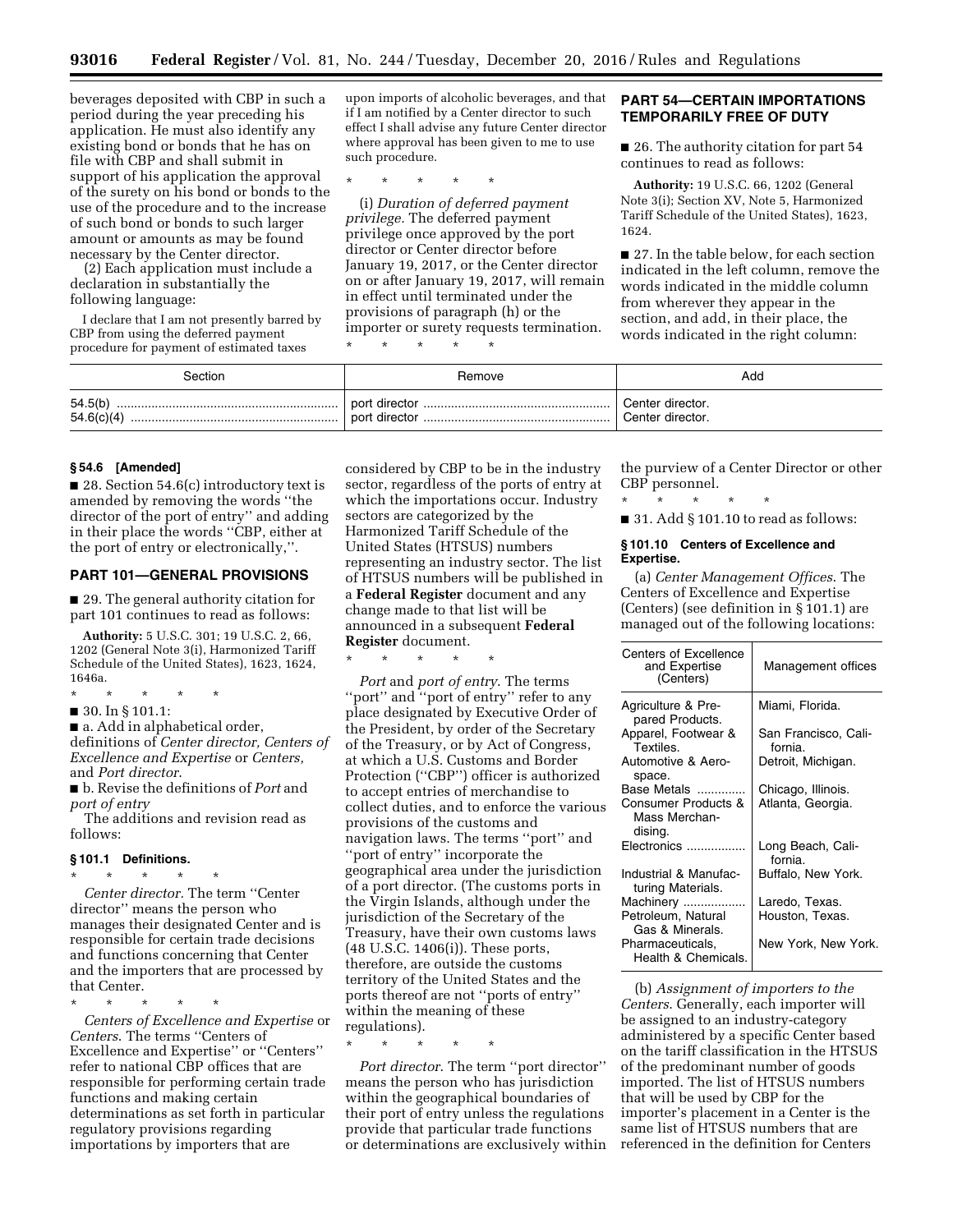(see § 101.1). Factors that may cause CBP to place an importer in a Center not based on the tariff classification of the predominant number of goods imported include the importer's associated business practices within an industry, the intended use of the predominant number of goods imported, or the high relative value of goods imported.

(c) *Appeal of Center assignment.* An importer may appeal the Center assignment at any time by submitting a written appeal, with a subject line identifier reading ''Appeal Regarding Center Assignment'', to U.S. Customs and Border Protection, Office of Field Operations, Executive Director, Cargo and Conveyance Security (CCS), 1300 Pennsylvania Ave. NW., Suite 2.3D,

Washington, DC 20229–1015 or by email to *[CEE@cbp.dhs.gov](mailto:CEE@cbp.dhs.gov)*. Appeals must include the following information:

(1) Current Center assignment;

(2) Preferred Center assignment;

(3) All affected Importer of Record

(IOR) numbers and associated bond numbers;

(4) Written justification for the change in Center assignments; and

(5) Import data:

(i) *For new importers.* Projected importations at the four (4) digit HTSUS heading level during the current year; or

(ii) *For importers with less than one year of prior import history.* Projected importations and prior import data with entry summary lines and value at the four (4) digit HTSUS heading level; or

(iii) *For importers with more than one year of prior import history.* One year of prior import data with entry summary lines and value at the four (4) digit HTSUS heading level.

## **PART 102—RULES OF ORIGIN**

■ 32. The authority citation for part 102 continues to read as follows:

**Authority:** 19 U.S.C. 66, 1202 (General Note 3(i), Harmonized Tariff Schedule of the United States), 1624, 3314, 3592.

■ 33. In the table below, for each section indicated in the left column, remove the words indicated in the middle column from wherever they appear in the section, and add, in their place, the words indicated in the right column:

| Section                            | Remove        | Add                                                      |
|------------------------------------|---------------|----------------------------------------------------------|
| $102.23(a)$<br>102.23(b)<br>102.25 | port director | Center director.<br>Center director.<br>Center director. |

## **PART 103—AVAILABILITY OF INFORMATION**

■ 34. The general authority citation for part 103 continues to read as follows:

**Authority:** 5 U.S.C. 301, 552, 552a; 19 U.S.C. 66, 1624; 31 U.S.C. 9701. \* \* \* \* \*

■ 35. In the table below, for each section indicated in the left column, remove the words indicated in the middle column from wherever they appear in the section, and add, in their place, the words indicated in the right column:

| Section | Remove                                | Ada                                                          |
|---------|---------------------------------------|--------------------------------------------------------------|
| 103.32  | port directors and other CBP officers | port directors, Center directors, and other<br>CBP officers. |

## **§ 103.26 [Amended]**

■ 36. Section 103.26 is amended by removing the words ''Port directors'' and adding in their place the words ''Center directors, port directors''.

## **PART 113—CBP BONDS**

■ 37. The general authority citation for part 113 is revised to read as follows: **Authority:** 19 U.S.C. 66, 1623, 1624.

\* \* \* \* \*

■ 38. In the table below, for each section indicated in the left column, remove the words indicated in the middle column from wherever they appear in the section, and add, in their place, the words indicated in the right column:

| Section | Remove | Add        |
|---------|--------|------------|
|         |        | <b>CBP</b> |
|         |        | CBP's.     |
|         |        | . CBP      |

## **PART 132—QUOTAS**

■ 39. The general authority citation for part 132 continues to read as follows:

**Authority:** 19 U.S.C. 66, 1202 (General Note 3(i), Harmonized Tariff Schedule of the United States (HTSUS)), 1623, 1624.

\* \* \* \* \* ■ 40. In the table below, for each section indicated in the left column, remove the

words indicated in the middle column from wherever they appear in the section, and add, in their place, the words indicated in the right column:

| Section | Remove | Add                                                                                |
|---------|--------|------------------------------------------------------------------------------------|
|         |        | presented to CBP, either at the port of entry                                      |
|         |        | or electronically,.<br>to CBP, either at the port of entry or electroni-<br>cally. |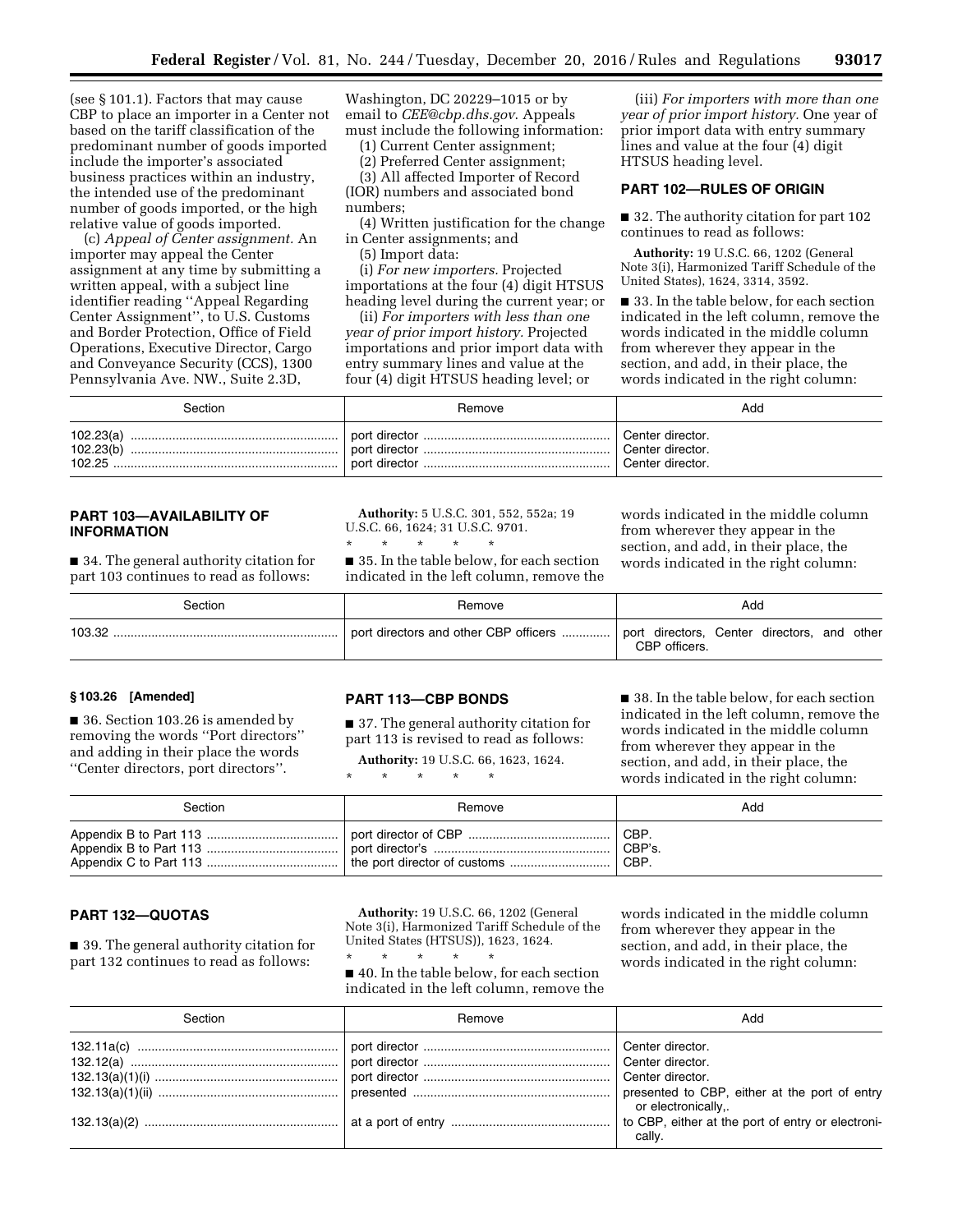■ 41. Section 132.14 is amended by revising paragraphs  $(a)(4)(i)(A)$  and  $(B)$ and  $(a)(4)(ii)(A)$  to read as follows:

**§ 132.14 Special permits for immediate delivery; entry of merchandise before presenting entry summary for consumption; permits of delivery.** 

- \* \* \* \* \* (a) \* \* \*
	- 4) \* \* \*
	- $(i) * * * *$

(A) An authorized CBP official may demand the return to Customs custody of the released merchandise in accordance with § 141.113 of this chapter;

(B) The Center director shall require the timely presentation to CBP, either at the port of entry or electronically, of the entry summary for consumption, or a withdrawal for consumption, with the estimated duties attached;

\* \* \*

 $(ii) * * * *$ 

(A) The Center director shall require the timely presentation to CBP, either at the port of entry or electronically, of the entry summary for consumption, or a withdrawal for consumption, with estimated duties attached;

\* \* \* \* \*

## **PART 133—TRADEMARKS, TRADE NAMES, AND COPYRIGHTS**

■ 42. The authority citation for part 133 continues to read as follows:

**Authority:** 15 U.S.C. 1124, 1125, 1127; 17 U.S.C. 101, 601, 602, 603; 19 U.S.C. 66, 1202, 1499, 1526, 1624; 31 U.S.C. 9701. Sections 133.21 through 133.25 also issued under 18 U.S.C. 1905; Sec. 818(g), Pub. L. 112–81 (10 U.S.C. 2302).

■ 43. In the table below, for each section indicated in the left column, remove the words indicated in the middle column from wherever they appear in the section, and add, in their place, the words indicated in the right column;:

| Section | Remove | Add                         |
|---------|--------|-----------------------------|
| 133.26  |        | an authorized CBP official. |
| 133.46  |        | an authorized CBP official. |

## **PART 134—COUNTRY OF ORIGIN MARKING**

■ 44. The authority citation for part 134 continues to read as follows:

**Authority:** 5 U.S.C. 301; 19 U.S.C. 66, 1202 (General Note 3(i), Harmonized Tariff Schedule of the United States), 1304, 1624.

■ 45. In the table below, for each section indicated in the left column, remove the words indicated in the middle column from wherever they appear in the section, and add, in their place, the words indicated in the right column:

| Section                                                                                                                        | Remove | Add                                                                                                                                                                                                                                                                                   |
|--------------------------------------------------------------------------------------------------------------------------------|--------|---------------------------------------------------------------------------------------------------------------------------------------------------------------------------------------------------------------------------------------------------------------------------------------|
| 134.25(c)<br>134.26(c)<br>134.51(a)<br>134.51(a)<br>134.51(b)<br>134.51(c)<br>134.52(a)<br>134.52(c)<br>134.52(d)<br>134.52(e) |        | An authorized CBP official.<br>Center director.<br>Center director.<br>Center director.<br>Center director.<br>Center director.<br>Center director's office.<br>Center director.<br>Center director.<br>Center directors.<br>Center director.<br>Center director.<br>Center director. |
|                                                                                                                                |        |                                                                                                                                                                                                                                                                                       |

#### **§ 134.25 [Amended]**

■ 46. Section 134.25(a) is amended by:

■ a. Removing the words "port director having custody of the article,'' and adding in their place the words ''Center director'';

■ b. Removing the words "the port" director'' and adding in their place the words ''the Center director''; and

■ c. Removing the words "at each port where the article is entered'' and adding their place the words ''with CBP, either at the port of entry or electronically''.

## **§ 134.26 [Amended]**

 $\blacksquare$  47. Section 134.26(a) is amended by:

■ a. Removing the words "port director having custody of the article,'' and adding in their place the words ''Center director'';

■ b. Removing the words "the port director'' and adding in their place the words ''the Center director''; and

■ c. Removing the words "at each port where the article(s) is entered'' and adding their place the words ''with CBP, either at the port of entry or electronically''.

#### **§ 134.52 [Amended]**

■ 48. Section 134.52(b) is amended by removing the words ''the port director'' in the first sentence and adding in their place the words ''CBP, either at the port of entry or electronically'' and by removing ''The port director'' in the second sentence and adding in their place the words ''The Center director''.

#### **§ 134.54 [Amended]**

 $\blacksquare$  49. Section 133.54(a) is amended by removing the words ''port director'' in the first instance and adding in their place the words ''Center director''.

#### **PART 141—ENTRY OF MERCHANDISE**

■ 50. The general authority citation for part 141 and the specific authority citations for §§ 141.83 and 141.105 continue to read as follows:

**Authority:** 19 U.S.C. 66, 1448, 1484, 1498, 1624.

\* \* \* \* \*

Subpart F also issued under 19 U.S.C. 1481;

Subpart G also issued under 19 U.S.C. 1505;

\* \* \* \* \*

■ 51. In the table below, for each section indicated in the left column, remove the words indicated in the middle column from wherever they appear in the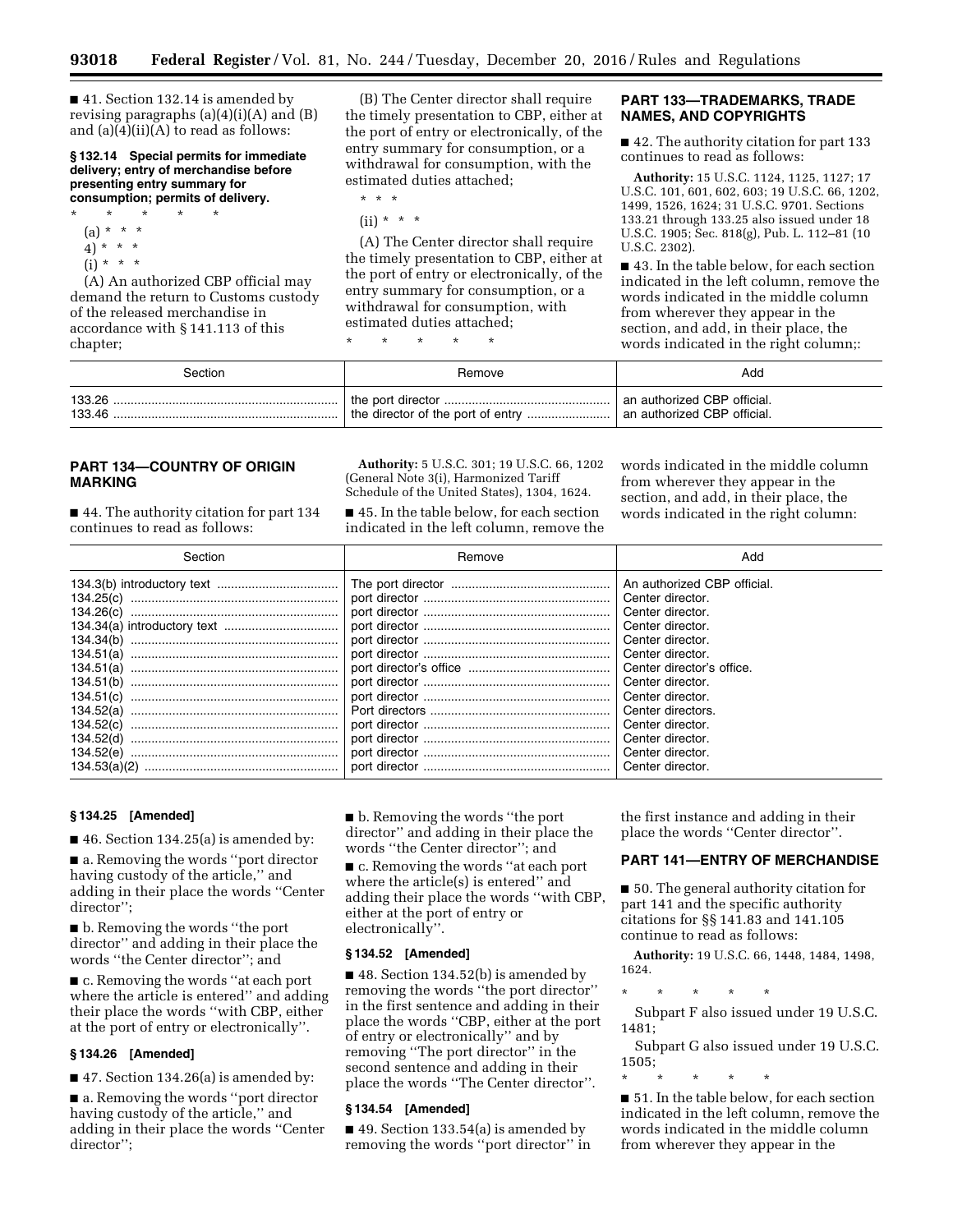section, and add, in their place, the words indicated in the right column:

| Section | Remove | Add                                                               |
|---------|--------|-------------------------------------------------------------------|
|         |        | CBP, either at the port of entry or electroni-<br>cally.          |
|         |        | CBP, either at the port of entry or electroni-<br>cally.          |
|         |        | CBP, either at the port of entry or electroni-<br>cally.          |
|         |        | CBP.                                                              |
|         |        | Center director or port director.                                 |
|         |        | CBP.                                                              |
|         |        | Center director.                                                  |
|         |        | Center director.                                                  |
|         |        | CBP may accept, either at the port of entry or<br>electronically. |
|         |        | Center director.                                                  |
|         |        | Center director.                                                  |
|         |        | Center director.                                                  |
|         |        | Center director.                                                  |
|         |        | Center director.                                                  |
|         |        | CBP.                                                              |
|         |        | CBP.                                                              |
|         |        | Advice by CBP.                                                    |
|         |        | file it with an authorized CBP official.                          |
|         |        | Center director.                                                  |
|         |        | Center director.                                                  |
|         |        | CBP.                                                              |
|         |        | Center director.                                                  |
|         |        | CBP.                                                              |
|         |        | Center director.                                                  |
|         |        | Center director may.                                              |
|         |        | port director or Center director.                                 |
|         |        |                                                                   |
|         |        | an authorized CBP official.                                       |
|         |        | an authorized CBP official.                                       |
|         |        | an authorized CBP official.                                       |
|         |        | an authorized CBP official.                                       |
|         |        | an authorized CBP official.                                       |

■ 52. Section 141.44 is revised to read as follows:

## **§ 141.44 Designation of Center and Customs ports in which power of attorney is valid.**

Unless a power of attorney specifically authorizes the agent to act thereunder at the appropriate Center and at all CBP ports, the name of the appropriate Center or each port where the agent is authorized to act thereunder shall be stated in the power of attorney. The power of attorney shall be filed with CBP, either at the port of entry or electronically, in a sufficient number of copies for distribution to the appropriate Center and each port where the agent is to act, unless exempted from filing by § 141.46. The Center director or port director with whom a

power of attorney is filed, irrespective of **§ 141.113 [Amended]**  whether his Center or port is named, shall approve it, if it is in the correct form and the provisions of this subpart are complied with, and forward any copies intended for other ports or another Center as appropriate.

## **§ 141.105 [Amended]**

■ 53. Section 141.105 is amended by:

■ a. Removing the words "from the port director'' and adding in their place the words ''from the Center director'';

■ b. Removing the words "with the port director'' and adding in their place the words ''with CBP, either at the port of entry or electronically''; and

■ c. Removing the words "To the Port Director'' and adding in their place the words ''To CBP''.

■ 54. Section  $141.113(c)(3)$  is amended by removing the words ''CBP port director who will demand the redelivery of the product to CBP custody'' and adding in their place the words ''Center director. An authorized CBP official will demand the redelivery of the product to CBP custody''.

## **PART 142—ENTRY PROCESS**

■ 55. The authority citation for part 142 continues to read as follows:

**Authority:** 19 U.S.C. 66, 1448, 1484, 1624.

■ 56. In the table below, for each section indicated in the left column, remove the words indicated in the middle column from wherever they appear in the section, and add, in their place, the words indicated in the right column:

| Section | Remove | Add |
|---------|--------|-----|
|         |        |     |
|         |        |     |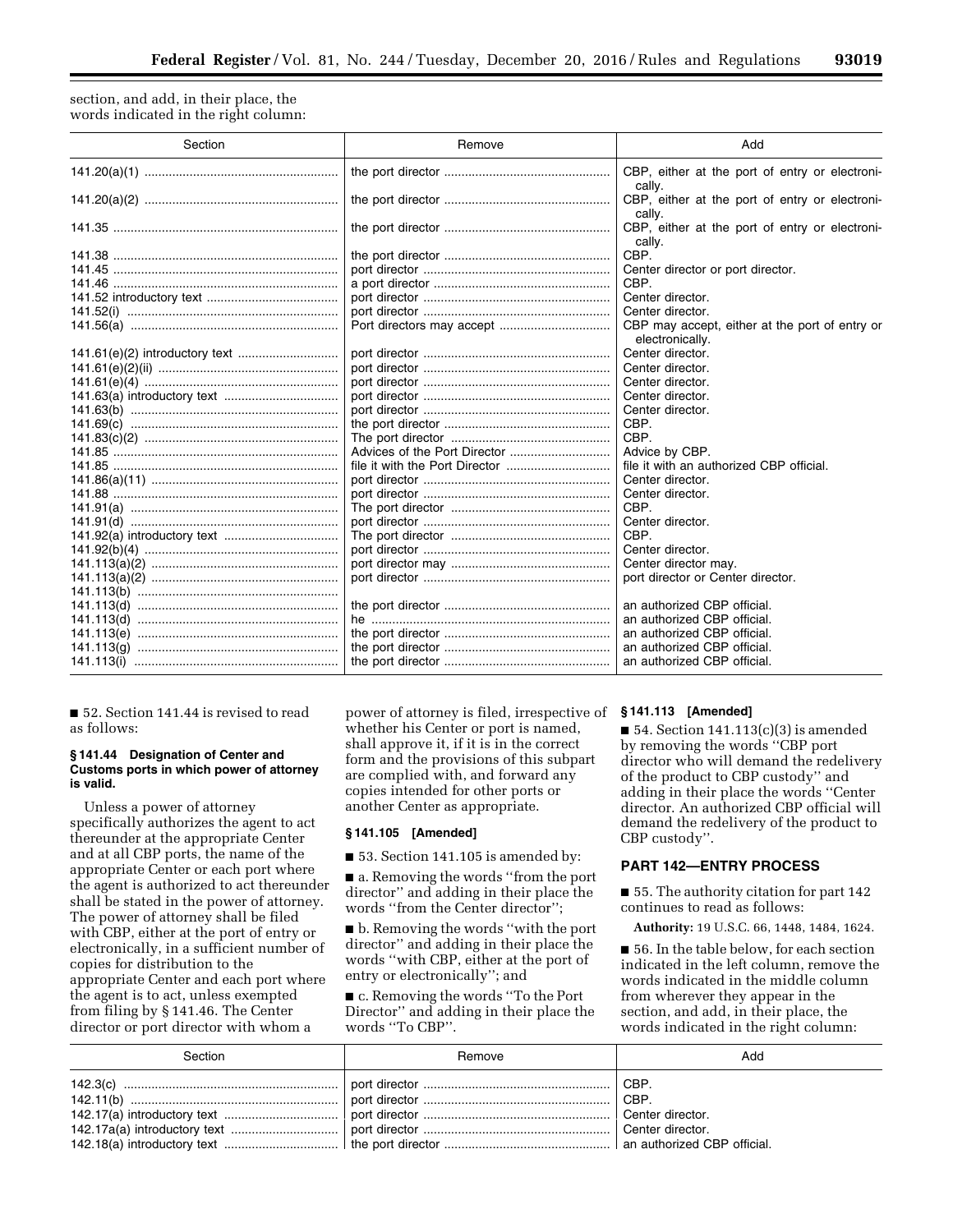| Section | Remove | Add                         |
|---------|--------|-----------------------------|
|         |        | an authorized CBP official. |

## **§ 142. 13 [Amended]**

■ 57. Section 142.13(a) is amended in its heading and in its introductory text by removing the words ''port director'' and adding in their place ''CBP''.

## **PART 143—SPECIAL ENTRY PROCEDURES**

■ 58. The authority citation for part 143 continues to read as follows:

**Authority:** 19 U.S.C. 66, 1321, 1414, 1481, 1484, 1498, 1624, 1641.

■ 59. In the table below, for each section indicated in the left column, remove the words indicated in the middle column from wherever they appear in the section, and add, in their place, the words indicated in the right column:

| Section | Remove | Add              |
|---------|--------|------------------|
| 143.22  |        | <b>CBP</b>       |
|         |        | Center director. |

## **PART 144—WAREHOUSE AND REWAREHOUSE ENTRIES AND WITHDRAWALS**

■ 60. The general authority citation for part 144 continues to read as follows:

**Authority:** 19 U.S.C. 66, 1484, 1557, 1559, 1624.

\* \* \* \* \*

■ 61. In the table below, for each section indicated in the left column, remove the words indicated in the middle column from wherever they appear in the section, and add, in their place, the words indicated in the right column:

| Section                                 | Remove | Add                                                                          |
|-----------------------------------------|--------|------------------------------------------------------------------------------|
| 144.5<br>144.12<br>144.13.<br>144.38(d) |        | Center director.<br>Center director.<br>Center director.<br>Center director. |

■ 62. Section 144.41(h) is revised to read as follows:

## **§ 144.41 Entry for rewarehouse.**

\* \* \* \* \*

(h) *Protest.* A protest may be filed with CBP, either at the port of entry or electronically, against a liquidation made under § 159.7(a) or (b) of this chapter, or against a refusal to liquidate pursuant to said sections. In all other

cases, any protest shall be filed against the original warehouse entry.

## **PART 145—MAIL IMPORTATIONS**

■ 63. The general authority citation for part 145 and the sectional authority for § 145.12 continue to read as follows:

**Authority:** 19 U.S.C. 66, 1202 (General Note 3(i), Harmonized Tariff Schedule of the United States, 1624.

\* \* \* \* \*

Section 145.12 also issued under 19 U.S.C. 1315, 1484, 1498;

\* \* \* \* \*

■ 64. In the table below, for each section indicated in the left column, remove the words indicated in the middle column from wherever they appear in the section, and add, in their place, the words indicated in the right column:

| Section | Remove | Add          |
|---------|--------|--------------|
|         |        | ∣ CBP<br>CBP |

## **PART 146—FOREIGN TRADE ZONES**

■ 65. The authority citation for part 146 continues to read as follows:

**Authority:** 19 U.S.C. 66, 81a–81u, 1202 (General Note 3(i), Harmonized Tariff Schedule of the United States), 1623, 1624.

■ 66. In the table below, for each section indicated in the left column, remove the words indicated in the middle column from wherever they appear in the section, and add, in their place, the words indicated in the right column:

| Section   | Remove | Add                                  |
|-----------|--------|--------------------------------------|
| 146.65(c) |        | Center director.<br>Center director. |

# **PART 147—TRADE FAIRS**

■ 67. The authority citation for part 147 continues to read as follows:

**Authority:** 19 U.S.C. 66, 1623, 1624, 1751– 1756, unless otherwise noted.

■ 68. In the table below, for each section indicated in the left column, remove the words indicated in the middle column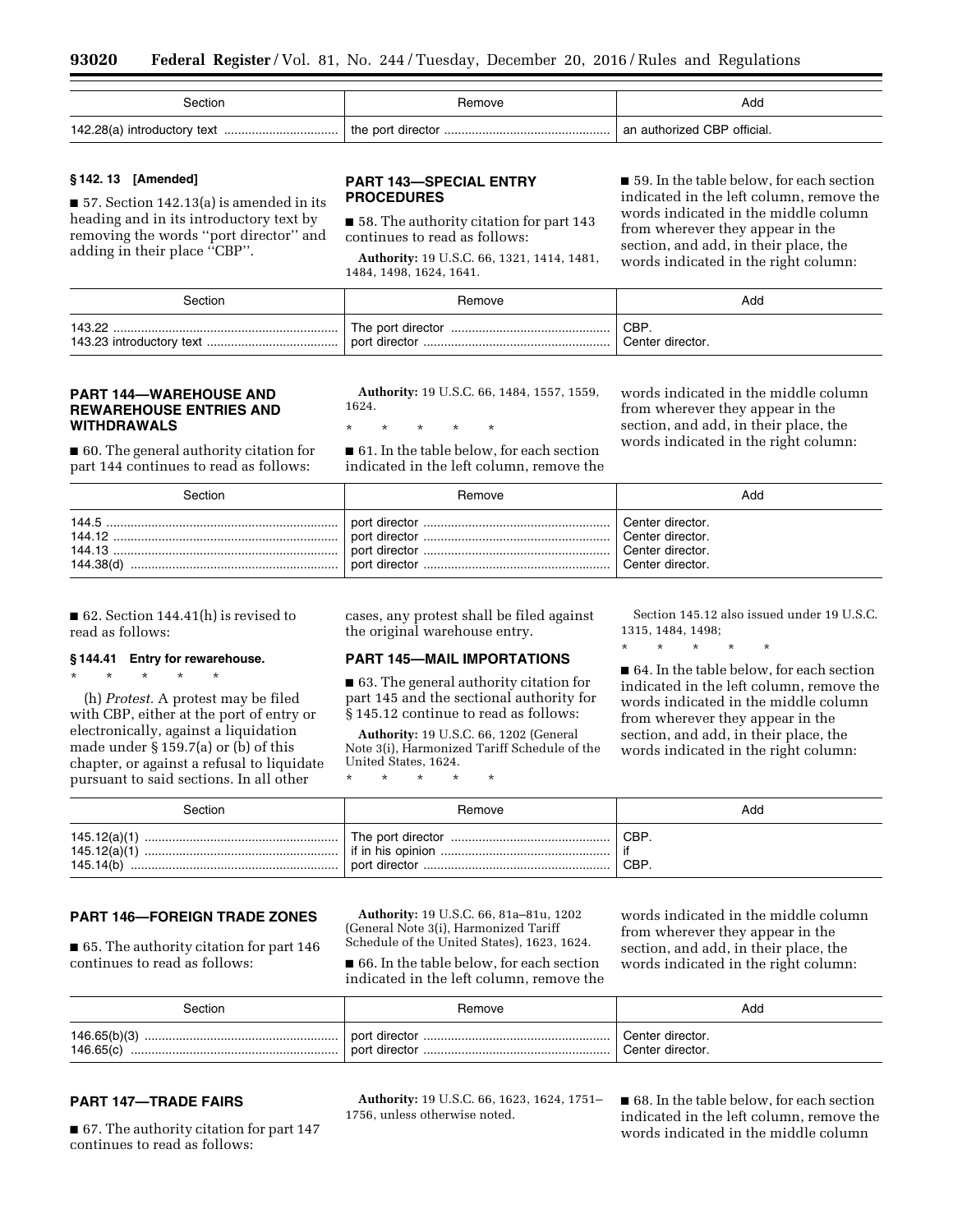from wherever they appear in the section, and add, in their place, the words indicated in the right column:

| Section          | Remove | Add                                                                                                             |
|------------------|--------|-----------------------------------------------------------------------------------------------------------------|
| 147.32<br>147.41 |        | Center director.<br>on the Center director's demand to CBP, ei-<br>ther at the port of entry or electronically. |

■ 69. Section 147.33 is revised to read as follows:

## **§ 147.33 Reimbursement by fair operator.**

All actual and necessary charges for labor, services, and other expenses in connection with the entry, examination, appraisement, custody, abandonment, destruction, or release of articles entered under the regulations of this part, together with the necessary charges for salaries of Customs officers and employees in connection with the accounting for, custody of, and supervision over, such articles, shall be

reimbursed by the fair operator to the Government, payment to be made to CBP, either at the port of entry or electronically, on the port director's or Center director's demand made before January 19, 2017 or on the Center director's demand made on or after January 19, 2017, for deposit to the appropriation from which paid.

## **PART 151—EXAMINATION, SAMPLING, AND TESTING OF MERCHANDISE**

■ 70. The general authority citation for part 151 continues to read as follows:

**Authority:** 19 U.S.C. 66, 1202 (General Note 3(i) and (j), Harmonized Tariff Schedule of the United States (HTSUS)), 1624;

\* \* \* \* \*

■ 71. In the table below, for each section indicated in the left column, remove the words indicated in the middle column from wherever they appear in the section, and add, in their place, the words indicated in the right column:

| Section | Remove                                                  | Add                                                                    |
|---------|---------------------------------------------------------|------------------------------------------------------------------------|
|         |                                                         | an authorized CBP official.                                            |
|         |                                                         | an authorized CBP official.                                            |
|         |                                                         | an authorized CBP official will.                                       |
|         | both the port director and the Executive Direc-<br>tor. | the port director, the Executive Director, and<br>the Center director. |
|         | both the port director and the Executive Direc-<br>tor. | the port director, the Executive Director, and<br>the Center director. |
|         | both the port director and the Executive Direc-<br>tor. | the port director, the Executive Director, and<br>the Center director. |
|         | both the port director and the Executive Direc-<br>tor. | the port director, the Executive Director, and<br>the Center director. |
|         |                                                         | Center director.                                                       |
|         |                                                         | an authorized CBP official.                                            |
|         |                                                         | An authorized CBP official.                                            |
|         |                                                         | Center director.                                                       |
|         |                                                         | Center director.                                                       |
|         |                                                         | Center director's.                                                     |
|         |                                                         | an authorized CBP official.                                            |
|         |                                                         | Center director.                                                       |
|         |                                                         | Center director.                                                       |
|         |                                                         | Center director.                                                       |
|         |                                                         | Center director.                                                       |
|         |                                                         | Center director.                                                       |
|         |                                                         | Center director.                                                       |
|         |                                                         | Center director.                                                       |
|         |                                                         | Center director.                                                       |
|         |                                                         | Center director.                                                       |

 $\blacksquare$  72. Section 151.71(c) is revised to read as follows:

# **§ 151.71 Laboratory testing for clean yield.**  \* \* \* \* \*

(c) *Importer's request for retest.* If the importer is dissatisfied with the port director's or Center director's finding of clean yield, made before January 19, 2017, or the Center director's finding of clean yield made on or after January 19, 2017, he may file with CBP, either at the port of entry or electronically, a written request in duplicate for another

laboratory test for percentage clean yield. Such request shall be filed within 14 calendar days after the date of mailing of the notice of the port director's or Center director's finding of clean yield. The request shall be granted if it appears to the Center director to be made in good faith and if a second general sample as provided for in § 151.70 is available for testing, or if all packages or, in the opinion of the Commissioner of Customs, an adequate number of the packages represented by

the general sample are available and in their original imported condition. \* \* \* \* \*

■ 73. Section 151.73(b) is revised to read as follows:

## **§ 151.73 Importer's request for commercial laboratory test.**

\* \* \* \* \* (b) *Time for filing request.* The importer's request shall be filed in writing with the Center director within 14 calendar days after the date of mailing of the notice of the port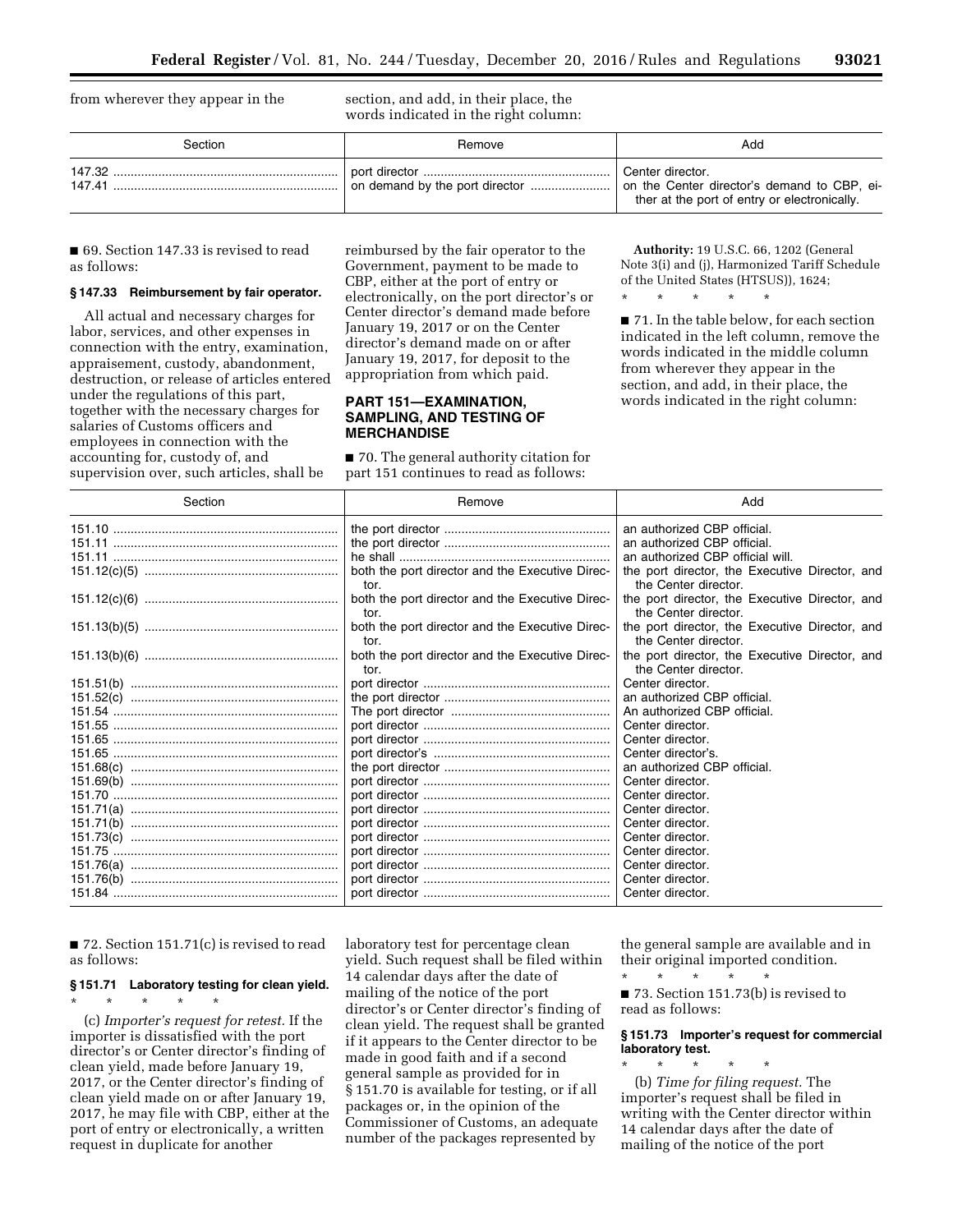director's or Center director's findings based on the retest mailed before January 19, 2017, or within 14 calendar days after the date of mailing of the notice of the Center director's findings based on the retest mailed on or after January 19, 2017.

■ 74. Section 151.74 is revised to read as follows:

## **§ 151.74 Retest at Center director's request.**

\* \* \* \* \*

If the Center director is not satisfied with the results of any test provided for in § 151.71 or § 151.73, he may, within 14 calendar days after receiving the report of the results of such test, proceed to have another test made upon a suitable sample of the wool or hair at the expense of the Government. When the Center director is proceeding to have another test made, he shall, within the 14-day period specified in this paragraph, notify the importer by mail of that fact.

■ 75. Section 151.76(c) is revised to read as follows:

#### **§ 151.76 Grading of wool.**

\* \* \* \* \* (c) *Importer's request for reexamination.* If the importer is dissatisfied with the port director's or Center director's findings as to the grade or grades of the wool, made before January 19, 2017, or the Center director's findings as to the grade or grades of wool made on or after January 19, 2017, he may, within 14 calendar days after the date of mailing of the notice of the port director's or Center director's findings, file in duplicate a written request with the Center director for another determination of grade or grades, stating the reason for the request. Notice of the Center director's findings on the basis of the reexamination of the wool shall be mailed to the importer. ■ 76. Section 151.85 is revised to read

as follows:

## **§ 151.85 Importer's request for redetermination.**

If the importer is dissatisfied with the port director's or Center director's determination made before January 19, 2017, or the Center director's determination made on or after January 19, 2017, he may file with the Center director, within 14 calendar days after the mailing of the notice, a written request in duplicate for a redetermination of the staple length. Each such request shall include a statement of the claimed staple length for the cotton in question and a clear

statement of the basis for the claim. The request shall be granted if it appears to the Center director to be made in good faith. In making the redetermination of staple length, the Center director may obtain an opinion of a board of cotton examiners from the U.S. Department of Agriculture, if he deems such action advisable. All expenses occasioned by any redetermination of staple length, exclusive of the compensation of CBP officers, shall be reimbursed to the Government by the importer.

## **PART 152—CLASSIFICATION AND APPRAISEMENT OF MERCHANDISE**

■ 77. The general authority citation for part 152 and the specific authority citation for § 152.26 continue to read as follows:

**Authority:** 19 U.S.C. 66, 1401a, 1500, 1502, 1624;

\* \* \* \* \*

Subpart C also issued under 19 U.S.C. 1503;

\* \* \* \* \*

■ 78. In the table below, for each section indicated in the left column, remove the words indicated in the middle column from wherever they appear in the section, and add, in their place, the words indicated in the right column:

| Section | Remove | Add                                                                                                                                                                                                                     |
|---------|--------|-------------------------------------------------------------------------------------------------------------------------------------------------------------------------------------------------------------------------|
|         |        | Center director.<br>Center director.<br>Center director.<br>Center director.<br>Center director.<br>Center director.<br>application to the Center director.<br>CBP, either at the port of entry or electroni-<br>cally. |
|         |        | Center director.<br>Center director.<br>Center director.<br>Center director.<br>Center director.<br>Center director.                                                                                                    |

 $\blacksquare$  79. Section 152.16(c) is revised to read as follows:

# **§ 152.16 Judicial changes in classification.**

\* \* \* \* \* (c) *Higher rate.* If a court decision overruling a protest contains a definite statement that a higher rate than that assessed by the port director or Center director before January 19, 2017, or the Center director on or after January 19, 2017, was properly chargeable, such higher rate shall be applied to all merchandise, whether identical or similar to that passed on by the court, which is affected by the principles of

the court's decision and which is entered or withdrawn for consumption after 30 days from the date of the publication of the court's decision in the Customs Bulletin.

\* \* \* \* \*

■ 80. Section 152.26 is revised to read as follows:

## **§ 152.26 Furnishing value information to importer.**

The Center director will furnish to importers the latest information as to values in his possession, subject to the following conditions:

(a) *Before appraisement.* Value information will be given before appraisement only in response to a specific oral or written request by the importer, supported by an adequate reason for the request, or where required by CBP purposes, such as in determining proper estimated duties to be deposited or notification of increased duties in accordance with § 152.2.

(b) *Only for merchandise under Center director's jurisdiction.* The information will be given only in regard to merchandise to be appraised by, or under the jurisdiction of, the Center director who receives the request, and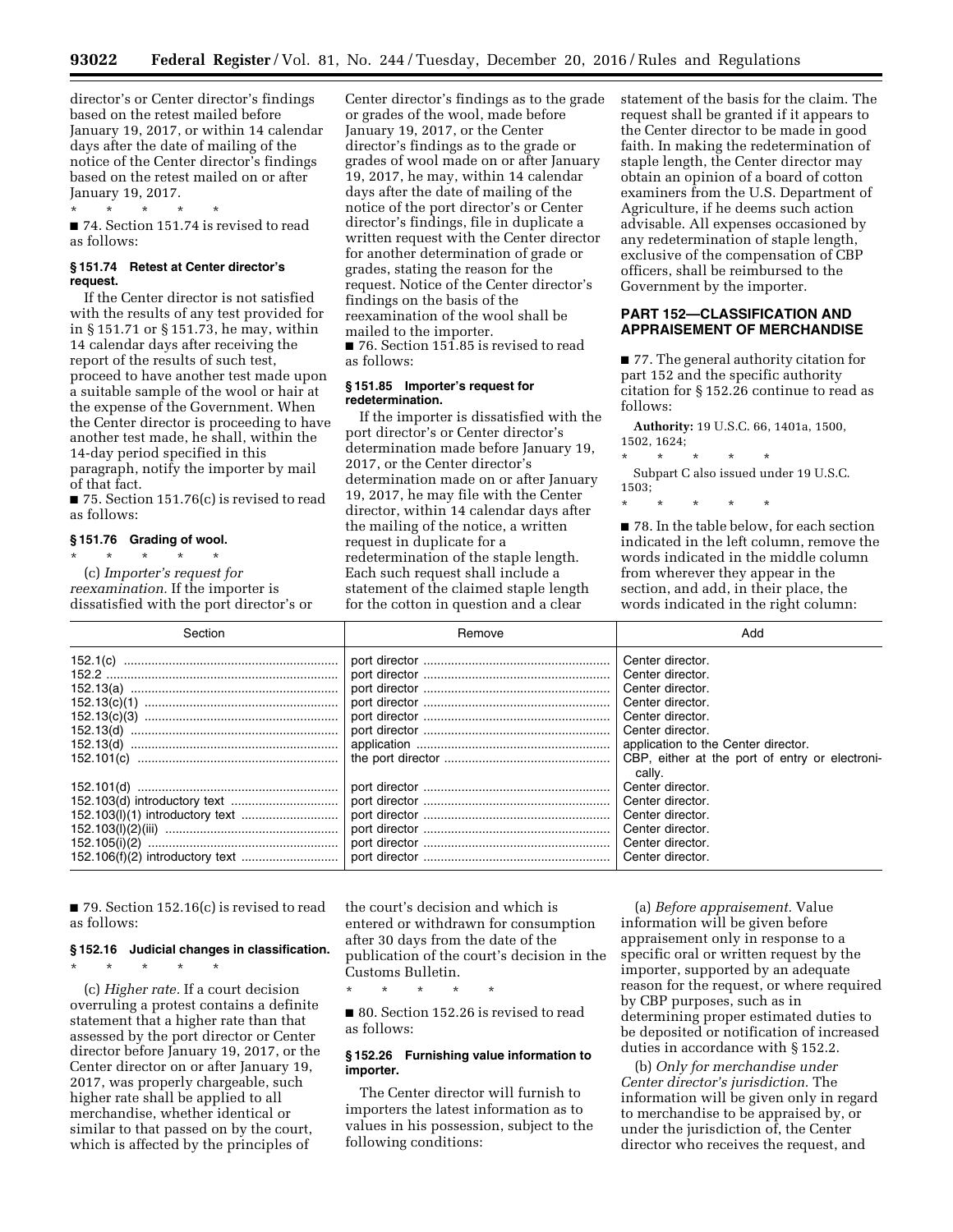only with respect to merchandise for which there is presented evidence of a firm commitment or intent to import such merchandise into the United States.

(c) *Information by importer.* Each request must be accompanied by the latest information as to the values in question which the importer has or can reasonably obtain.

(d) *Information not binding.* Value information will be given by the Center director only with an understanding and agreement in each case that the information is in no sense an appraisement and is not binding upon the Center director's action when he appraises the merchandise.

(e) *No reply required after entry.* The Center director will not be required to

reply to a written request for value information after a value for the merchandise has been declared on entry unless he has information indicating a probable appraised value different from such entered value.

#### **§ 152.103 [Amended]**

#### ■ 81. In § 152.103:

■ a. Paragraph (a)(5)(iii) is amended by removing ''the port director'' in the first sentence and adding in their place the words ''CBP, either at the port of entry or electronically'' and by removing the words ''port director'' in the second sentence and adding in their place the words ''Center director''; and

■ b. Paragraph (m) is amended by removing the word ''Customs'' each place it appears and adding in its place

the term ''CBP'' and by removing the words ''port director'' each place it appears and adding in their place the words ''Center director''.

## **PART 158—RELIEF FROM DUTIES ON MERCHANDISE LOST, DAMAGED, ABANDONED, OR EXPORTED**

■ 82. The authority citation for part 158 continues to read as follows:

**Authority:** 19 U.S.C. 66, 1624, unless otherwise noted. Subpart C also issued under 19 U.S.C. 1563.

■ 83. In the table below, for each section indicated in the left column, remove the words indicated in the middle column from wherever they appear in the section, and add, in their place, the words indicated in the right column:

| Section           | Remove         | Add                                               |
|-------------------|----------------|---------------------------------------------------|
| 158.3<br>158.5(a) | bort director. | Center director.<br>Center director is satisfied. |

■ 84. Section 158.13(b) is revised to read as follows:

## **§ 158.13 Allowance for moisture and impurities.**

\* \* \* \* \* (b) *Allowance by Center director.* If the port director is satisfied after any necessary investigation that the

merchandise contains moisture or impurities as described in paragraph (a) of this section, the Center director will make allowance for the amount thereof in the liquidation of the entry.

## **PART 159—LIQUIDATION OF DUTIES**

■ 85. The general authority citation for part 159 continues to read as follows:

**Authority:** 19 U.S.C. 66, 1500, 1504, 1624.

\* \* \* \* \* ■ 86. In the table below, for each section indicated in the left column, remove the words indicated in the middle column

from wherever they appear in the section, and add, in their place, the words indicated in the right column:

| Section   | Remove                                                                           | Add                     |
|-----------|----------------------------------------------------------------------------------|-------------------------|
|           | at the port where the merchandise is held in<br>CBP custody.                     | by the Center director. |
|           | port director of the port where the merchan-<br>dise is entered for rewarehouse. | Center director.        |
|           |                                                                                  | Center director.        |
|           |                                                                                  | Center director.        |
|           |                                                                                  | Center director.        |
|           |                                                                                  | Center director.        |
|           |                                                                                  | Center director.        |
|           |                                                                                  | Center director.        |
|           |                                                                                  | Center director.        |
|           |                                                                                  | Center director.        |
|           |                                                                                  | Center director.        |
| 159.36(c) |                                                                                  | Center director.        |
|           |                                                                                  | Center director.        |
|           |                                                                                  | Center director.        |
|           |                                                                                  | Center director.        |

■ 87. Section 159.58 is revised to read as follows:

#### **§ 159.58 Dumping and countervailing duties; action by Center director.**

(a) *Antidumping matters.* Upon receipt of notification from the Commissioner, the Center director will suspend liquidation on merchandise entered, or withdrawn from warehouse, for consumption, on or after the date of publication of the ''Notice of

Preliminary Affirmative Antidumping Determination,'' ''Notice of Final Affirmative Antidumping Determination'' or ''Notice of Violation of Agreement'' as provided by part 353, chapter III, of this title. The Center director will immediately notify the importer, consignee, or agent of each entry of merchandise in question with respect to which liquidation is suspended. The notice will indicate the relevant ascertained and determined or estimated antidumping duty.

(b) *Countervailing matters.* Upon receipt of notification from the Commissioner, the Center director will suspend liquidation on merchandise entered, or withdrawn from warehouse, for consumption, on or after the date of publication of the ''Notice of Preliminary Affirmative Countervailing Duty Determination,'' ''Notice of Final Affirmative Countervailing Duty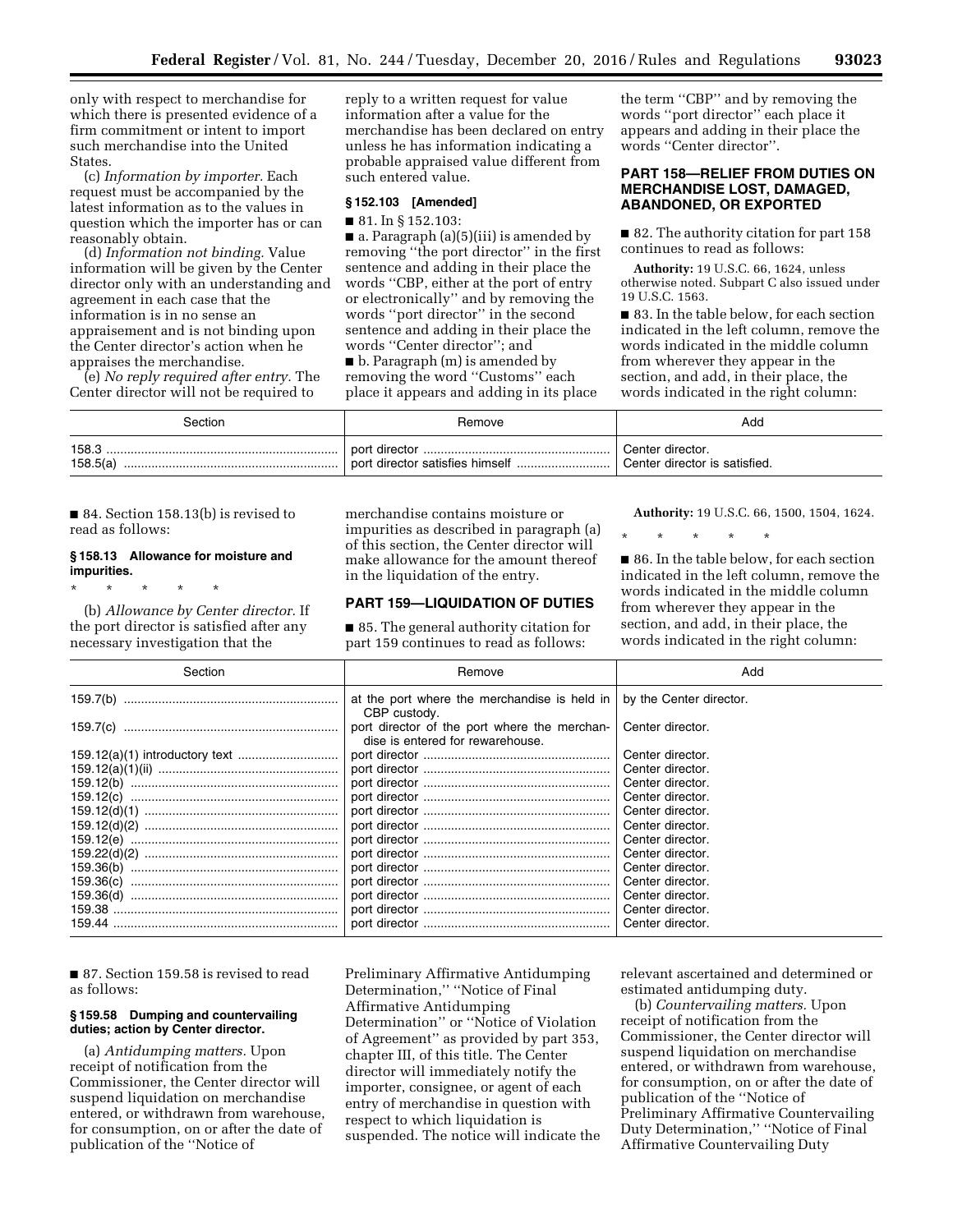Determination'' or ''Notice of Violation of Agreement,'' as provided by part 355, Chapter III, of this title. The Center director will immediately notify the importer, consignee, or agent of each entry of merchandise in question with respect to which liquidation is suspended. The notice will indicate the

relevant ascertained and determined or estimated countervailing duty.

## **PART 161—GENERAL ENFORCEMENT PROVISIONS**

■ 88. The general authority citation for part 161 continues to read as follows:

**Authority:** 5 U.S.C. 301; 19 U.S.C. 66, 1600, 1619, 1624.

\* \* \* \* \*

■ 89. In the table below, for each section indicated in the left column, remove the words indicated in the middle column from wherever they appear in the section, and add, in their place, the words indicated in the right column:

| ∍ctior         | nove.          | Add                |
|----------------|----------------|--------------------|
| 161.16(b)<br>. | nor<br>ше∈<br> | `ente∟<br>dırector |

## **PART 162—INSPECTION, SEARCH, AND SEIZURE**

■ 90. The general authority citation for part 162 continues to read as follows:

**Authority:** 5 U.S.C. 301; 19 U.S.C. 66, 1592, 1593a, 1624, 6 U.S.C. 101, 8 U.S.C. 1324(b).

\* \* \* \* \*

■ 91. In the table below, for each section indicated in the left column, remove the words indicated in the middle column from wherever they appear in the section, and add, in their place, the words indicated in the right column:

| Section | Remove | Add                                                      |
|---------|--------|----------------------------------------------------------|
|         |        | Center director.<br>Center director.<br>Center director. |

## **§ 162.80 [Amended]**

 $\blacksquare$  92. Section 162.80(a)(1) is amended by:

■ a. Removing the words "port director" and adding in their place the words ''Center director'';

■ b. Removing the words "and collect duties'' and adding in their place the words ''and CBP, either at the port of entry or electronically, may collect duties''; and

■ c. Removing the word "he" and adding in its place the words ''the Center director''.

# **PART 163—RECORDKEEPING**

■ 93. The general authority citation for part 163 continues to read as follows:

**Authority:** 5 U.S.C. 301; 19 U.S.C. 66, 1484, 1508, 1509, 1510, 1624.

\* \* \* \* \* ■ 94. In the table below, for each section indicated in the left column, remove the words indicated in the middle column from wherever they appear in the section, and add, in their place, the words indicated in the right column:

| Section | Remove                                            | Add                                                                    |
|---------|---------------------------------------------------|------------------------------------------------------------------------|
|         | port director, field director of regulatory audit | port director, Center director, field director of<br>regulatory audit. |

■ 95. Section  $163.1(a)(2)(vii)$  is revised to read as follows:

## **§ 163.1 Definitions.**

\* \* \* \* \*

\* \* \* \* \*

- (a) \* \* \*
- (2) \* \* \*

(vii) The maintenance of any documentation that the importer may have in support of a claim for

preferential tariff treatment under the United States-Singapore Free Trade Agreement (SFTA), including a SFTA importer's supporting statement if previously required by the port director or Center director before January 19, 2017, or the Center director on or after January 19, 2017.

■ 96. The Appendix to Part 163 is amended under section IV by revising the entry for ''§ 10.512'' to read as follows:

**Appendix to Part 163—Interim (a)(1)(A) List** 

\* \* \* \* \* IV. \* \* \*

**§ 10.512 SFTA records that the importer may have in support of a SFTA claim for preferential tariff treatment, including an importer's supporting statement if previously required by the port director or Center director before January 19, 2017 or the Center director on or after January 19, 2017.** 

# \* \* \* \* \*

# **PART 173—ADMINISTRATIVE REVIEW IN GENERAL**

■ 97. The authority citation for part 173 continues to read as follows:

**Authority:** 19 U.S.C. 66, 1501, 1520, 1624.

■ 98. In the table below, for each section indicated in the left column, remove the words indicated in the middle column from wherever they appear in the section, and add, in their place, the words indicated in the right column:

| ctior. | $\cdots$ | Add |
|--------|----------|-----|
| 173    |          |     |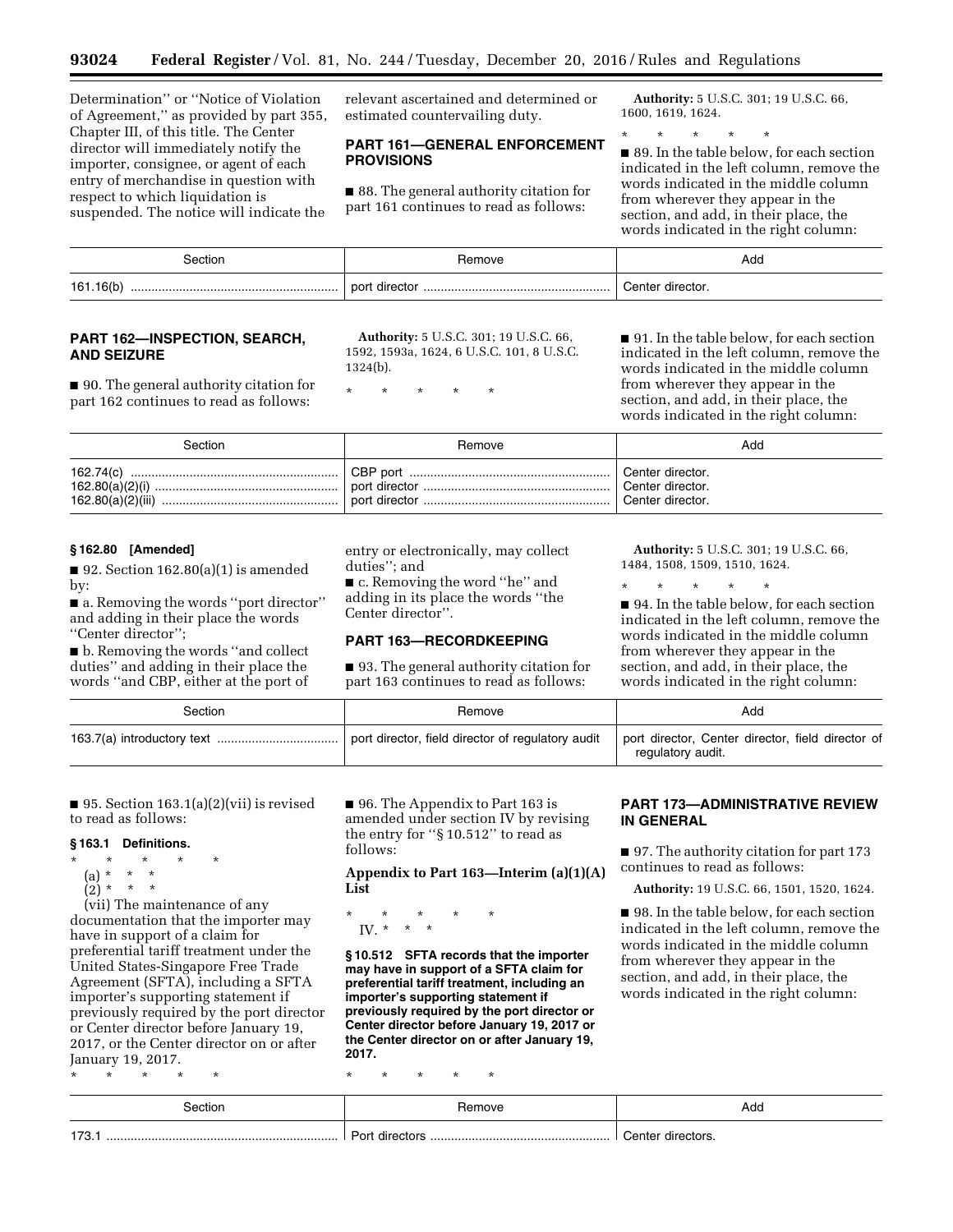| Section | Remove | Add |
|---------|--------|-----|
|         |        |     |

## **PART 174—PROTESTS**

■ 99. The general authority citation for part 174 and the specific authority citation for § 174.21 continue to read as follows:

**Authority:** 19 U.S.C. 66, 1514, 1515, 1624. Section 174.21 also issued under 19 U.S.C. 1499.

■ 100. In the table below, for each section indicated in the left column,

remove the words indicated in the middle column from wherever they appear in the section, and add, in their place, the words indicated in the right column:

| Section | Remove                                                                     | Add                                                                                             |
|---------|----------------------------------------------------------------------------|-------------------------------------------------------------------------------------------------|
|         |                                                                            | port director and Center director.                                                              |
|         | the port director whose decision is protested                              | CBP, either at the port of entry or electroni-<br>cally.                                        |
|         |                                                                            | with CBP, either at any port or electronically,.                                                |
|         |                                                                            | Center director.                                                                                |
|         |                                                                            | Center director.                                                                                |
|         | the port director or other CBP officer with<br>whom the protest was filed. | the port director, Center director, or other<br>CBP officer with whom the protest was<br>filed. |
|         |                                                                            | Center director.                                                                                |
|         |                                                                            | Center director.                                                                                |
|         |                                                                            | Center director.                                                                                |
|         |                                                                            | Commissioner of CBP.                                                                            |
|         |                                                                            | by CBP.                                                                                         |
|         |                                                                            | Commissioner of CBP.                                                                            |
|         |                                                                            | Commissioner of CBP.                                                                            |
|         | United States Customs Service                                              | U.S. Customs and Border Protection.                                                             |
|         |                                                                            | Center director.                                                                                |
|         |                                                                            | Center director.                                                                                |
|         |                                                                            | the Center director will.                                                                       |
|         |                                                                            | Center director.                                                                                |
|         |                                                                            | Center director.                                                                                |
|         |                                                                            | Center director.                                                                                |
|         |                                                                            | (19 U.S.C. 1514).                                                                               |

#### **§ 174.3 [Amended]**

#### ■ 101. In § 174.3:

 $\blacksquare$  a. Paragraph (b)(1) is amended by removing the words ''port director'' and adding in their place the words ''Center director'';

■ b. Paragraph (c) is amended by removing the words ''port director'' and adding in their place the words ''Center director''; and

■ c. Paragraph (d) is amended by removing the words ''the port director'' and adding in their place the words ''CBP, either at the port of entry or electronically''.

## **§ 174.14 [Amended]**

■ 102. Section 174.14(e) is amended by removing the words ''the port director with whom the protest was filed'' and adding in their place the words ''CBP, either at the port of entry or electronically'', and by removing the words ''with whom it is required to be filed''.

#### **§ 174.15 [Amended]**

■ 103. Section 174.15(b)(2) is amended by removing the words ''port director'' and adding in their place the words ''port director or Center director, before January 19, 2017, or the Center director on or after January 19, 2017,''. ■ 104. Section 174.16 is revised to read as follows:

## **§ 174.16 Limitation on protests after reliquidation.**

A protest shall not be filed against the reliquidation decision of the port director or Center director made before January 19, 2017, or the reliquidation decision of the Center director made on or after January 19, 2017, upon any question not involved in the reliquidation.

■ 105. Section 174.23 is revised to read as follows:

## **§ 174.23 Further review of protests.**

A protesting party may seek further review of a protest in lieu of review by the Center director by filing, on the form prescribed in § 174.25, an application

for such review within the time allowed and in the manner prescribed by § 174.12 for the filing of a protest. The filing of an application for further review shall not preclude a preliminary examination by the Center director for the purpose of determining whether the protest may be allowed in full. If such preliminary examination indicates that the protest would be denied in whole or in part by the Center director in the absence of an application for further review; however, he shall forward the protest and application for consideration in accordance with § 174.26.

#### **§ 174.30 [Amended]**

■ 106. In § 174.30:

■ a. Paragraph (b) is amended by removing ''the port director'' the first time it appears and adding in their place the words ''CBP, either at the port of entry or electronically,", and by removing the words ''the port director'' the second time it appears and adding in their place the term ''CBP''; and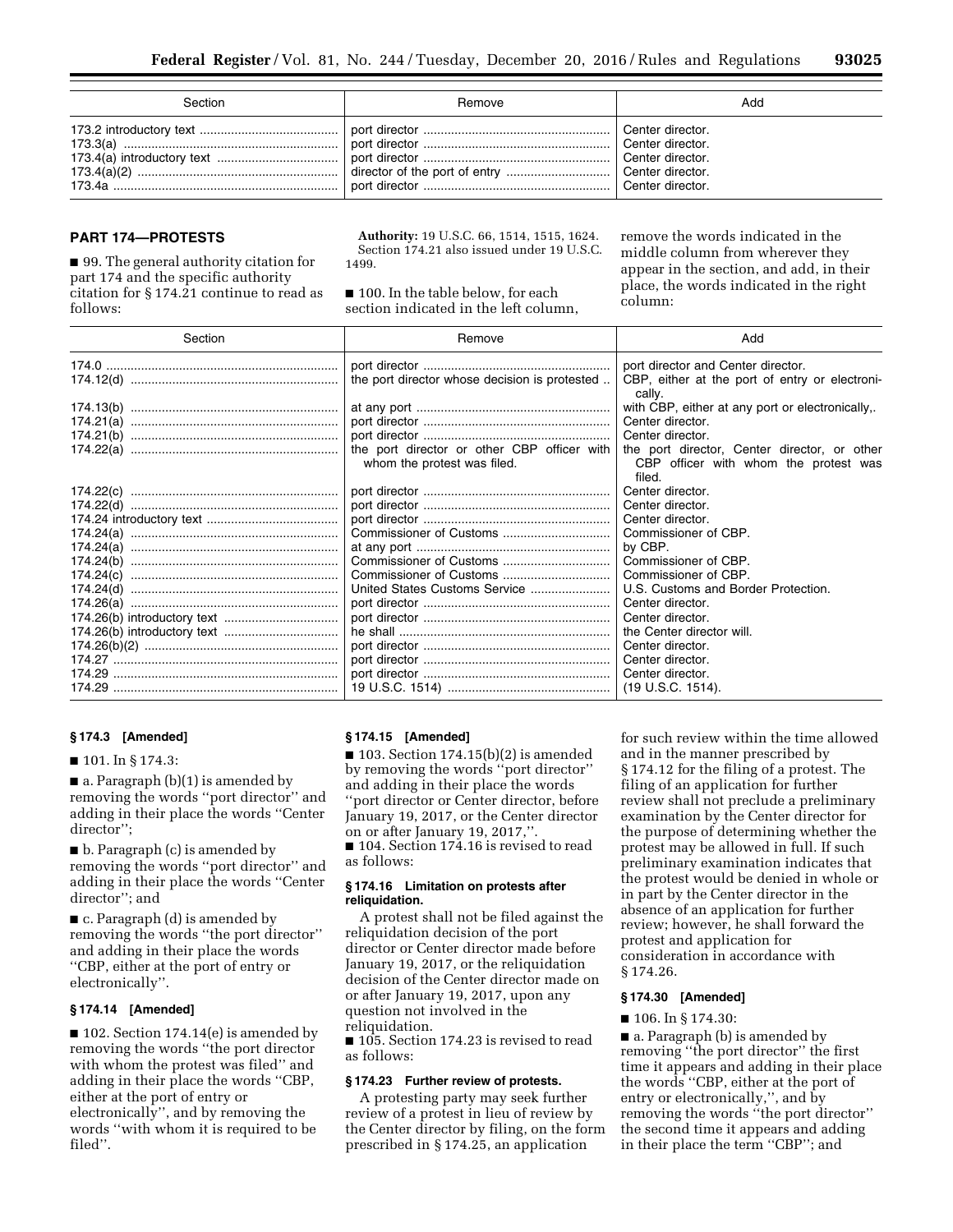■ b. Paragraph (c) is amended by removing the words ''port director'' and adding in their place the words ''Center director''.

## **PART 176—PROCEEDINGS IN THE COURT OF INTERNATIONAL TRADE**

■ 107. The authority citation for part 176 continues to read as follows:

**Authority:** R.S. 251, as amended, sec. 624, 46 Stat. 759; 19 U.S.C. 66, 1624, unless otherwise noted.

■ 108. Section 176.1 is revised to read as follows:

#### **§ 176.1 Service of summons.**

When an action is initiated in the Court of International Trade a copy of the summons will be served in the manner prescribed by the Court of International Trade upon the CBP official(s) who denied the protest(s), and an additional copy will be served upon the Assistant Chief Counsel for Court of International Trade Litigation, United States Customs and Border Protection, 26 Federal Plaza, New York, N.Y. 10007.

## **PART 181—NORTH AMERICAN FREE TRADE AGREEMENT**

■ 109. The general authority citation for part 181 continues to read as follows:

**Authority:** 19 U.S.C. 66, 1202 (General Note 3(i), Harmonized Tariff Schedule of the United States), 1624, 3314;

\* \* \* \* \*

■ 110. In the table below, for each section indicated in the left column, remove the words indicated in the middle column from wherever they appear in the section, and add, in their place, the words indicated in the right column:

| Section | Remove                                                        | Add                                                         |
|---------|---------------------------------------------------------------|-------------------------------------------------------------|
|         |                                                               | Center director.                                            |
|         |                                                               | Center director.                                            |
|         |                                                               | Center director.                                            |
|         |                                                               | Center director.                                            |
|         |                                                               | Center director.                                            |
|         |                                                               | Center director.                                            |
|         |                                                               | Center director.                                            |
|         |                                                               | Center director.                                            |
|         | the director of the port at which the entry cov-              | CBP, either at the port of entry or electroni-              |
|         | ering the good was filed.                                     | cally.                                                      |
|         |                                                               | Center director.                                            |
|         |                                                               | Center director.                                            |
|         |                                                               | Center director.                                            |
|         |                                                               | Center director.                                            |
|         |                                                               | Center director.                                            |
|         |                                                               | Center director.                                            |
|         |                                                               | Center director.                                            |
|         |                                                               | Center director.                                            |
|         |                                                               | Center director.                                            |
|         |                                                               | Center director.                                            |
|         |                                                               | Center director.                                            |
|         |                                                               | duties to CBP, either at the port of entry or               |
|         |                                                               | electronically.                                             |
|         | the port director who issued the decision                     | CBP, either at the port of entry or electroni-<br>cally.    |
|         |                                                               | Center director.                                            |
|         |                                                               | Center director.                                            |
|         | port director with whom the protest was filed                 | Center director.                                            |
|         |                                                               | Center director.                                            |
|         | the port director who issued the adverse<br>marking decision. | with the port of entry or filed electronically<br>with CBP. |
|         | port director or other Customs officer                        | port director, Center director, or other CBP of-<br>ficer.  |

 $\blacksquare$  111. Section 181.22(d)(1)(i) is revised to read as follows:

#### **§ 181.22 Maintenance of records and submission of Certificate by importer.**

- \* \* \* \* \*
- (d) \* \* \*
- $(1) * * * *$

(i) An importation of a good for which the port director or Center director before January 19, 2017, or the Center director on or after January 19, 2017, has in writing waived the requirement for a Certificate of Origin because the port director or Center director is otherwise satisfied that the good qualifies for

preferential tariff treatment under the NAFTA;

\* \* \* \* \*

■ 112. Section 181.112(a) is revised to read as follows:

## **§ 181.112 Definitions.**

\* \* \* \* \* (a) *Adverse marking decision* means a decision made by the port director or Center director before January 19, 2017, or the Center director on or after January 19, 2017, which an exporter or producer of merchandise believes to be contrary to the provisions of Annex 311 of the NAFTA and which may be protested by the importer pursuant to § 514, Tariff

Act of 1930, as amended (19 U.S.C. 1514), and part 174 of this chapter. Notification of an adverse marking decision is given to an importer in the form of a CBP Form 4647, or its electronic equivalent, (Notice to Mark and/or Notice to Redeliver) and/or by assessing marking duties on improperly marked merchandise. Examples of adverse marking decisions include determinations by the port director or Center director before December 20, 2016, or the Center director on or after January 19, 2017: That an imported article is not a good of a NAFTA country, as determined under the Marking Rules, and that it therefore